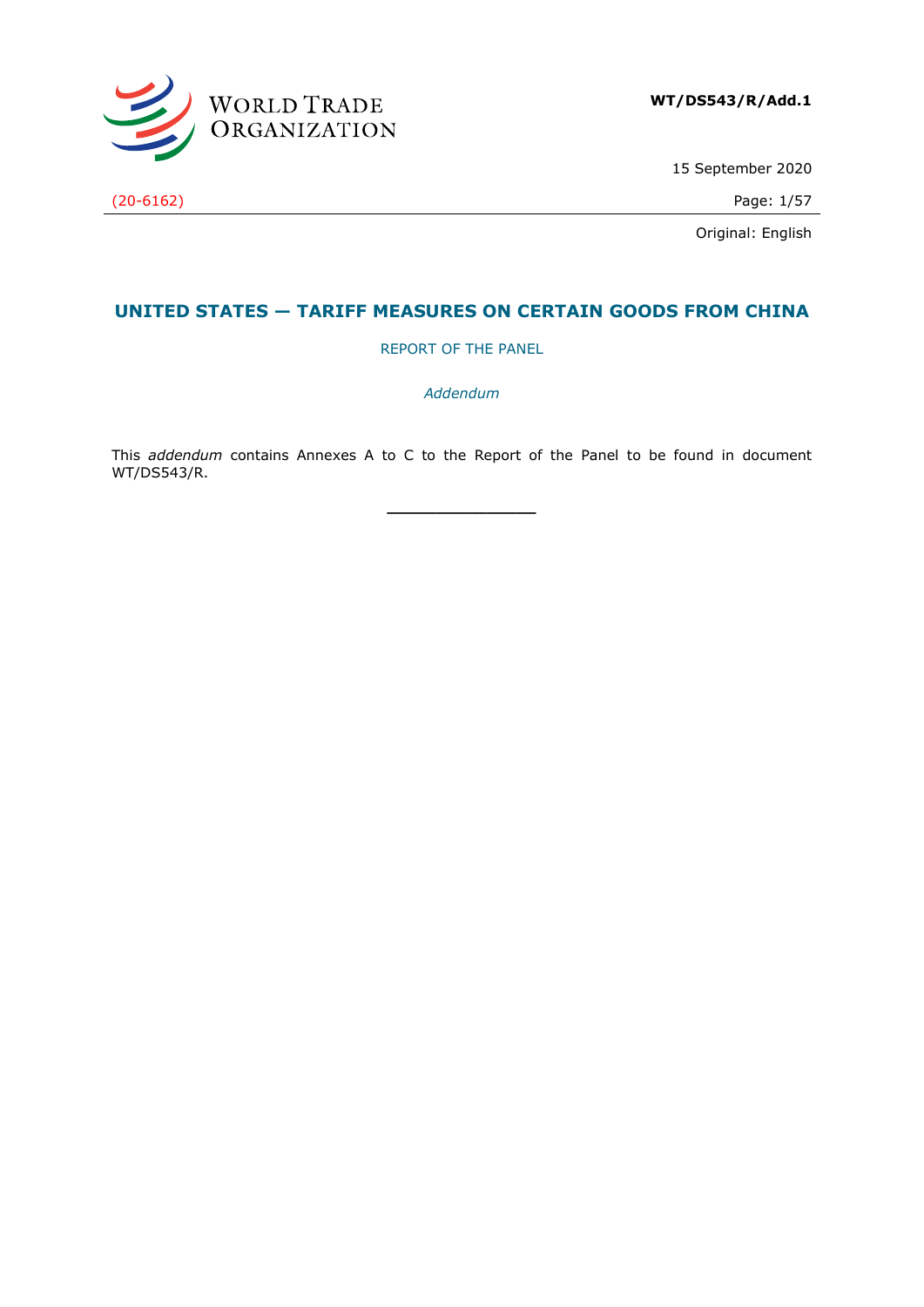$-2 -$ 

# **LIST OF ANNEXES**

# **ANNEX A**

# WORKING PROCEDURES OF THE PANEL

| Annex<br>Д- | Working<br>the Panel<br>. Procedures of |  |
|-------------|-----------------------------------------|--|

#### **ANNEX B**

# ARGUMENTS OF THE PARTIES

|           | <b>Contents</b>                                                    | <b>Page</b> |
|-----------|--------------------------------------------------------------------|-------------|
| Annex B-1 | Integrated executive summary of the arguments of China             |             |
| Annex B-2 | Integrated executive summary of the arguments of the United States | 20          |

# **ANNEX C**

# ARGUMENTS OF THE THIRD PARTIES

|           | <b>Contents</b>                                                     | Page |
|-----------|---------------------------------------------------------------------|------|
| Annex C-1 | Integrated executive summary of the arguments of Australia          | 42   |
| Annex C-2 | Integrated executive summary of the arguments of Brazil             | 44   |
| Annex C-3 | Integrated executive summary of the arguments of the European Union | 46   |
| Annex C-4 | Integrated executive summary of the arguments of Japan              | 49   |
| Annex C-5 | Integrated executive summary of the arguments of New Zealand        | 51   |
| Annex C-6 | Integrated executive summary of the arguments of Singapore          | 52   |
| Annex C-7 | Integrated executive summary of the arguments of Chinese Taipei     | 57   |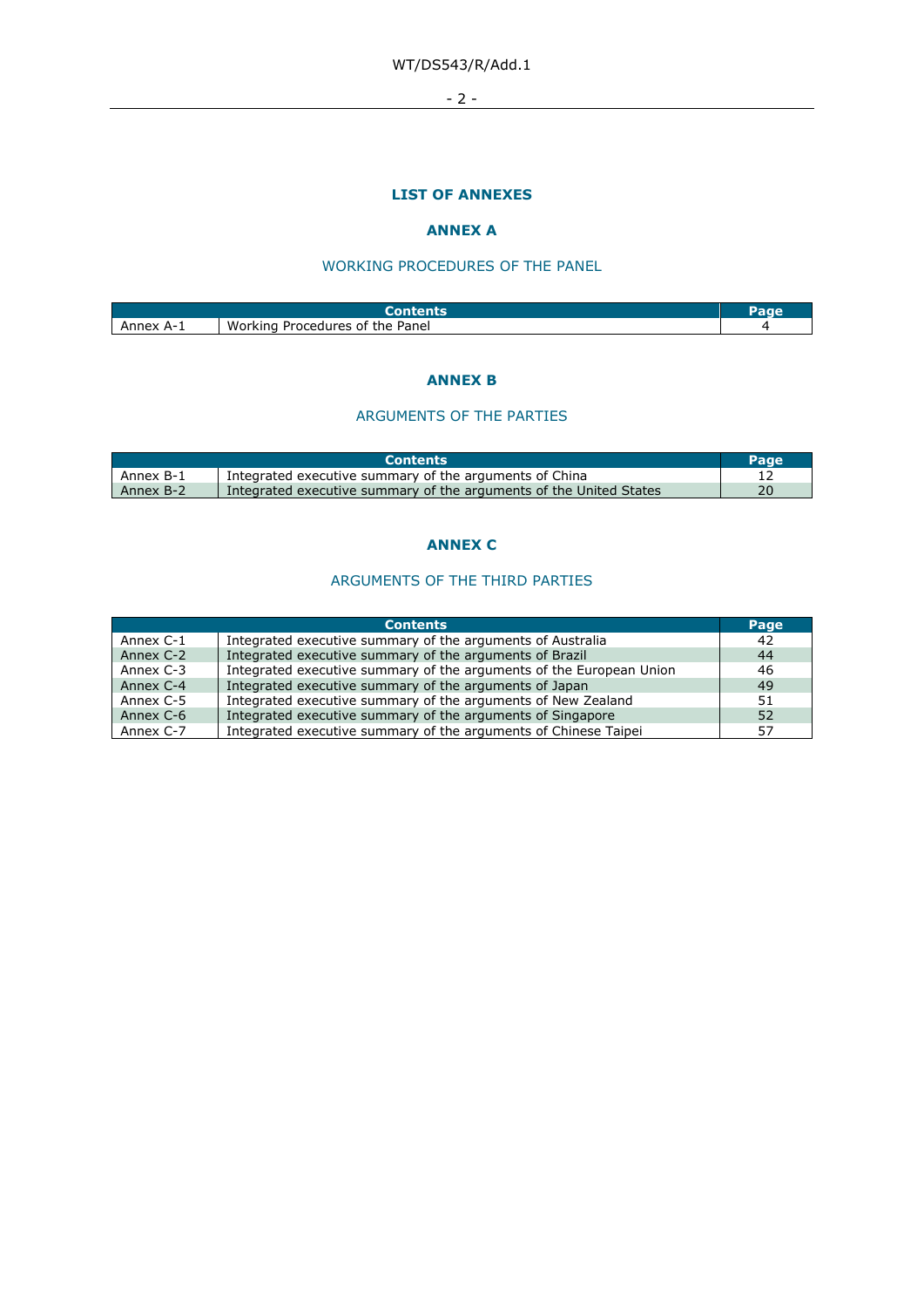# WT/DS543/R/Add.1

- 3 -

# **ANNEX A**

# WORKING PROCEDURES OF THE PANEL

| Anney<br>$\Delta$ - | Working<br>Panel<br>the<br>Procedures of |  |
|---------------------|------------------------------------------|--|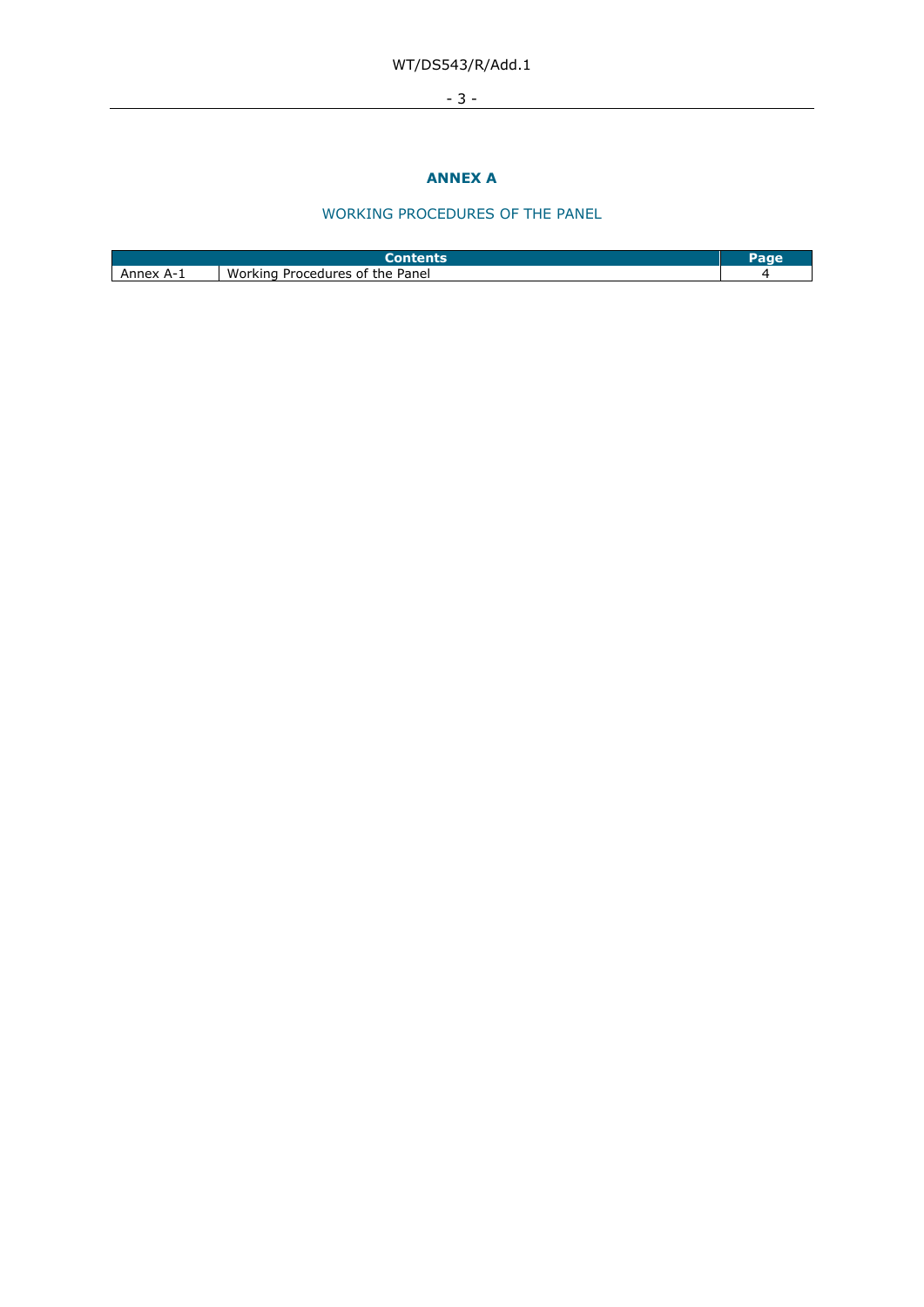- 4 -

# **ANNEX A-1**

#### WORKING PROCEDURES OF THE PANEL

#### **Adopted on 21 June 2019**

#### **General**

1. (1) In this proceeding, the Panel shall follow the relevant provisions of the Understanding on Rules and Procedures Governing the Settlement of Disputes ("DSU"). In addition, the following Working Procedures apply.

The Panel reserves the right to modify these procedures as necessary, after consultation with the parties.

#### **Confidentiality**

2. (1) The deliberations of the Panel and the documents submitted to it shall be kept confidential. Members shall treat as confidential information that is submitted to the Panel which the submitting Member has designated as confidential.

In accordance with the DSU, nothing in these Working Procedures shall preclude a party or third party from disclosing statements of its own positions to the public.

(3) If a party submits a confidential version of its written submissions to the Panel, it shall also provide a non-confidential summary of the information contained in its submissions that could be disclosed to the public. Non-confidential summaries shall be submitted no later than ten days after the written submission in question is presented to the Panel, unless a different due date is established by the Panel upon written request of a party showing good cause.

Upon request, the Panel may adopt appropriate additional procedures for the treatment and handling of confidential information after consultation with the parties.

#### **Submissions**

3. (1) Before the first substantive meeting of the Panel with the parties, each party shall submit a written submission in which it presents the facts of the case and its arguments, in accordance with the timetable adopted by the Panel.

(2) Each party shall also submit to the Panel, before the second substantive meeting of the Panel, a written rebuttal, in accordance with the timetable adopted by the Panel.

Each third party that chooses to make a written submission before the first substantive meeting of the Panel with the parties shall do so in accordance with the timetable adopted by the Panel.

(4) The Panel may invite the parties or third parties to make additional submissions during the proceeding, including with respect to requests for preliminary rulings in accordance with paragraph 4 below.

#### **Preliminary rulings**

4. (1) If the United States considers that the Panel should make a ruling before the issuance of the Report that certain measures or claims in the panel request or China's first written submission are not properly before the Panel, the following procedure applies. Exceptions to this procedure shall be granted upon a showing of good cause.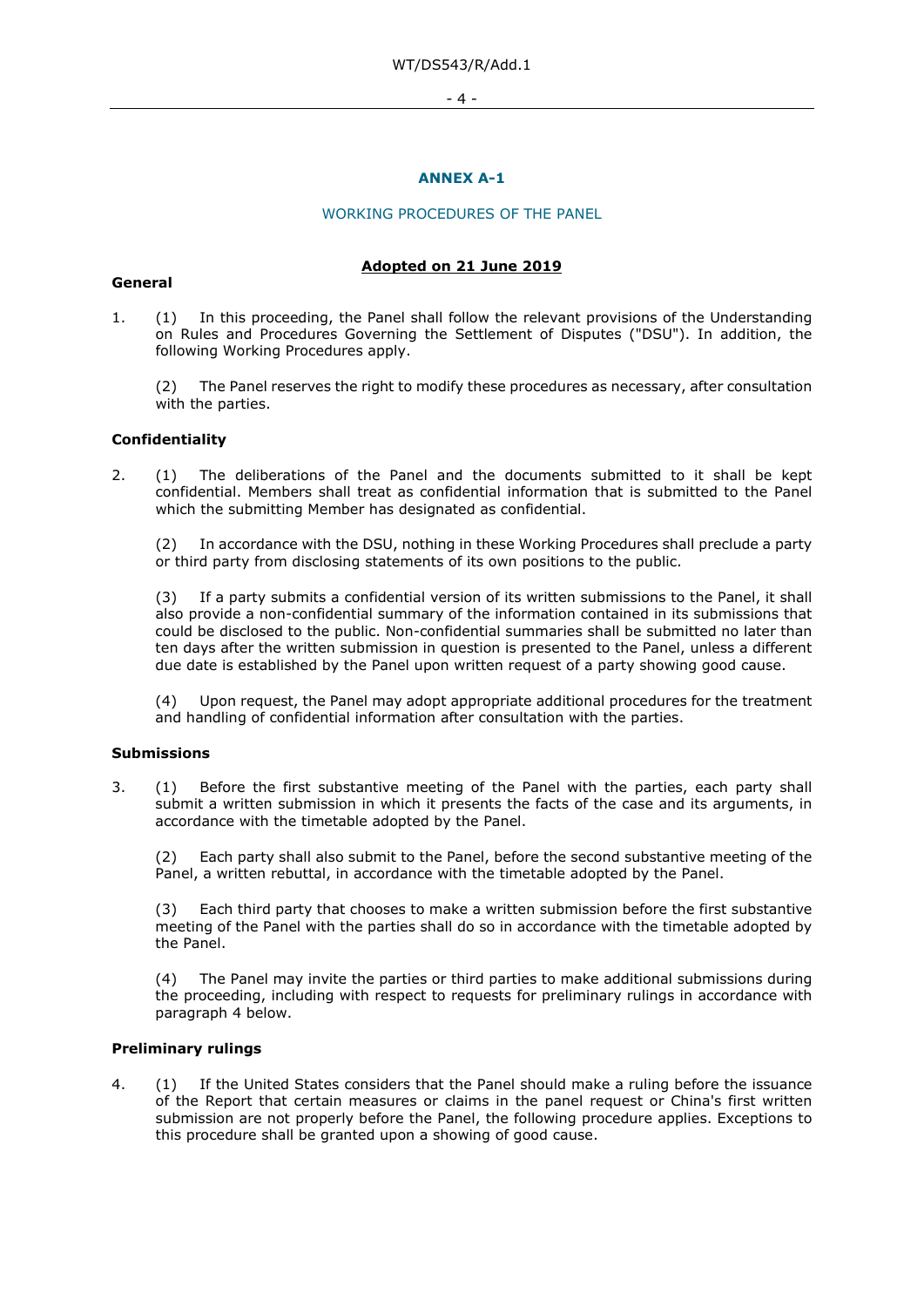- a. The United States shall submit any such request for a preliminary ruling at the earliest possible opportunity and in any event no later than in its first written submission to the Panel. China shall submit its response to the request before the first substantive meeting of the Panel, at a time to be determined by the Panel in light of the request.
- b. The Panel may issue a preliminary ruling on the issues raised in such a preliminary ruling request before, during or after the first substantive meeting, or the Panel may defer a ruling on the issues raised by a preliminary ruling request until it issues its Report to the parties.
- c. If the Panel finds it appropriate to issue a preliminary ruling before the issuance of its Report, the Panel may provide reasons for the ruling at the time that the ruling is made, or subsequently in its Report.
- d. Any request for such a preliminary ruling by the United States before the first meeting, and any subsequent submissions of the parties in relation thereto before the first meeting, shall be served on all third parties. The Panel may provide all third parties with an opportunity to provide comments on any such request, either in their submissions as provided for in the timetable or separately. Any preliminary ruling issued by the Panel before the first substantive meeting on whether certain measures or claims are properly before the Panel shall be shared with all third parties.

(2) This procedure is without prejudice to the parties' right to request other types of preliminary or procedural rulings during the proceeding, and to the procedures that the Panel may follow with respect to such requests.

#### **Evidence**

5. (1) Each party shall submit all evidence to the Panel no later than during the first substantive meeting, except evidence necessary for purposes of rebuttal, or evidence necessary for answers to questions or comments on answers provided by the other party. Additional exceptions may be granted upon a showing of good cause.

(2) If any new evidence has been admitted upon a showing of good cause, the Panel shall accord the other party an appropriate period of time to comment on the new evidence submitted.

6. (1) If the original language of an exhibit or portion thereof is not a WTO working language, the submitting party or third party shall simultaneously submit a translation of the exhibit or relevant portion into the WTO working language of the submission. The Panel may grant reasonable extensions of time for the translation of exhibits upon a showing of good cause.

(2) Any objection as to the accuracy of a translation should be raised promptly in writing, preferably no later than the next submission or meeting (whichever occurs earlier) following the submission which contains the translation in question. Any objection shall be accompanied by an explanation of the grounds for the objection and an alternative translation. The Panel may grant reasonable extensions of time for the submission of an alternative translation upon a showing of good cause.

7. (1) To facilitate the maintenance of the record of the dispute and maximize the clarity of submissions, each party and third party shall sequentially number its exhibits throughout the course of the dispute, indicating the submitting Member and the number of each exhibit on its cover page. Exhibits submitted by China should be numbered CHN-1, CHN-2, etc. Exhibits submitted by the United States should be numbered USA-1, USA-2, etc. If the last exhibit in connection with the first submission was numbered CHN-5, the first exhibit in connection with the next submission thus would be numbered CHN-6.

(2) Each party shall provide an updated list of exhibits (in Word or Excel format) together with each of its submissions, oral statements, and responses to questions.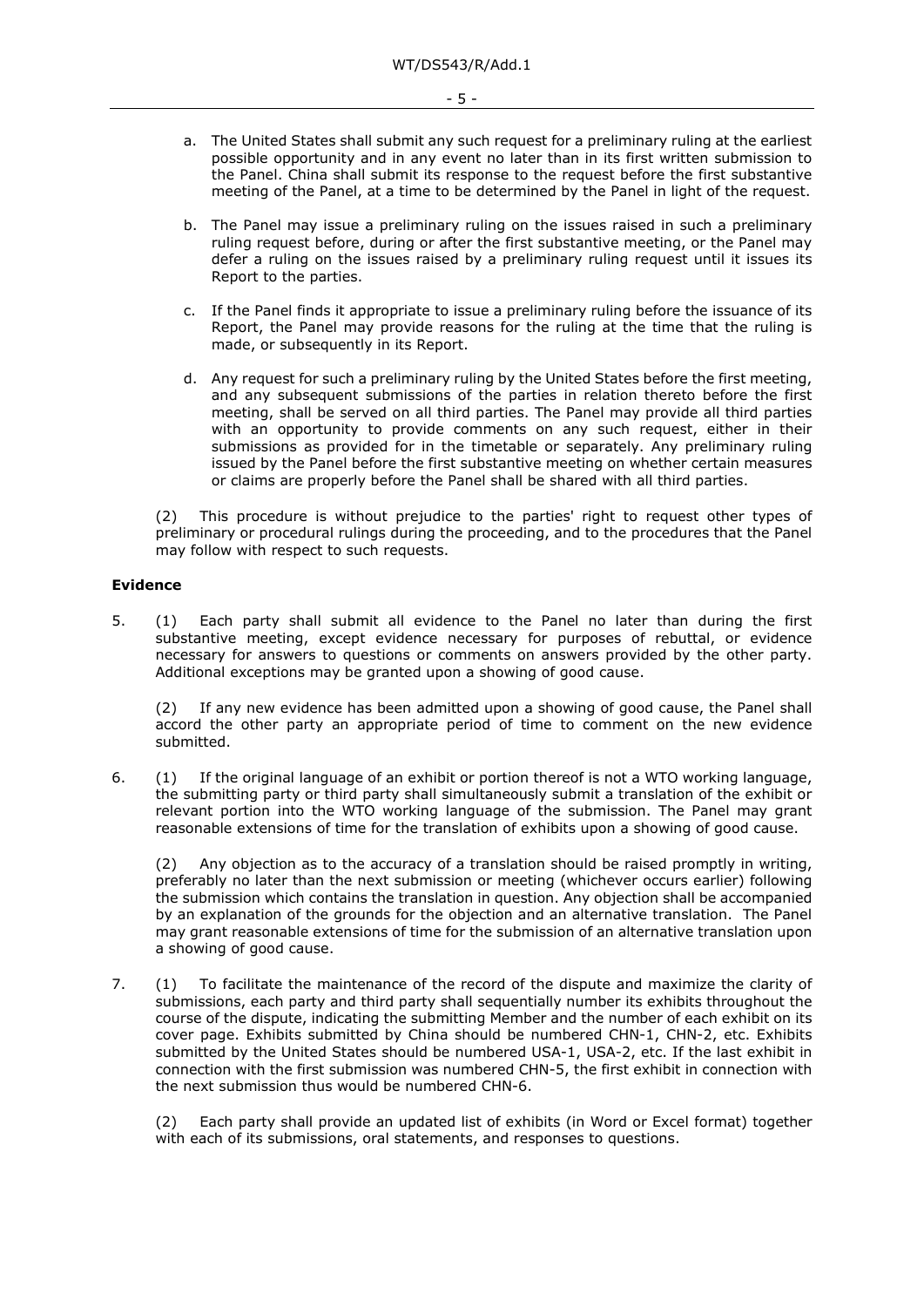(3) If a party submits a document that has already been submitted as an exhibit by the other party, it should explain why it is submitting that document again.

(4) If a party includes a hyperlink to the content of a website in a submission, and intends that the cited content form part of the official record, the cited content of the website shall be provided in the form of an exhibit.

# **Editorial Guide**

8. In order to facilitate the work of the Panel, each party and third party is invited to make its submissions in accordance with the WTO Editorial Guide for Panel Submissions (electronic copy provided).

#### **Questions**

9. The Panel may pose questions to the parties and third parties at any time, including:

(1) Before any meeting, the Panel will send written questions, or a list of topics it intends to pursue in questioning orally during a meeting. The Panel may ask different or additional questions at the meeting.

(2) The Panel may put questions to the parties and third parties orally during a meeting, and in writing following the meeting, as provided for in paragraphs 15 and 21 below.

#### **Substantive meetings**

10. The Panel shall meet in closed session.

11. The parties shall be present at the meetings only when invited by the Panel to appear before it.

12. (1) Each party has the right to determine the composition of its own delegation when meeting with the Panel.

(2) Each party shall have the responsibility for all members of its delegation and shall ensure that each member of its delegation acts in accordance with the DSU and these Working Procedures, particularly with regard to the confidentiality of the proceeding and the submissions of the parties and third parties.

13. Each party shall provide to the Panel the list of members of its delegation no later than 5.00 p.m. (Geneva time) three working days before the first day of each meeting with the Panel.

14. A request for interpretation by any party should be made to the Panel as early as possible, preferably at the organizational stage, to allow sufficient time to ensure availability of interpreters.

15. The first substantive meeting of the Panel with the parties shall be conducted as follows:

(1) The Panel shall invite China to make an opening statement to present its case first. Subsequently, the Panel shall invite the United States to present its point of view. Before each party takes the floor, it shall provide the Panel and other participants at the meeting with a provisional written version of its statement. If interpretation is needed, each party shall provide additional copies for the interpreters.

(2) Each party should avoid lengthy repetition of the arguments in its submissions. Each party is invited to limit the duration of its opening statement to not more than 60 minutes. If either party considers that it requires more time for its opening statement, it should inform the Panel and the other party at least 3 days prior to the meeting, together with an estimate of the expected duration of its statement. The Panel will accord equal time to the other party.

(3) After the conclusion of the opening statements, the Panel shall give each party the opportunity to make comments or ask the other party questions.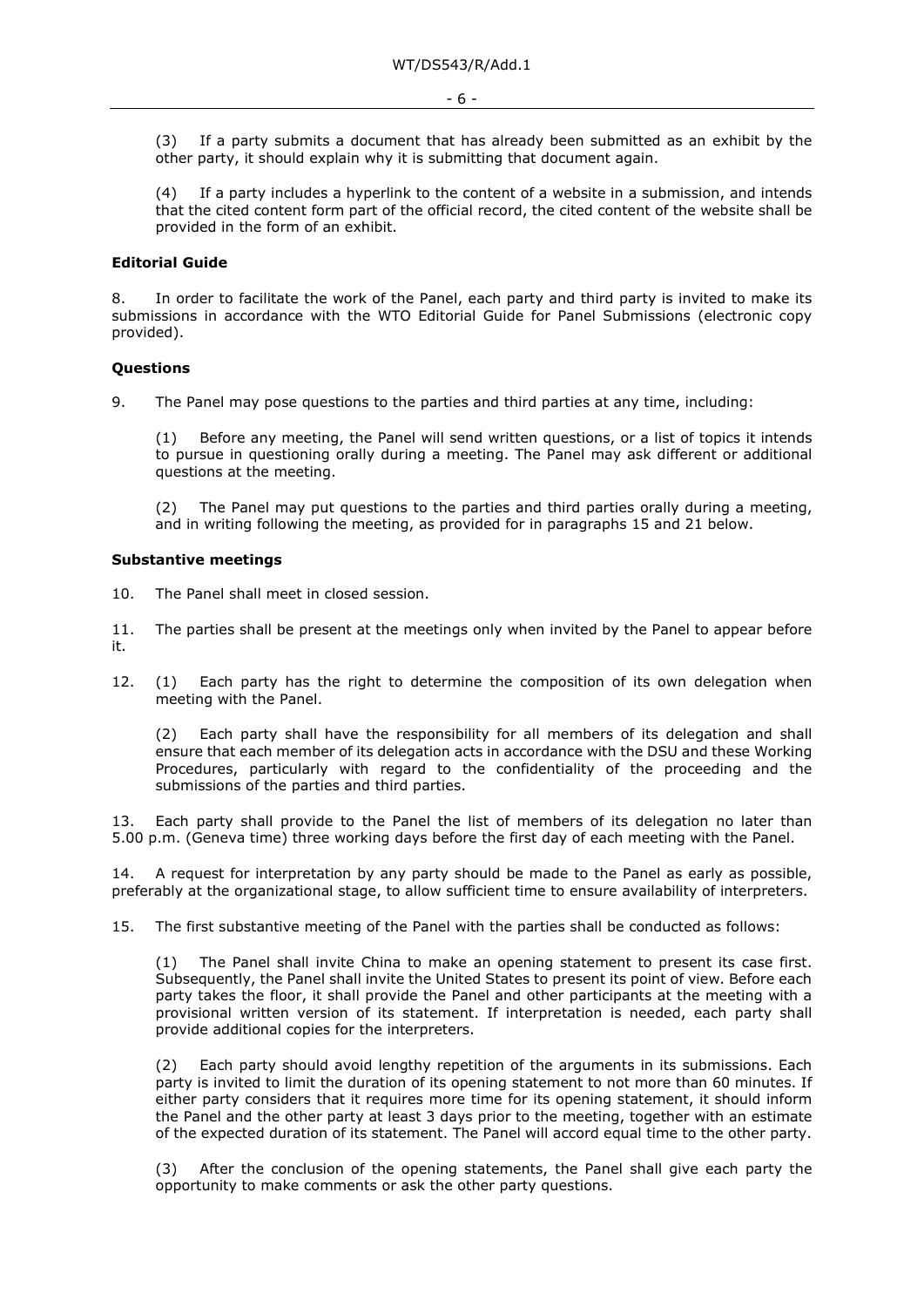(4) The Panel may subsequently pose questions to the parties.

(5) Once the questioning has concluded, the Panel shall afford each party an opportunity to present a brief closing statement, with China presenting its statement first. Before each party takes the floor, it shall provide the Panel and other participants at the meeting with a provisional written version of its closing statement, if available.

- (6) Following the meeting:
	- a. Each party shall submit a final written version of its opening statement no later than 5.00 p.m. (Geneva time) on the first working day following the meeting. At the same time, each party should also submit a final written version of any prepared closing statement that it delivered at the meeting.
	- b. Each party shall send in writing, within the timeframe established by the Panel before the end of the meeting, any questions to the other party to which it wishes to receive a response in writing.
	- c. The Panel shall send in writing, within the timeframe established by the Panel before the end of the meeting, any questions to the parties to which it wishes to receive a response in writing.
	- d. Each party shall respond in writing to the questions from the Panel, and to any questions posed by the other party, within the time-frame established by the Panel before the end of the meeting.

16. The second substantive meeting of the Panel with the parties shall be conducted in the same manner as the first substantive meeting with the Panel, except that the United States shall be given the opportunity to present its oral statement first. If the United States chooses not to avail itself of that right, it shall inform the Panel and the other party no later than 5.00pm (Geneva time) three working days day before the meeting. In that case, China shall present its opening statement first, followed by the United States. The party that presented its opening statement first shall present its closing statement first. The Panel may also ask the parties to comment on each other's responses to written questions posed by the Panel following the second substantive meeting.

#### **Third party session**

17. Each third party may present its views orally during a session of the first substantive meeting with the parties set aside for that purpose.

18. Each third party shall indicate to the Panel whether it intends to make an oral statement during the third-party session, along with the list of members of its delegation, in advance of this session and no later than 5.00 p.m. (Geneva time) three working days before the third-party session of the meeting with the Panel.

19. (1) Each third party has the right to determine the composition of its own delegation when meeting with the Panel.

(2) Each third party shall have the responsibility for all members of its delegation and shall ensure that each member of its delegation acts in accordance with the DSU and these Working Procedures, particularly with regard to the confidentiality of the proceeding and the submissions of the parties and third parties.

20. A request for interpretation by any third party should be made to the Panel as early as possible, preferably upon receiving the working procedures and timetable for the proceeding, to allow sufficient time to ensure availability of interpreters.

21. The third-party session shall be conducted as follows:

(1) All parties and third parties may be present during the entirety of this session.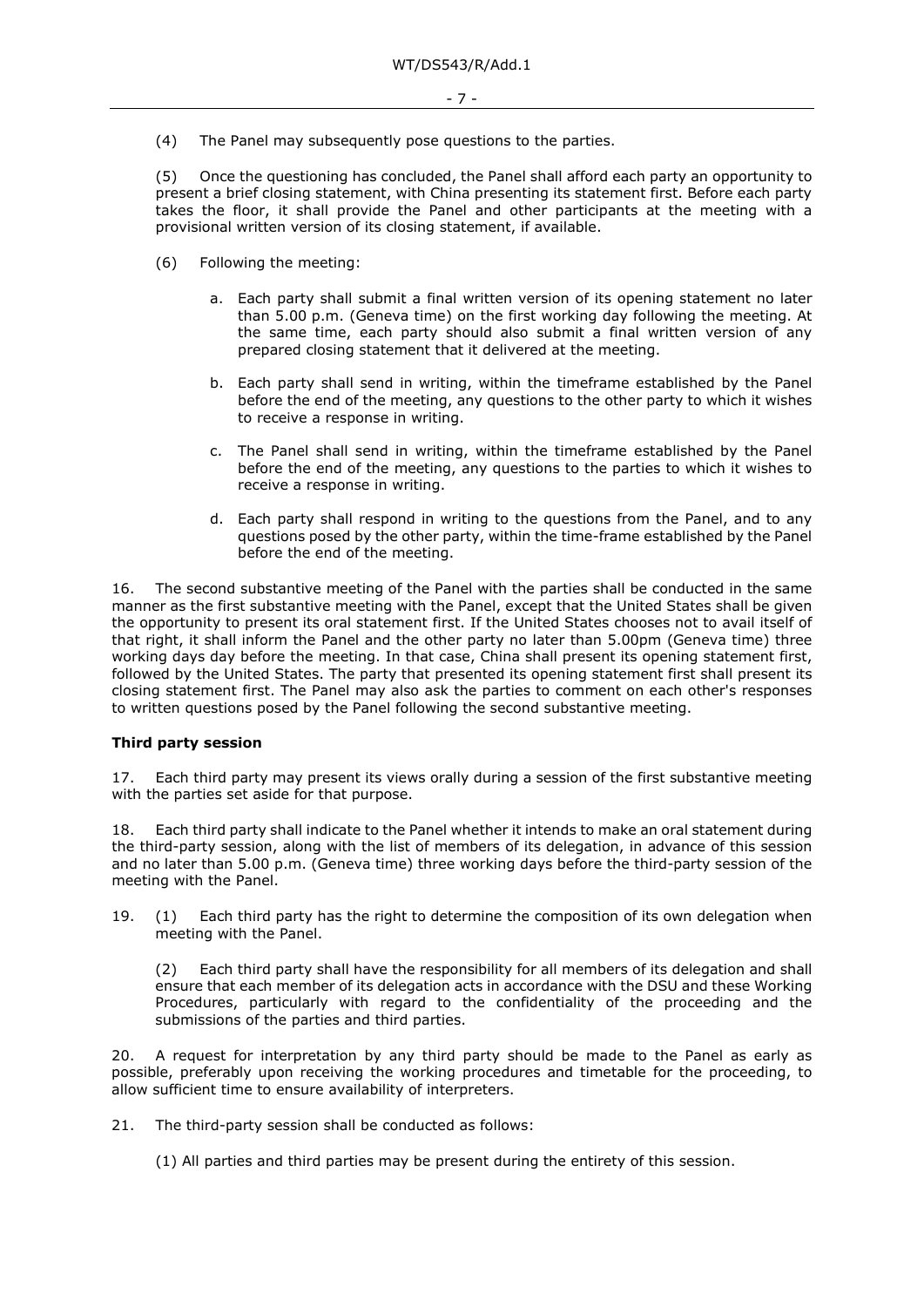- (2) The Panel shall first hear the oral statements of the third parties, who shall speak in alphabetical order. Each third party making an oral statement at the third-party session shall provide the Panel and other participants with a provisional written version of its statement before it takes the floor. If interpretation of a third party's oral statement is needed, that third party shall provide additional copies for the interpreters.
- (3) Each third party should limit the duration of its statement to 10 minutes, and avoid repetition of the arguments already made in its submission. If a third party considers that it requires more time for its opening statement, it should inform the Panel and the parties at least three days before the meeting, together with an estimate of the expected duration of its statement. The Panel will accord equal time to all third parties for their statements.
- (4) After the third parties have made their statements, the parties shall be given the opportunity to pose questions to any third party for clarification on any matter raised in that third party's submission or statement.
- (5) The Panel may subsequently pose questions to any third party.
- (6) Following the third-party session:
	- a. Each third party shall submit the final written version of its oral statement, no later than 5.00 p.m. (Geneva time) on the first working day following the meeting.
	- b. Each party may send in writing, within the timeframe to be established by the Panel before the end of the meeting, any questions to a third party or parties to which it wishes to receive a response in writing.
	- c. The Panel may send in writing, within the timeframe to be established by the Panel before the end of the meeting, any questions to a third party or parties to which it wishes to receive a response in writing.
	- d. Each third party choosing to do so shall respond in writing to written questions from the Panel or a party, within a timeframe established by the Panel before the end of the meeting.

#### **Descriptive part and executive summaries**

22. The description of the arguments of the parties and third parties in the descriptive part of the Panel report shall consist of executive summaries provided by the parties and third parties, which shall be annexed as addenda to the report. These executive summaries shall not in any way serve as a substitute for the submissions of the parties and third parties in the Panel's examination of the case.

23. Each party shall submit an integrated executive summary. The integrated executive summary shall summarize the facts and arguments as presented to the Panel in the party's first and second written submissions, its oral statements, and if possible, its responses to questions following the substantive meeting and its responses to the second set of questions and comments thereon following the second substantive meeting. The timing of the submission of the integrated executive summary shall be indicated in the timetable adopted by the Panel.

24. The integrated executive summary shall be limited to no more than 30 pages.

25. The Panel may request the parties and third parties to provide executive summaries of facts and arguments presented in any other submissions to the Panel for which a deadline may not be specified in the timetable.

26. Each third party shall submit an integrated executive summary of its arguments as presented in its written submission and statement in accordance with the timetable adopted by the Panel. This integrated executive summary may also include a summary of responses to questions, if relevant. The executive summary to be provided by each third party shall not exceed 6 pages. If a third-party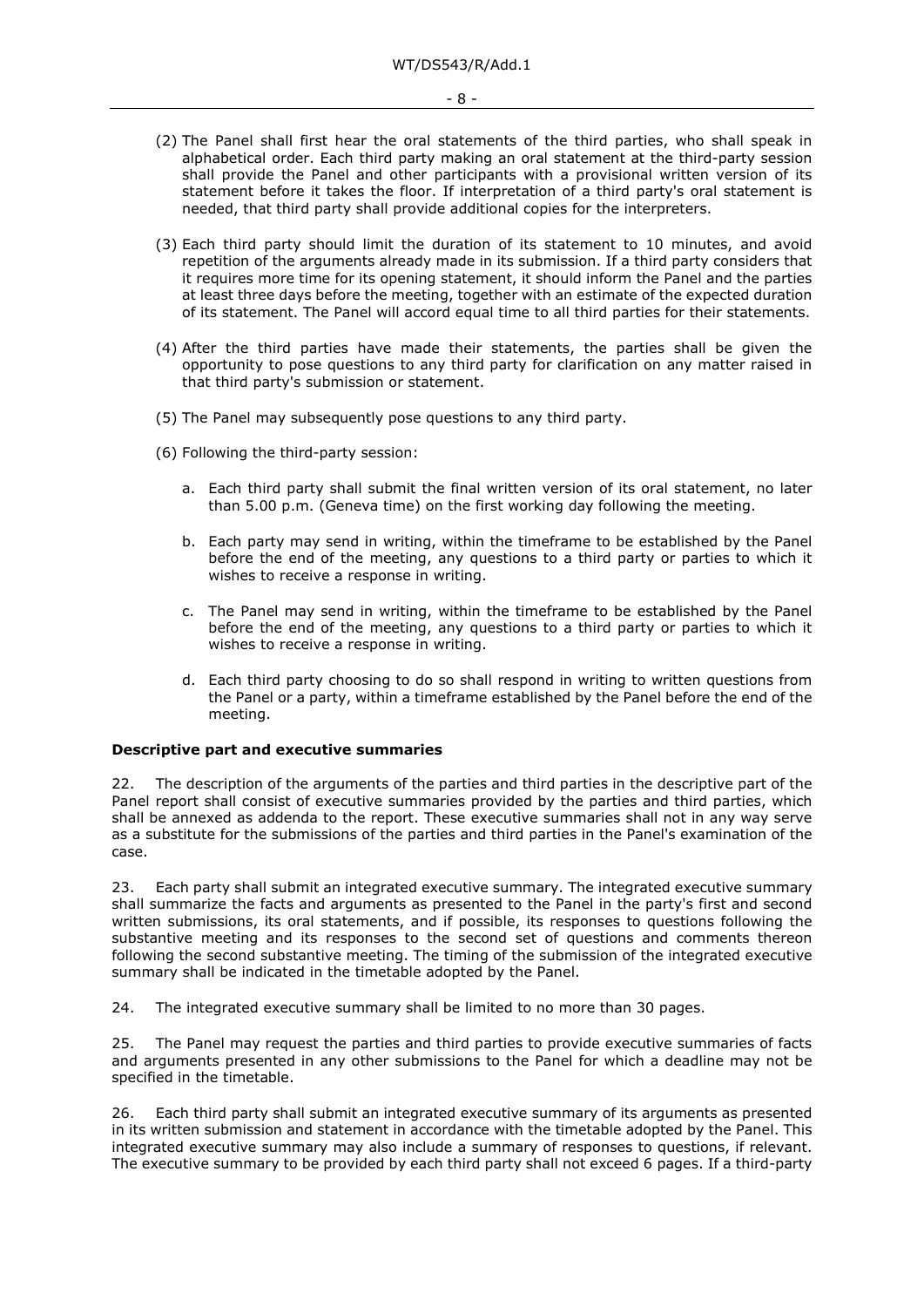- 9 -

submission and/or oral statement does not exceed 6 pages in total, this may serve as the executive summary of that third party's arguments.

#### **Interim review**

27. Following issuance of the interim report, each party may submit a written request to review precise aspects of the interim report and request a further meeting with the Panel, in accordance with the timetable adopted by the Panel. The right to request such a meeting shall be exercised no later than at the time the written request for review is submitted.

28. If no further meeting with the Panel is requested, each party may submit written comments on the other party's written request for review, in accordance with the timetable adopted by the Panel. Such comments shall be limited to commenting on the other party's written request for review.

#### **Interim and Final Report**

29. The interim report, as well as the final report before its official circulation, shall be kept strictly confidential and shall not be disclosed.

#### **Service of documents**

30. The following procedures regarding service of documents apply to all documents submitted by parties and third parties during the proceeding:

- (1) Each party and third party shall submit all documents to the Panel by submitting them with the DS Registry.
- (2) Each party and third party shall submit documents to the Panel in Microsoft Word format or in PDF format as an e-mail attachment, or if impractical, on a CD-ROM or a DVD, by 5.00 p.m. (Geneva time) on the due dates established by the Panel. Should there be any discrepancy between the Microsoft Word format and PDF format of the documents, the Word format shall constitute the final version of the party's submission. The electronic version of documents shall constitute the official version for the purposes of submission deadlines and the record of the dispute. Email of a document shall constitute electronic service on the Panel, the other party, and the third parties.
- (3) All emails to the Panel shall be addressed to DSRegistry@wto.org, and copied to other WTO Secretariat staff whose email addresses have been provided to the parties in the proceedings. If a CD-ROM/DVD is provided, it shall be filed with the DS Registry (office No. 2047) by 5:00 p.m. (Geneva time) on the due dates established by the Panel.
- (4) By 5:00 p.m. (Geneva time) on the next working day following the electronic submission, each party and third party shall submit one (1) paper copy of all documents it submits to the Panel, including the exhibits, with the DS Registry (office No. 2047). If any documents are in a format that is impractical to submit as a paper copy, the party shall inform the Panel and the other party (and third parties if appropriate) accordingly.
- (4) In addition, each party and third party is invited to submit all documents through the Digital Dispute Settlement Registry (DDSR) within 24 hours following the deadline for the submission of the electronic versions. If the parties or third parties have any questions or technical difficulties relating to the DDSR, they are invited to consult the DDSR User Guide (electronic copy provided) or contact the DS Registry at DSRegistry@wto.org.
- (5) Each party shall serve any document submitted to the Panel directly on the other party. Each party shall, in addition, serve any submissions in advance of the first substantive meeting with the Panel directly on the third parties. A party or third party may serve its documents on another party or third party by email or on a CD-ROM or DVD. Each party and third party shall confirm that copies have been served on the parties or third parties, as appropriate, at the time it provides each document to the Panel.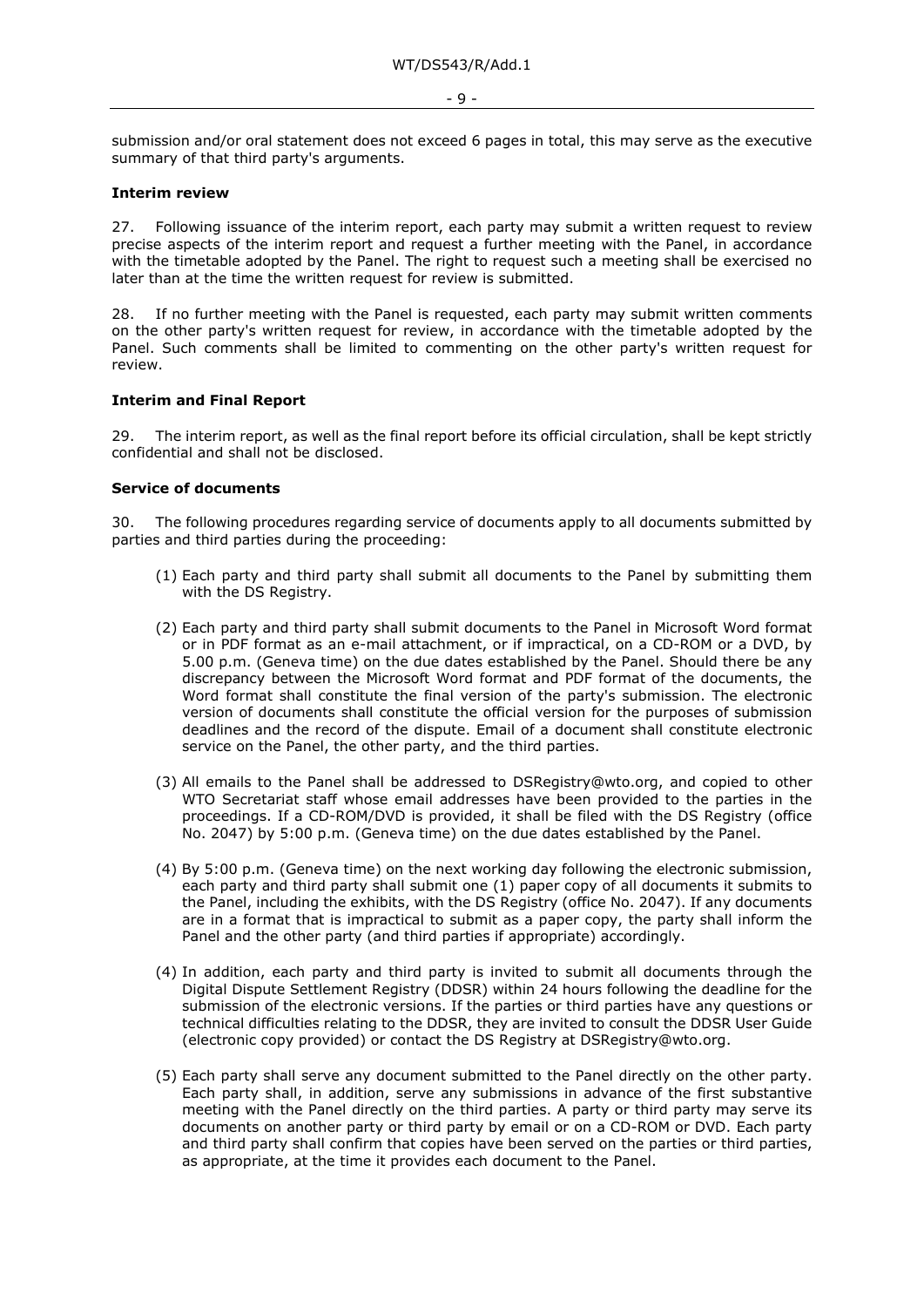- (6) Each party and third party shall submit its documents with the DS Registry and serve copies on the other party (and third parties if appropriate) by 5.00 p.m. (Geneva time) on the due dates established by the Panel.
- (7) As a general rule, all communications from the Panel to the parties and third parties will be via email. In addition to transmitting them to the parties by email, the Panel shall provide the parties with a paper copy of the Interim Report and the Final Report.

# **Correction of clerical errors in submissions**

31. The Panel may grant leave to a party or third party to correct clerical errors in any of its submissions (including paragraph numbering and typographical mistakes). Any such request should identify the nature of the errors to be corrected, and should be made promptly following the filing of the submission in question.

**\_\_\_\_\_\_\_\_\_\_\_\_\_\_\_**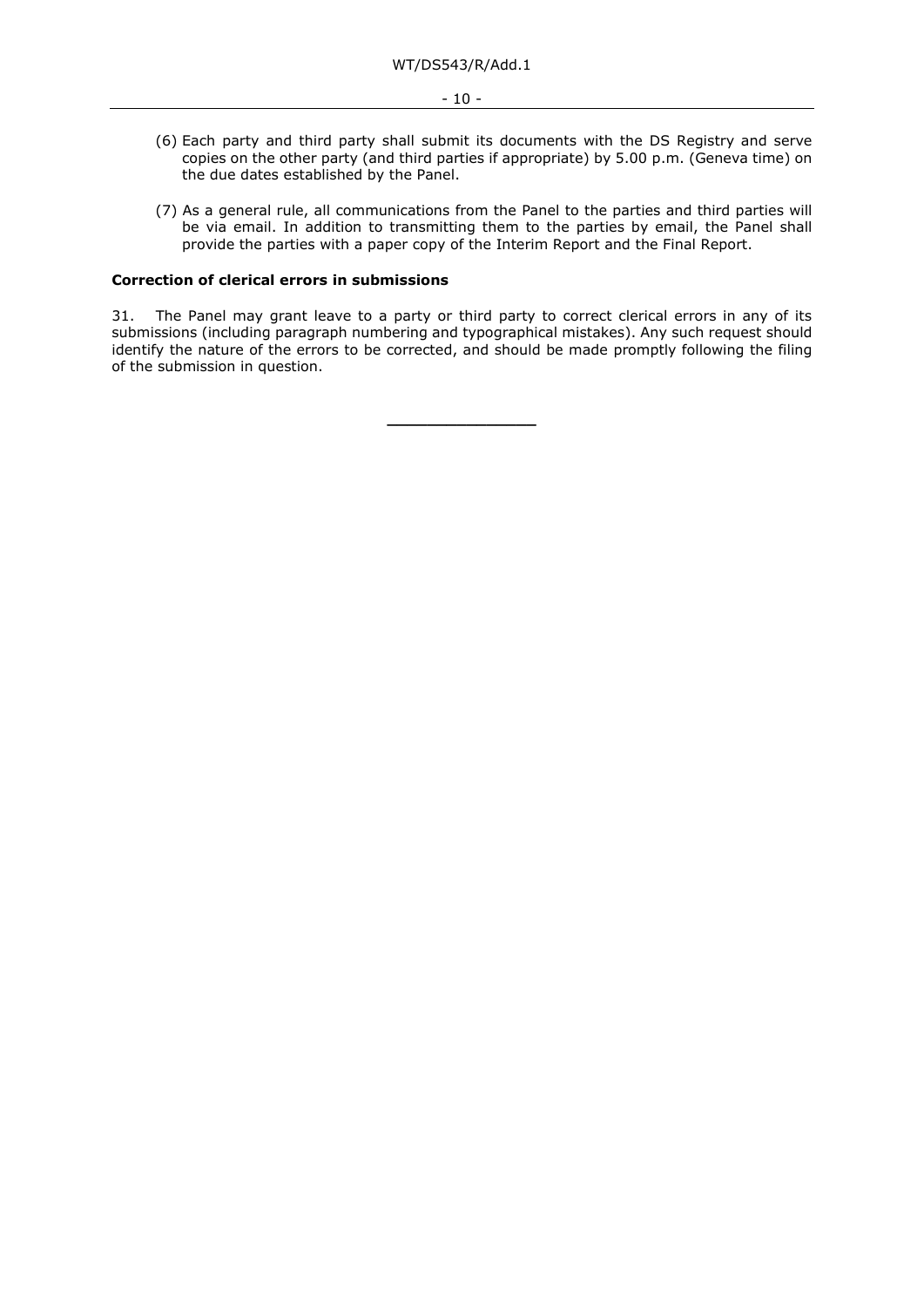# WT/DS543/R/Add.1

# - 11 -

# **ANNEX B**

# ARGUMENTS OF THE PARTIES

|           | <b>Contents</b>                                                    | Page |
|-----------|--------------------------------------------------------------------|------|
| Annex B-1 | Integrated executive summary of the arguments of China             |      |
| Annex B-2 | Integrated executive summary of the arguments of the United States | 20   |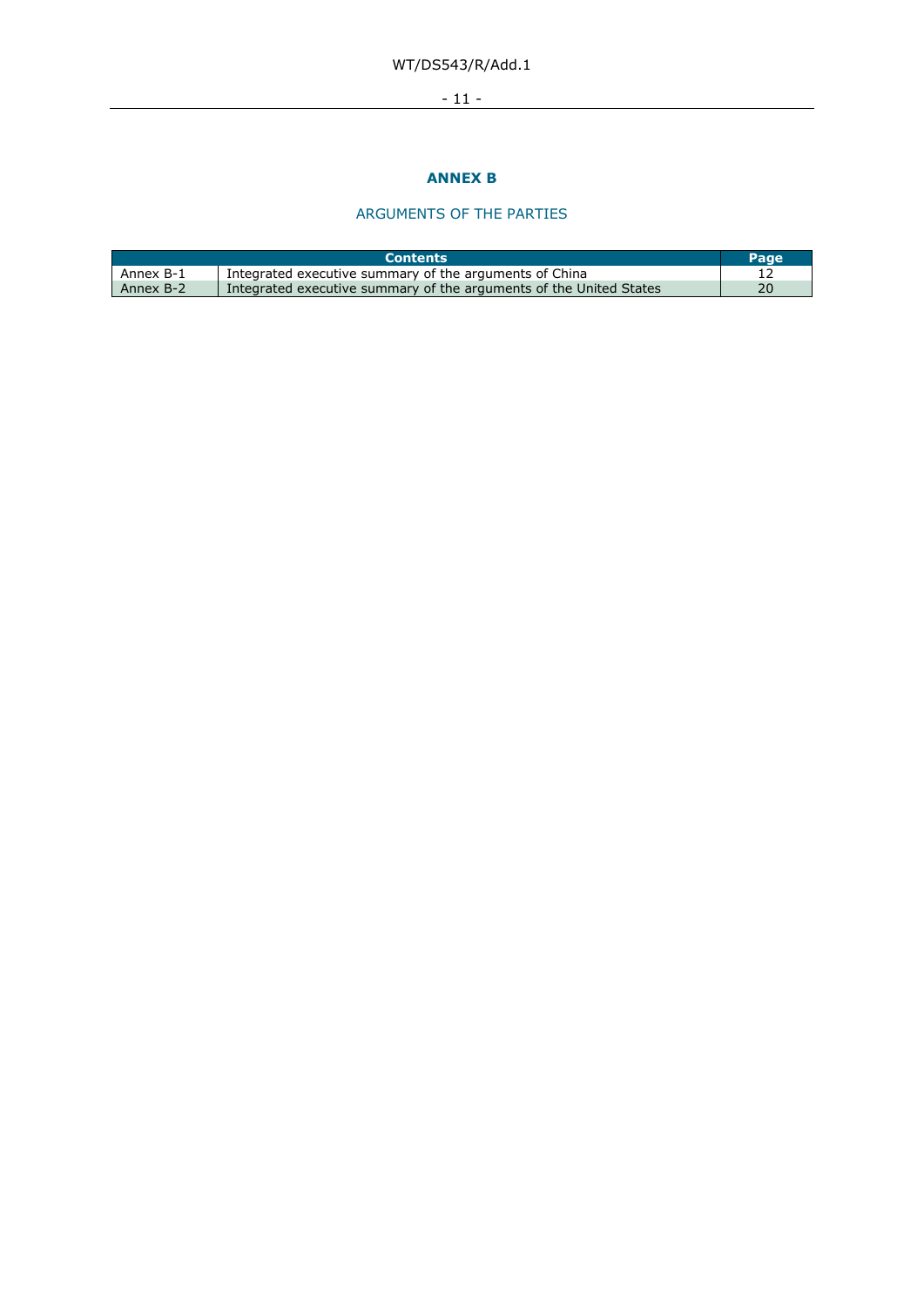- 12 -

# **ANNEX B-1**

# INTEGRATED EXECUTIVE SUMMARY OF THE ARGUMENTS OF CHINA

### **I. Measures at Issue and Claims**

1. The measures at issue in this dispute are the unilateral tariff measures taken by the United States against products imported from China:

- the 25 percent additional duty imposed on approximately \$34 billion of imports (List 1) from China published by the Office of the United States Trade Representative (USTR) on 20 June 2018 and entered into effect on 6 July 2018;
- the 25 percent additional duty imposed on approximately \$200 billion of imports (List 2) from China, initially applied at a rate of 10 percent which entered into effect on 24 September 2018 and subsequently increased to 25 percent on 10 May 2019.

2. China challenges these unilateral actions taken by the United States because they are in violation of Article II:1(a) and (b) and Article I:1 of the GATT 1994.

#### **II. The United States' Measures at Issue are Inconsistent with its Obligations under Article II:1(a) and (b) of the GATT 1994**

3. Article II:1(a) of the GATT 1994 obligates Members to extend to all other Members "treatment no less favourable" than that to which a Member bound itself in its Schedule of Concessions as annexed to the GATT 1994. The levying of ordinary customs duties (OCDs) or other duties or charges (ODCs) that are in excess of those set forth in a Member's Schedule is a violation of Article II:1(b) and results in "less favourable" treatment being extended to the imports on which that OCD or ODC is levied, violating Articles II:1(a) and (b) of the GATT 1994.

4. Although the GATT 1994 does not define "ordinary customs duties," an evaluation of the ordinary meaning of its component terms suggests that OCDs are duties that are "normal" and not "unusual," and that, as the Appellate Body found in *China — Auto Parts*, accrue to the importer of goods exported from one Member to another "at the moment and by virtue" of importation. Because the additional import duties imposed on List 1 and List 2 products are additional *ad valorem* rates of duty collected by U.S. Customs and Border Protection in the same manner as it collects OCDs, it is clear that the additional import duties are OCDs.

5. In this case, even if the Panel were to conclude that the additional import duties are not OCDs, the additional import duties would be "other duties or charges" that would need to be recorded in the United States' Schedule to the GATT 1994 (Schedule). As the Appellate Body stated in *India — Additional Import Duties*, Article II:1(b) also prescribes the imposition of "all other duties or charges of any kind imposed on or in connection with importation" that would result in duties in excess of "the amounts imposed on the date of entry into force of the GATT 1994 . . . as recorded and bound in the Schedules of Concessions annexed to the GATT 1994."[1](#page-11-0) 

6. As demonstrated by Exhibit CHN-17,<sup>[2](#page-11-1)</sup> the United States' additional import duties are clearly "in excess of" the duties to which the United States bound itself in its Schedule, resulting in "less favourable" treatment than provided for in its Schedule, they violate Article II:1(a) and (b).

7. Throughout this proceeding, the United States did not offer any substantive rebuttal to China's showing that the measures at issue are inconsistent with Article II:1(a) and (b) of the GATT 1994.

<sup>1</sup> Appellate Body Report, *India – Additional Import Duties*, para. 151.

<span id="page-11-1"></span><span id="page-11-0"></span><sup>&</sup>lt;sup>2</sup> Exhibit CHN-17 shows clearly the bound rate, MFN rate, and rate after additional tariffs imposed by the U.S. for List 1 and List 2 products.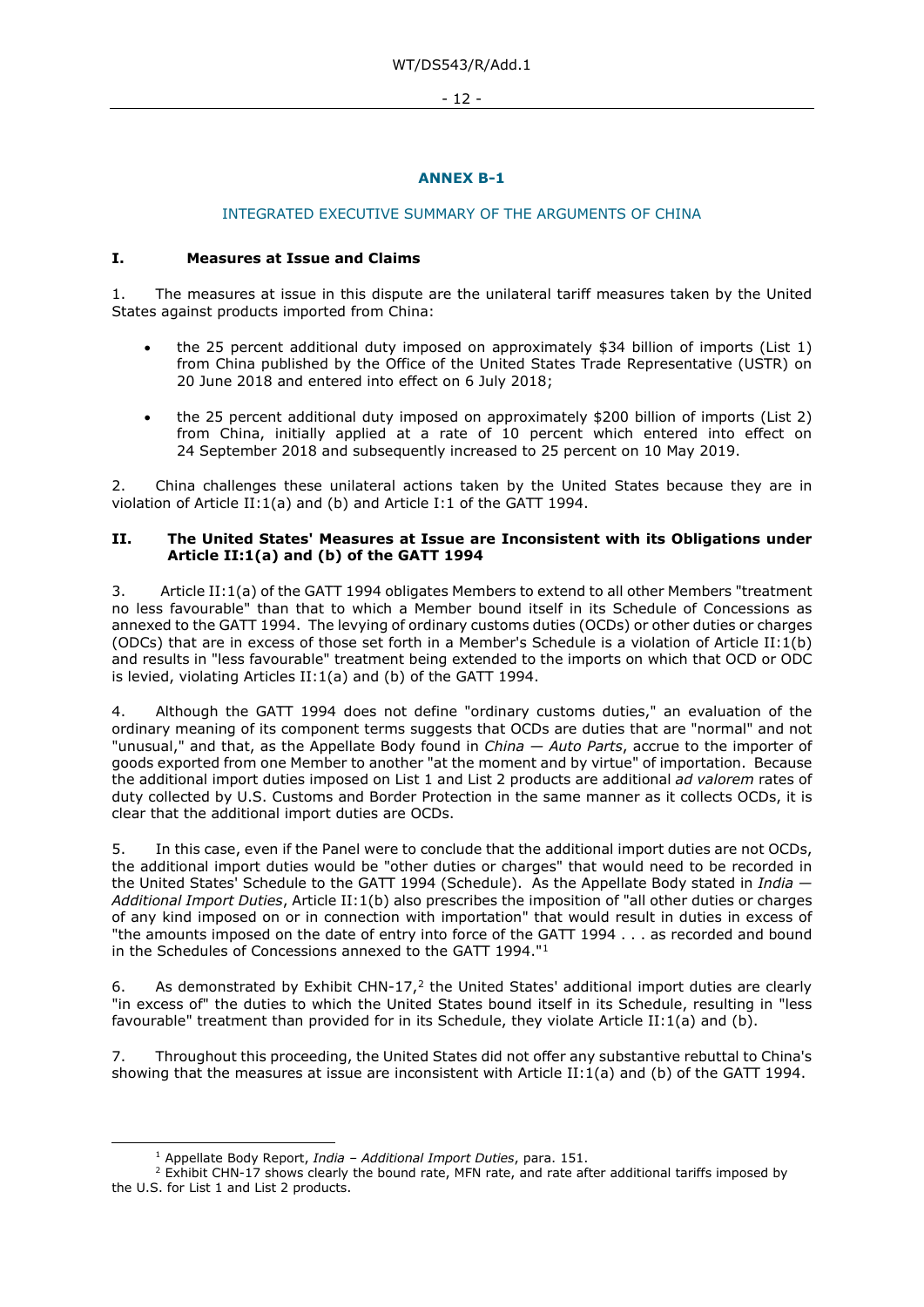#### **III. The United States' Measures at Issue are Inconsistent with its Obligations under Article I:1 of the GATT 1994**

8. Article I:1 of the GATT 1994 establishes most-favoured-nation treatment underlying the WTO Agreements, which obligates Members to extend any advantage, favour, privilege or immunity granted to a product of one Member to like products of all other Members. Thus, a Member imposing additional duties on products from a single other Member, and not also applying the same duties to like products from all other Members, violates Article I:1 of the GATT 1994.

9. The Appellate Body recognized in *Canada – Periodicals* that where the only distinction between two products is the country of origin of the products, they are presumed to be like products. Moreover, the Appellate Body has recognized that, in such circumstances, the traditional multicriteria analysis for determining "likeness" is unnecessary. As a result, where two products are identical but-for their countries of origin, and only one is subject to additional duties by a third Member, then that third Member would be violating the most-favoured-nation treatment by conferring an advantage to only one of the two products, and, therefore, would be violating Article I:1 of the GATT 1994.

10. Each Chinese product subject to the additional import duties is a "like" product from other Members not subject to those additional duties within the meaning of Article I:1 of the GATT 1994. By not imposing these additional duties on any Member other than China, the United States has advantaged each like product of those Members. In such circumstances, because the additional import duties grant an advantage within the meaning of Article I:1 of the GATT 1994 to all other Members other than China, the denial of that same advantage immediately and unconditionally to China plainly violates Article I:1.

11. Throughout this proceeding, the United States did not offer any substantive rebuttal to China's showing that the measures at issue are inconsistent with Article I:1 of the GATT 1994.

#### **IV. The United States has Failed to Demonstrate that a "Solution" has been Reached by the Parties within the Meaning of Article 12.7 of the DSU**

12. In an attempt to avoid dealing with its violations of Article I:1 and Article II:1(a) and (b) of the GATT 1994, the United States instead unilaterally declares, without China's agreement, that the parties have resolved this dispute.

13. Article 12.7 of the DSU directs the Panel to submit its findings unless the parties have developed a solution that is "mutually satisfactory." China has repeatedly confirmed, however, that no "mutually satisfactory solution" to this dispute within the meaning of Article 12.7 has been reached. The language of Article 12.7 expressly contemplates *the parties* having reached a "solution" to, or having found a "settlement" of, the matter before the Panel, rather than one party making this determination unilaterally over the objections of another. The U.S. interpretation ignores the term "mutually satisfactory" in the first sentence of Article 12.7. Also, notably, neither Article 12.7 nor Article 11 of the DSU authorizes the Panel to determine that a solution has been reached without the consent of *both* parties. The "matter" before the Panel is defined by the claims set forth in China's Panel Request. Whether the parties develop a mutually satisfactory solution to the dispute is distinct from the "matter" before the Panel.

14. Furthermore, as China has explained, no "mutually agreed solution[]" has been notified by the parties to the Dispute Settlement Body pursuant to Article 3.6 of the DSU, which is the sole means by which a panel may ascertain whether a "solution" within the meaning of Article 12.7 has been found. The fact that the parties have not submitted any notification pursuant to Article 3.6 is further evidence that no "solution" to this dispute within the meaning of Article 12.7 has been reached.

15. China also does not agree that the Phase One Economic and Trade Agreement<sup>[3](#page-12-0)</sup> (Phase One Agreement) resolves the present dispute. It has no legal relevance to the task before this Panel because the Phase One Agreement itself does not address the measures at issue, *i.e.* the additional

<span id="page-12-0"></span> $3$  Economic and Trade Agreement between the Government of the United States of America and the Government of the People's Republic of China, signed January 15, 2020, entered into force on February 14, 2020 (Exhibit US–33).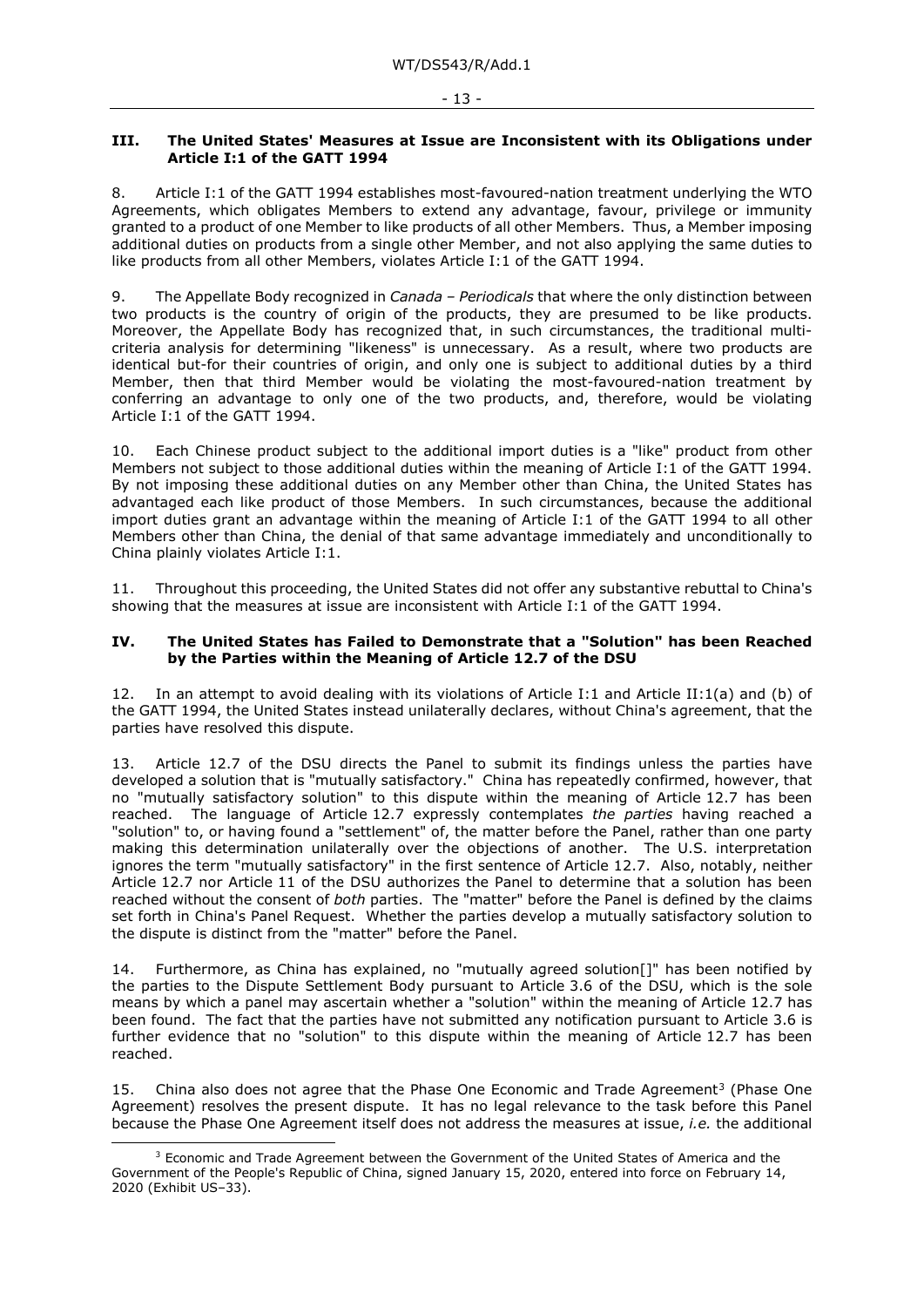import duties in dispute, before this Panel. Moreover, the additional import duties subject to this dispute remain in effect and remain a violation of Articles I:1 and II:1(a) and (b) of the GATT 1994.

16. Therefore, China confirms that there is no mutually satisfactory solution to the dispute at issue agreed by the parties, and the present dispute remains unresolved. The Panel should reject the United States' flawed interpretation and proceed to issue the necessary findings to fully resolve this dispute.

#### **V. The United States has Failed to Rebut China's Showing that the 25 Percent Tariff Measure for List 2 Products is within the Panel's Terms of Reference**

17. The United States also argues that the 25 percent tariff measure for List 2 products is not within the terms of reference of the Panel because that measure was issued and took effect after the date the Panel was established. This contention is meritless.

18. China clearly stated in its Panel Request that the request "also concerns any modification, replacement or amendment to the measures identified above, and any closely connected, subsequent measures." Notably, the Notice issued by the USTR in which it increased the additional duties from 10 to 25 percent for List 2 products highlights that the nature of the 25 percent tariff measure was to "modify the September 2018 action."[4](#page-13-0)

19. In addition, in its Panel Request, China specifically identified the increase of additional import duties from 10 to 25 percent *ad valorem*. The 25 percent tariff measure thus falls squarely within the Panel's terms of reference. China's Panel Request provided the United States with precisely the information it needed to respond to China's case, including its contention of the subsequent increase to 25 percent on the products previously subject to the 10 percent tariff.

20. In contrast, China would be denied due process if the Panel finds the 25 percent tariff measure to be outside of the Panel's terms of reference because it would require China "to adjust its pleadings throughout dispute settlement proceedings in order to deal with a disputed measure as a 'moving target.'" The Appellate Body observed in *Chile — Price Band System* that a modification to a measure that does not change its "essence" falls within a panel's terms of reference. In the present case, the "essence of the measure" did not change as the duties were imposed on the same tranche of tariffs targeting approximately \$200 billion worth of goods. The only change to the measure at issue is the level of duties, and the United States itself labelled the increase in additional import duties as a *modification*.

21. Therefore, the Panel should conclude that the 25 percent tariff measure is within the Panel's terms of reference.

#### **VI. The United States has Failed to Establish a Prima Facie Case that the Measures at Issue are Justified under Article XX(a) of the GATT 1994**

22. Instead of attempting to directly rebut China's arguments, the United States makes a *post hoc* argument that its violations of Article II:1(a) and (b) and Article I:1 of the GATT 1994 are justified under Article XX(a) because they are "necessary to protect public morals." But it is clear that these tariff measures are purely for economic objectives and irrelevant to public morals. The United States has failed to establish a prima facie case for its justification under Article XX(a). Specifically, the United States has not shown: (1) that the measure is "designed" to protect public morals; (2) that the measure is "necessary" to protect such public morals; and (3) that the measure is not applied in a manner that constitutes "arbitrary or unjustifiable discrimination" or a "disguised restriction on international trade."

<span id="page-13-0"></span><sup>4</sup> Notice of Modification of Section 301 Action: China's Acts, Policies, and Practices Related to Technology Transfer, Intellectual Property, and Innovation, 84 Fed. Reg. 20,459 (9 May 2019) (Exhibit CHN-4).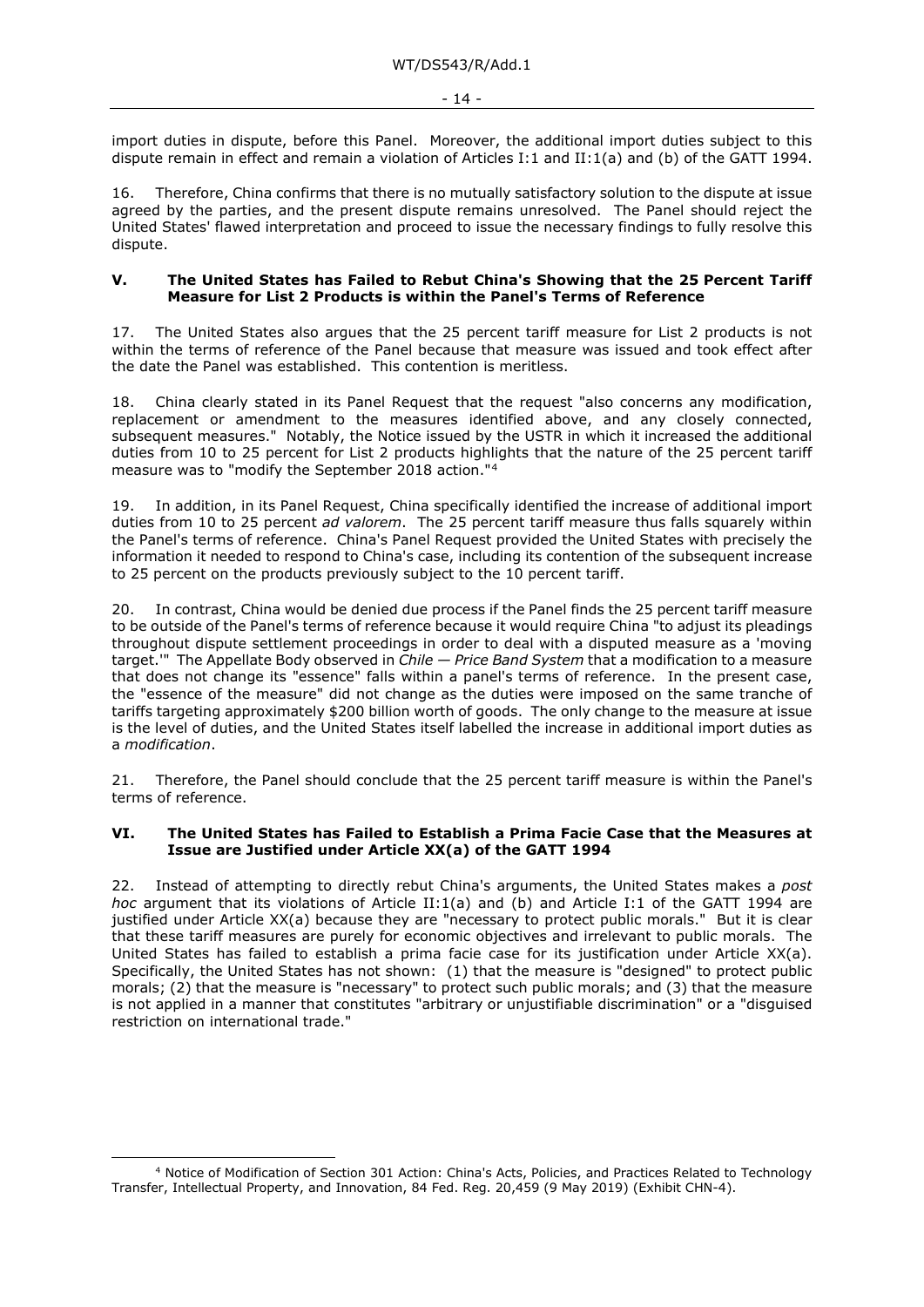#### **A. The United States has Failed to Demonstrate that the Measures at Issue are Provisionally Justified under Article XX(a) of the GATT 1994**

#### **1. The United States has Failed to Establish the Existence of a Valid Public Morals Objective**

23. Public morals were never mentioned when the tariff measures were imposed - this is a mere *post hoc* declaration. To the contrary, it was often stated that the tariff measures were for economic objectives. For example, on 7 April 2018, the day after the USTR published the proposed tariff measures on \$50 billion worth of goods, the President reiterated the true purpose of the United States: "*The United States hasn't had a Trade Surplus with China in 40 years*. . . . The U.S. is losing \$500 Billion a year, and has been losing Billions of Dollars for decades. *Cannot continue*!"[5](#page-14-0)

24. The United States reaffirmed the economic motivation behind the measures in determining the scale and items to be included and excluded. On 3 April 2018, the USTR stated that "the total value of imports subject to the tariff increase is commensurate with an economic analysis of the harm . . . to the economy." The key consideration in designing the product list subject to the tariff measures was not to protect "public morals" in the U.S., but to reduce the "likely impact on U.S. consumers, based on available trade data involving alternative country sources for each product."[6](#page-14-1)

25. The United States seeks to persuade the Panel that it should not scrutinize whether the United States has put forward sufficient evidence of the existence of a "public morals" objective. Instead, the United States considers that the Panel should simply presume that the various criminal, civil, tort, and contract laws to which it cites "reflect<sup>[]"</sup> U.S. public morals. The United States has not demonstrated that each of those laws embody alleged "public morals" that are implicated by the practices at issue. The Panel should firmly reject this effort by the United States to circumvent its burden of proof. Moreover, the United States' alleged "public morals" objective is nothing but a *post hoc* attempt to justify a purely economic objective, as evidenced by the multiple contemporaneous statements of U.S. officials regarding the economic objectives of the measures at issue.<sup>7</sup>

26. The United States also seeks to persuade the Panel that a diverse range of entirely unproven "trade acts, policies, and practices" that it deems "unfair" are within the scope of Article XX(a). However, as noted in *US — Gasoline*, Article XX "enumerates the various categories of government acts, laws or regulations which WTO Members may carry out or promulgate in pursuit of differing legitimate state policies or interests *outside the realm of trade liberalization.*" Notably, interpreting the term "public morals" in Article XX(a) to encompass "unfair trade" would allow Members to circumvent the disciplines that Members have negotiated and agreed with respect to this particular concern, and would undermine the disciplines set forth in these agreements and potentially render them superfluous. Thus, properly interpreted, the term "public morals" in Article XX(a) must be understood to *exclude* economic concerns, including, but not limited to, economic concerns that implicate the trade-related disciplines of the covered agreements. The Panel should therefore reject the U.S. defence under Article XX(a) without engaging in further examination of whether the U.S. measures are designed "to protect" public morals.

27. In its second written submission, the United States admits that its measures were designed to pressure China into making various economic policy changes that allegedly will allow for "free and unfettered competition as the rule of trade" in China[.8](#page-14-3) The United States asserts that certain economic policies of China are contrary to U.S. economic policies and norms on unfair competition, as articulated in the Sherman Act and the Federal Trade Commission Act, which is consistent with the United States' contemporaneous statements regarding its economic objectives when the tariffs were imposed. The implications of this admission are that the U.S. measures at issue were designed to advance economic interests, not to protect public morals.

<sup>5</sup> Donald Trump (@realDonaldTrump), Twitter (7 April 2018, 2:03 PM),

<span id="page-14-0"></span>https://twitter.com/realDonaldTrump/status/982680387116781568 (emphasis added).

<span id="page-14-3"></span><span id="page-14-2"></span><span id="page-14-1"></span><sup>6</sup> Under Section 301 Action, USTR Releases Proposed Tariff List on Chinese Products, Office of the United States Trade Representative (3 April 2018) (Exhibit CHN-9).

<sup>7</sup> China's oral statement at the First Substantive Meeting, paras. 23-29.

<sup>8</sup> United States' second written submission, para. 31.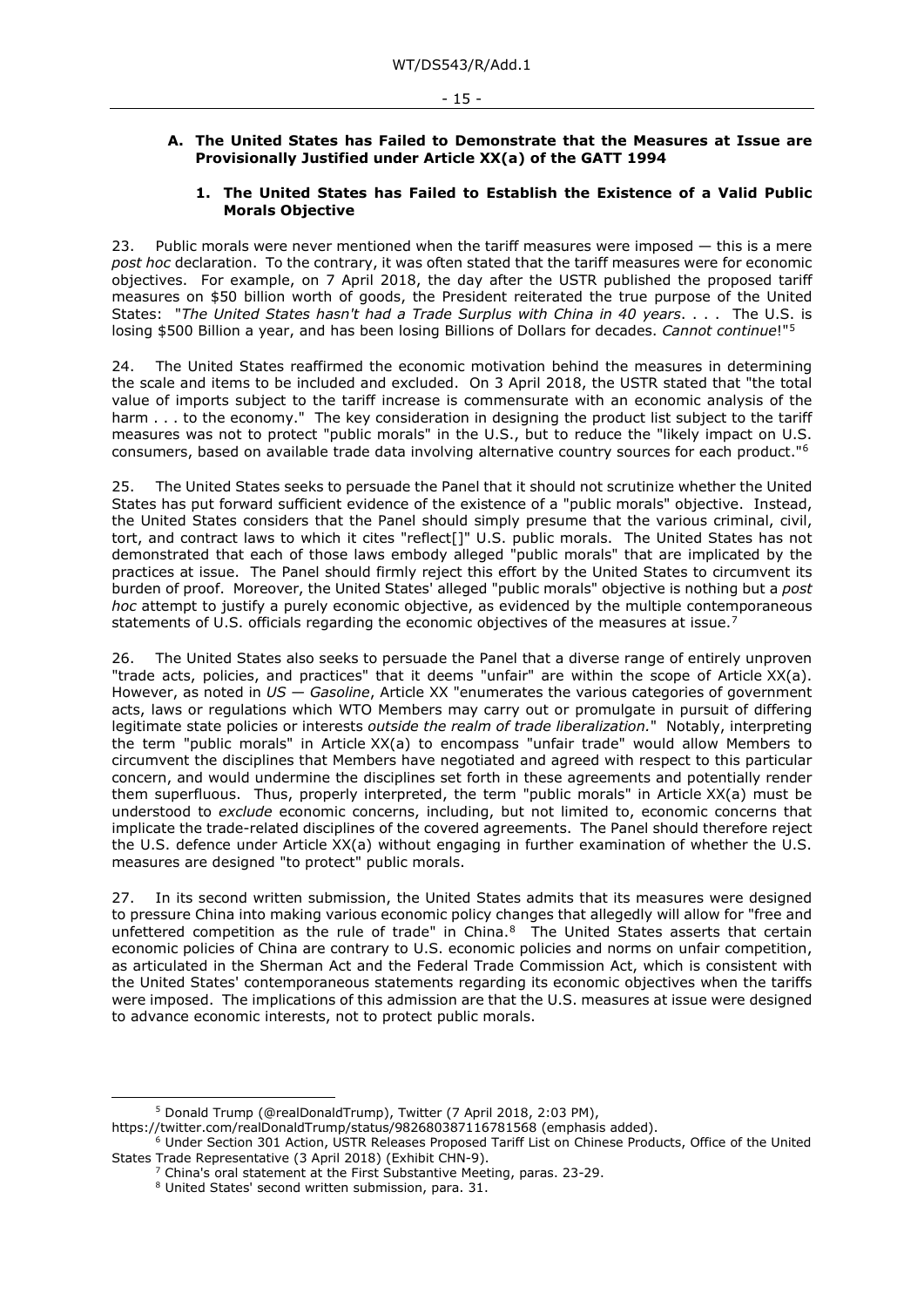28. The United States has failed to provide factual evidence to fulfill its burden of proof for the identification of a valid public morals objective. The U.S. alleged "public morals" objective is nothing but a *post hoc* attempt to justify a purely economic objective.

#### **2. The United States has Failed to Establish that the Measures at Issue are Designed "to Protect" Public Morals**

29. Even if the Panel were to conclude incorrectly that the United States has demonstrated the existence of a valid "public morals" objective, the U.S. measures are not designed "to protect" any such objective.

30. The United States argues that "[a] measure may be necessary to protect public morals *without being limited to a product that itself offends public morals*," *i.e.*, that a Member may target *any*  products in order to protect the claimed "public morals" objective, regardless of whether those products bear any relationship to that objective. The U.S. interpretation of Article XX(a) as encompassing measures that are not limited to products that themselves offend public morals is incorrect as a matter of treaty interpretation, unsupported by the relevant jurisprudence concerning Article XX, and would set a dangerous precedent. The plain meaning of "to protect" in Article XX(a) requires that the claimed public morals measure be designed to "guard against," "shield," "defend, etc. the "public morals" of the Member from some danger or source of offence. A measure designed to restrict or deter the entry of specific products *regardless* of whether the products themselves offend public morals is not designed to shield the invoking Member's public morals from offence. The United States' argument is irreconcilable with the Appellate Body's observation in *US — Shrimp* that "each of the exceptions in paragraphs (a) to (j) of Article XX is a limited and conditional exception from the substantive obligations contained in the other provisions of the GATT 1994." If *any products* can be embargoed to advance the alleged "public morals" objective, as the United States suggests, it would impermissibly expand Article XX(a) to encompass measures that have no nexus with public morals, defeat the specific objective pursued by that exception.

31. The U.S. argument is also irreconcilable with the object and purpose of the GATT 1994, pursuant to which Members made binding commitments to provide access to their markets to other Members on specified terms. No Member would have entered into such commitments if it believed that another Member could restrict access to its market for any imported product, at any time, solely because it believed that in doing so, it could coerce a change in the exporting Member's domestic policies. In this regard, China agrees with the European Union's assessment that:

The obligations on market access imposed by fundamental provisions of the GATT 1994, such as Article XI or Article III could be eviscerated if a Member was allowed to invoke Article XX(a) in order to restrict imports of any products of its choice in order to induce compliance with any public moral standard, regardless of the connection between them.[9](#page-15-0)

32. The reason the United States has advanced this untenable interpretation of Article XX(a) is clear. It is evident on the face of the U.S. measures that they are not designed to target products that embody conduct offensive to "public morals" concerns within the meaning of Article XX(a), *i.e. non*-economic concerns. Even accepting, *arguendo*, that the term "public morals" could encompass economic concerns, including the alleged "unfair" trade acts, policies, and practices, it is similarly evident that the U.S. measures are not designed to target products on the grounds that they contain content or embody conduct offensive to such alleged concerns.

33. It is clear that the U.S. measures are underpinned by economic concerns, not moral concerns. This is also clear from the USTR's approach in evaluating exclusions, which are granted in circumstances in which the "imposition of additional duties on the particular product would cause severe economic harm" and the covered product can be sourced from a U.S. producer or third countries. Together, the criteria for selecting products and evaluating requests for exclusions establishes that the U.S. measures are designed to punish China for alleged harm to the U.S. economy while avoiding causing economic harm to the U.S. consumers. The United States has thus

<span id="page-15-0"></span><sup>9</sup> China second written submission, para. 41, quoting the European Union's response to Panel question No. 5, para. 29.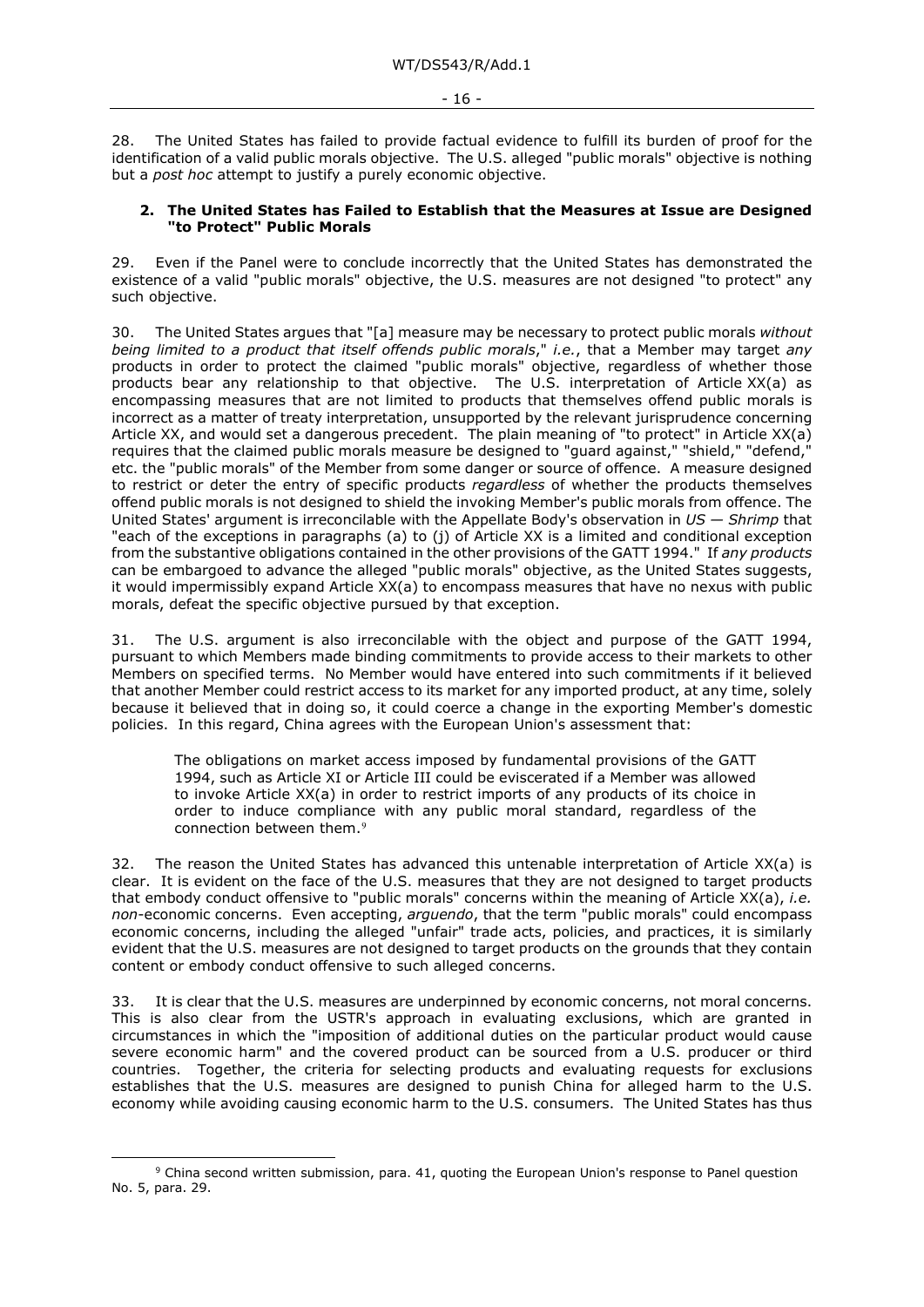failed to establish that its measures target products embodying conduct offensive to "public morals" within the meaning of Article XX(a).

34. The United States' alternative argument, that there is a "clear nexus" between the products covered by the initial round of tariffs and the allegedly "unfair trade" acts, policies and practices that the measures are designed to combat, must be rejected as factually unsupported and legally deficient. First, the alleged "industrial policies and practices" do not constitute the morally offensive conduct within the meaning of Article XX(a), which is limited to non-economic concerns.<sup>10</sup> Second, even if the Panel were to conclude otherwise, the United States offers no evidence to demonstrate that the products selected by the USTR "benefit from" any such policies or practices, other than some general statements by the USTR. Third, even if the Panel were to find that the United States had demonstrated, as a matter of fact, that certain covered products embody the "unfair trade" conduct that could fall within the scope of Article XX(a), which China does not concede, that would be a function of the over-breadth of the U.S. measures. As tariffs were imposed on virtually all imported products from China, it is possible that certain products theoretically may have benefited from the alleged "industrial policies and practices." The overwhelming evidence demonstrates that it was the level of the tariffs and their economic effect, not the products selected, which drove the design of the measures.

35. Significantly, the United States does not claim any nexus between the products targeted in the subsequent measure *—* the 10 percent duties that subsequently were increased to 25 percent on an additional \$200 billion worth of imports *—* and the asserted public morals. Because the measure is not directed at particular goods containing alleged morally offensive content, it is obviously not designed to protect any alleged "public morals" under Article XX(a).

#### **3. The United States has Failed to Establish that the Measures at Issue are "Necessary" to Protect Public Morals**

36. Regarding the "necessary" requirement, China first observes that the core U.S. argument for why its measures are "necessary" in fact has nothing to do with the necessity analysis conducted under Article XX(a). Under the U.S. interpretation of "necessary," a Member can ratchet up duties on any product to any level for any length of time that the Member deems appropriate, *regardless of whether the products contain or embody morally offensive content or conduct*. This interpretation of "necessary" would render the necessity analysis meaningless.

37. Properly conducted, the necessity analysis "involves a process of 'weighing and balancing' a series of factors, including the importance of the societal interest or value at stake, the contribution of the measure to the objective it pursues, and the trade-restrictiveness of the measure." A measure may contribute to a public morals objective where there is "a *genuine* relationship of ends and means between the objective pursued and the measure at issue." The U.S. measures do not contribute to any "public morals" objective within the meaning of Article XX(a), and are instead applied on the basis of the United States' economic objectives. No "genuine relationship of ends and means" therefore exists between the U.S. measures and any valid "public morals" objective.

38. Even if the Panel were to conclude, incorrectly, that a measure adopted to address "unfair" trade could theoretically be "necessary" under Article XX(a), the U.S. measures would still not be "necessary" for that purpose as there would again be no evidence of contribution. The United States has merely asserted that it found certain products to "benefit from" policies that it alleges relate to "unfair" trade policies. There is no evidence that USTR determined that the covered products embody any particular act, policy, or practice, including those that the United States alleges to be "unfair." To the contrary, there is ample evidence that USTR selected products on other grounds, including purported estimated harm to the U.S. economy, likely impact on U.S. consumers, and its view that China had "made clear that it would not take any steps to address the U.S. concerns."[11](#page-16-1) 

<span id="page-16-0"></span>39. In any event, whatever marginal degree of contribution the Panel might find in relation to any theoretically valid "public morals" objective is outweighed by the trade restrictiveness of the U.S. measures. The U.S. has imposed an additional 25 percent duties on products covering over 6,800 tariff subheadings worth an estimated \$234 billion of Chinese imports. The increases in duties have reduced the ability of Chinese imports to compete in the U.S. market by increasing their price relative

<sup>10</sup> Exhibit CHN-10, China's second written submission, paras. 45-46.

<span id="page-16-1"></span><sup>&</sup>lt;sup>11</sup> United States' response to Panel question No. 14, para. 61.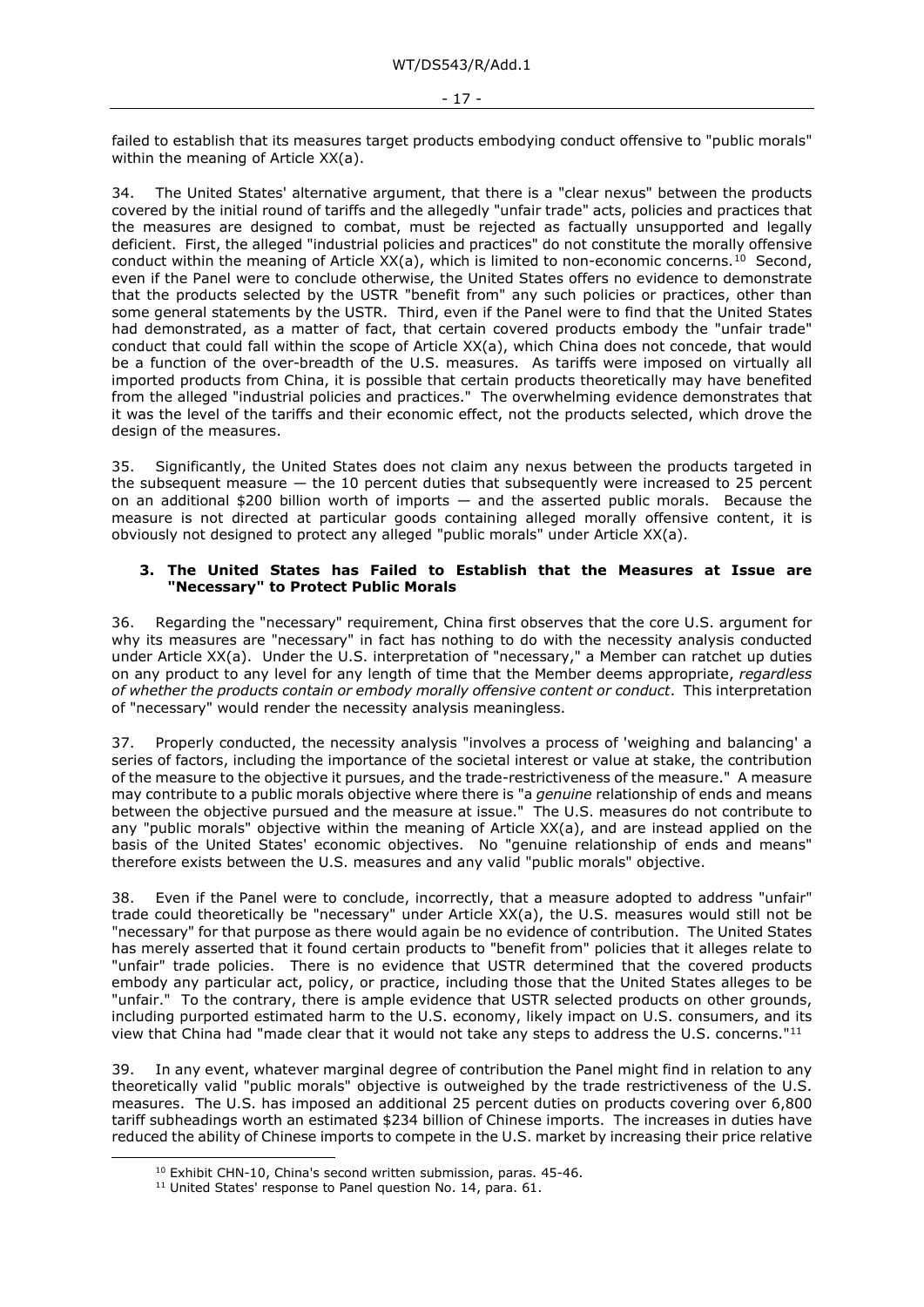to domestically–produced products and imports from third countries not subject to the additional tariffs. The U.S. measures are therefore severely trade-restrictive.

40. The Appellate Body has recognized that there may be cases in which it is not necessary for a Member to propose alternative measures. In *US – Gambling*, the Appellate Body emphasized that before turning to the question of an alternative measure, the question was whether the United States had made a *prima facie* case that its measures were necessary.[12](#page-17-0) Both *EC – Seal Products* and *US – Tuna II (Mexico)* observe in the context of the "necessity test" that there are circumstances in which "a weighing and balancing exercise would not require that a panel proceed to evaluate alternative measures."[13](#page-17-1) In *US – Tuna II (Mexico)*, the Appellate Body stated in the context of Article 2.2 of the TBT (necessity test) that alternative measures may not be required when the challenged "measure is trade restrictive and makes no contribution to the achievement of the legitimate objective."[14](#page-17-2)

41. China maintains that due to the unique facts of this dispute, there is no requirement for China to present or the Panel to examine alternative measures. As discussed repeatedly in this proceeding, the U.S. measures do not contribute to any "public morals objective" within the meaning of Article XX(a) because the United States imposed extremely restrictive measures on products chosen on the basis of the economic objectives unrelated to whether those products contain morally offensive content or embody morally offensive conduct. The total absence of contribution to the public moral objective, combined with the overwhelming trade-restrictiveness of the measure, which extends to almost all imports from China, makes consideration of alternative measures unnecessary.

#### **B. The United States has Failed to Demonstrate that the Measures at Issue are Justified under the** *Chapeau* **of Article XX of the GATT 1994**

42. In imposing the additional import duties only on Chinese products on grounds unrelated to whether those products contain morally offensive content or embody morally offensive conduct, the U.S. measures are inherently coercive, arbitrary, unjustifiable, and constitute a disguised restriction on trade.

#### **1. The United States has Failed to Demonstrate that the Measures at Issue do not Constitute a "Means of Arbitrary or Unjustifiable Discrimination"**

43. Pursuant to the *chapeau* of Article XX, a measure may not be applied in a manner that constitutes "arbitrary or unjustifiable discrimination between countries where the same conditions prevail." Furthermore, a Member invoking Article XX(a) must demonstrate that a "rational connection" exists between its measures and an objective falling within the scope of Article XX(a). Such a demonstration ensures that the Member is acting in good faith rather than engaging in "the abusive exercise" of the limited exceptions set forth in Article XX.

44. The United States has not established that the additional import duties are limited to Chinese products demonstrated to embody *any* particular conduct, let alone *morally offensive* conduct within the meaning of Article XX(a), therefore, their imposition is fundamentally arbitrary and unjustifiable.

45. The lack of a rational connection between the U.S. measures and the purported public morals objective reflects the true, coercive intent of the U.S. measures. Despite the efforts of the Appellate Body in *US — Shrimp* to emphasize the limitations imposed by the *chapeau* on unilateral actions by a Member, the United States continues to assert that nothing in the text of Article XX prohibits Members from using its measures to "induc[e] policy changes."<sup>[15](#page-17-3)</sup> China strongly disagrees.

46. In *US — Shrimp*, the Appellate Body objected to the U.S. measure on the grounds that it exerted a coercive effect on the policy decisions of foreign governments. As the Appellate Body observed in evaluating the U.S. measure at issue in the *US-Shrimp* dispute, "[p]erhaps the most conspicuous flaw in this measure's application relates to its *intended and actual coercive effect on* 

<sup>12</sup> Appellate Body Report, *US – Gambling*, para. 310.

<span id="page-17-3"></span><span id="page-17-2"></span><span id="page-17-1"></span><span id="page-17-0"></span><sup>13</sup> Appellate Body Report, *EC – Seal Products*, fn. 1299 and para. 5.169; Appellate Body Report, US – Tuna II (Mexico), fn. 647. 14 Appellate Body Report, *US – Tuna II (Mexico)*, fn. 647. 15 United States' second written submission, paras. 64-65.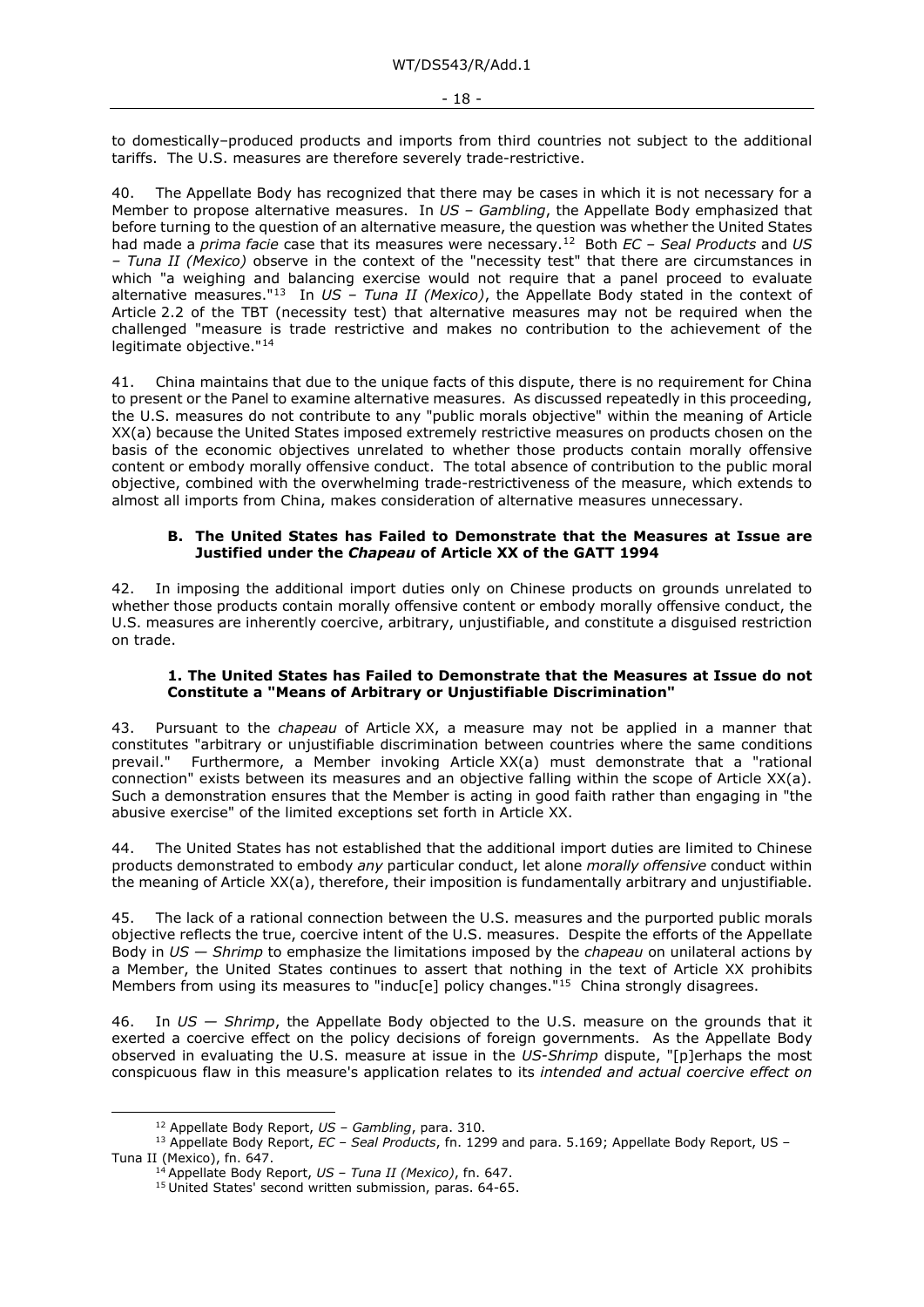*the specific policy decisions* made by foreign governments, Members of the WTO."[16](#page-18-0) The coercive intent here is more obvious than in *US — Shrimp*. The United States has expressly confirmed that the additional import duties are concerned with effectively "influencing China" to take "specific policy decisions."[17](#page-18-1) Moreover, the lack of a relationship between the U.S. measures, purported public morals objective, and the covered products confirms the true, coercive intent of the U.S. measures.

47. According to the United States' own *post hoc* rationalization, it has applied its measures in order to coerce China into eliminating various alleged policies, not to prevent morally offensive products from entering the United States. The application of the United States' measures in this manner confirms that they are applied in a manner that results in unjustifiable discrimination. None of the arguments presented by the United States under the *chapeau* address these fundamental flaws.

#### **2. The United States has Failed to Demonstrate that the Measures at Issue do not Constitute a "Disguised Restriction on International Trade"**

48. Should the Panel proceed to examine whether the U.S. measures constitute a disguised restriction on international trade, China submits that the U.S. measures also violate the *chapeau* on this basis. The U.S. measures restrict international trade under the guise of a public morals measure. This is apparent from the fact that the measures do not restrict Chinese imports on the basis of their morally offensive content or morally offensive conduct. Furthermore, the United States has repeatedly admitted that it has implemented the additional import duties for reasons that have nothing to do with the protection public morals, but rather to restrict trade with China in order to obtain the elimination of China's alleged "unfair" trade policies. In this respect, the U.S. measures hardly qualify as "disquised" – the restrictions that have been imposed on essentially all Chinese products are blatantly motivated by economic objectives, which has been admitted publicly and repeatedly.

49. The United States argues that because it adopted its measures in a "deliberate" manner following efforts to address China's so-called "unfair trade acts, policies, and practices" through other means, those measures are not arbitrary. But the fact that the United States deliberately imposed restrictions on non-morally offensive products only confirms that the United States' measures are applied in a manner inconsistent with the *chapeau*. Making a deliberate choice to discriminate in an arbitrary manner does not render the resulting discrimination somehow not arbitrary.

50. The Panel should therefore reject the United States' argument that its measures do not result in arbitrary or unjustifiable discrimination or a disguised restriction on international trade.

# **VII. Conclusion**

51. The United States has taken unilateral actions against imports from China valued at \$234 billion in violation of Article I.1 and Article II.1(a) and (b) of the GATT 1994. Throughout this proceeding, the United States did not offer any substantive rebuttal to China's showing that the measures at issue are inconsistent with the above rules. Rather, the United States unilaterally declared, without China's agreement, that the parties have resolved this dispute. As China has repeatedly confirmed, no "mutually satisfactory solution" to this dispute within the meaning of Article 12.7 of the DSU has been agreed and the present dispute remains unresolved. Article 12.7 of the DSU directs the Panel to issue the necessary findings to fully resolve this dispute. The United States has resorted to a transparently *post hoc* justification that its unilateral actions were justified under Article XX(a) of the GATT 1994. For the reasons discussed at length before this Panel, the United States' argument fails to meet the requirements of Article XX(a) and the *chapeau* of Article XX of the GATT 1994 in all respects. China therefore respectfully requests that the Panel find that the United States' measures at issue are inconsistent with its obligations under the GATT 1994.

<span id="page-18-1"></span><span id="page-18-0"></span><sup>16</sup> Appellate Body Report, *US – Shrimp*, para. 161.

<sup>&</sup>lt;sup>17</sup> United States' second written submission, para. 66.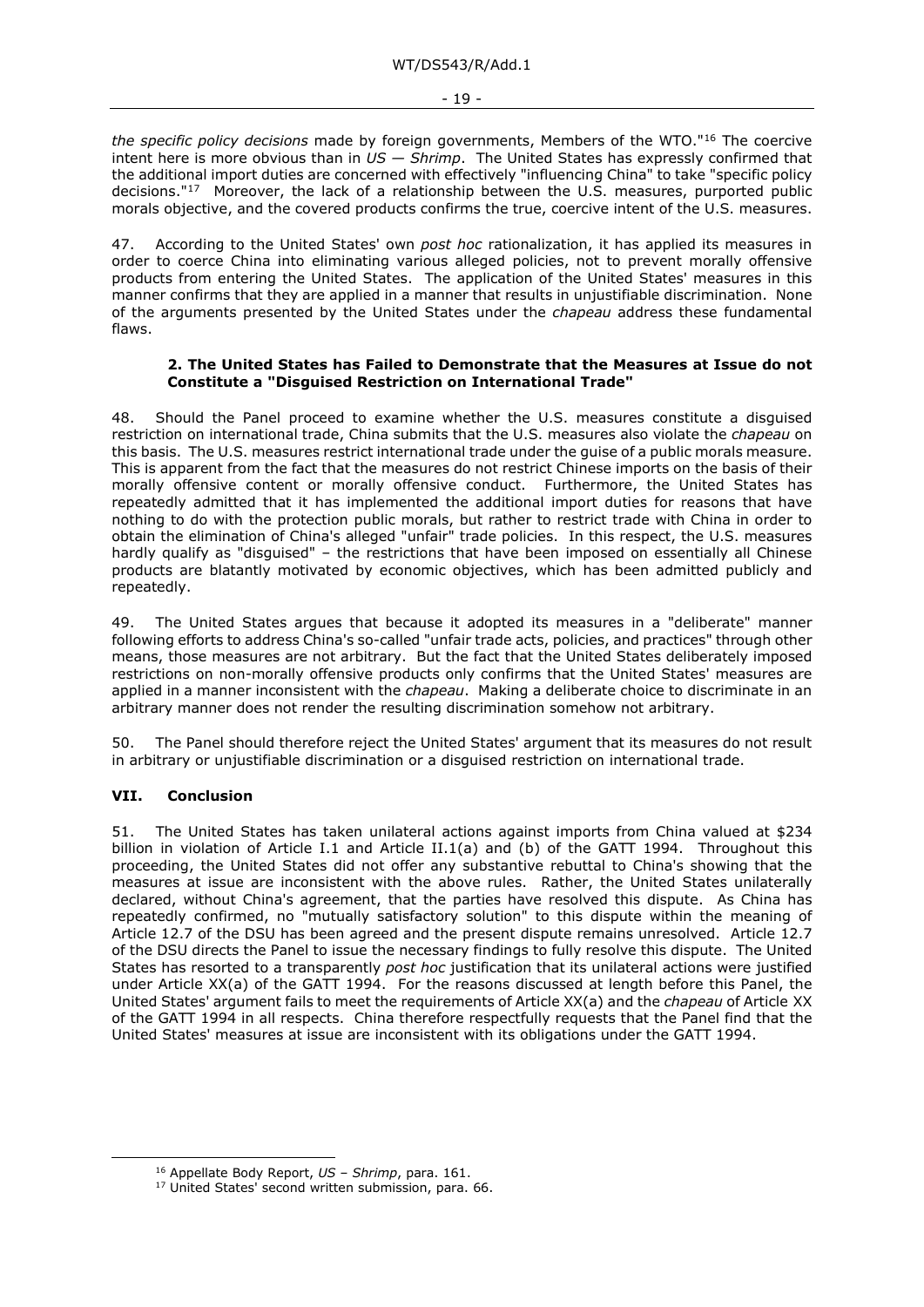- 20 -

# **ANNEX B-2**

# INTEGRATED EXECUTIVE SUMMARY OF THE ARGUMENTS OF THE UNITED STATES

# **EXECUTIVE SUMMARY OF U.S. FIRST WRITTEN SUBMISSION**

# **I. INTRODUCTION**

The matters related to this dispute are currently subject to bilateral discussions between the  $1.$ Governments of China and the United States. The parties are holding these discussions at multiple levels, including between the leaders of the two disputing parties. It is those bilateral discussions, and not any possible findings to be adopted by the Dispute Settlement Body ("DSB"), that will resolve the important issues arising from China's unfair and harmful technology transfer policies, from the U.S. response to those policies, and from China's unilateral retaliation.

Under these circumstances, the outcome of a dispute settlement proceeding would be  $2.$ pointless, and, worse – a misuse by China of the dispute settlement system by trying to have the WTO side with China in support of its fundamentally unfair technology transfer policies. As noted, China has already taken the unilateral decision that the U.S. measures cannot be justified under WTO rules, and on that basis, already imposed tariff measures on most U.S. goods. Accordingly, addressing China's legal claims would not "secure a positive solution to [this] dispute," as China has already adopted the response that China unilaterally has determined is appropriate.

Fundamentally, both the United States and China have recognized that this matter is not a  $\overline{3}$ . WTO issue: China has taken the unilateral decision to adopt aggressive industrial policy measures to steal or otherwise unfairly acquire the technology of its trading partners; the United States has adopted tariff measures to try to obtain the elimination of China's unfair and distortive technologytransfer policies; and China has chosen to respond – not by addressing the legitimate concerns of the United States – but by adopting its own tariff measures in an attempt to pressure the United States to abandon its concerns, and thus in an effort to maintain its unfair policies indefinitely.

 $4.$ By taking actions in their own sovereign interests, both parties have recognized that this matter does *not* involve the WTO and have settled the matter themselves. Accordingly, there in fact is no live dispute involving WTO rights and obligations. Therefore, in light of each party's action settling the matter, the report of the Panel should "be confined" to a brief description reporting that the parties have reached their own resolution, as provided for in Article 12.7 of the *Understanding on Rules and Procedures Governing the Settlement of Disputes* ("DSU").

Even aside from the fact that the parties have settled the matter through their actions, were  $5<sub>1</sub>$ the Panel to examine China's contentions, the Panel would find that the U.S. measures at issue would be justified under WTO rules.

The United States adopted the measures at issue in this dispute to combat China's 6. longstanding policy and practice of using government interventions, coercion, and subterfuge to steal or otherwise improperly acquire intellectual property, trade secrets, technology, and confidential business information from U.S. companies with the aim of advantaging Chinese companies and advancing China's industrial policy goals. Although China's conduct is not addressed by current WTO rules, it is unfair and contrary to basic moral standards. No WTO Member endorses forced technology transfer policies and practices such as those employed by China.

Finally, the United States notes that one of the U.S. measures that China is challenging in this 7. dispute is not within the Panel's terms of reference because it was issued and took effect after China requested the establishment of a panel. Accordingly, for this additional reason, there is no legal basis for the Panel to examine or make any findings with respect to that measure.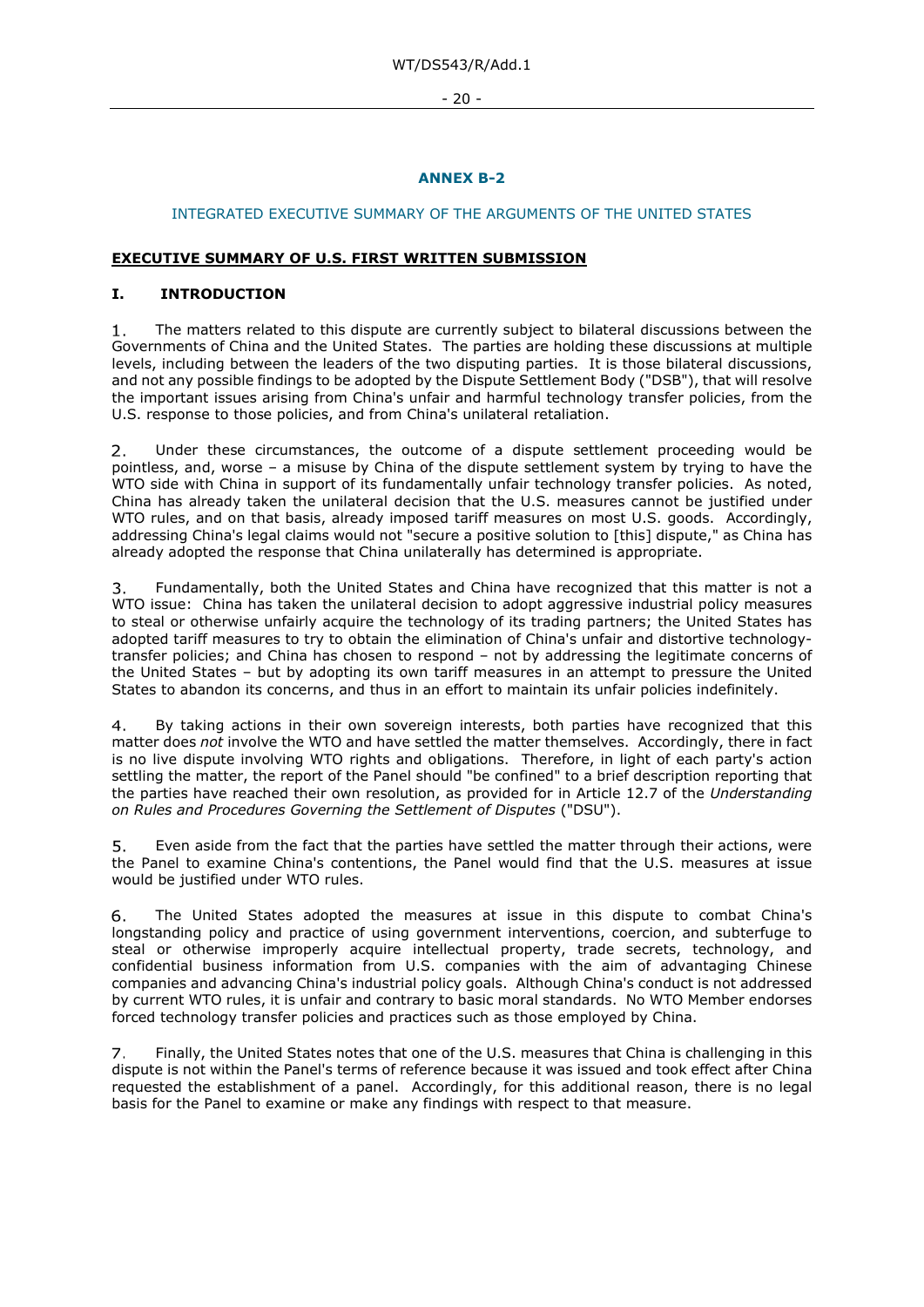#### **II. FACTUAL BACKGROUND**

In March 2018, the United States released a comprehensive report ("Section 301 Report") on 8. China's policies relating to technology transfer, intellectual property, and other unfair trade acts. The Section 301 Report is over 200 pages in length, and is based on public testimony, public submissions, and other evidence. The United States encourages the Panel to read the Report (provided as Exhibit US-1) in its entirety. The Report supported the following conclusions.

 $Q_{\perp}$ First, China uses foreign ownership restrictions, such as joint venture requirements and foreign equity limitations, and various administrative review and licensing processes, to require or pressure technology transfer from foreign companies.

 $10.$ Second, China's regime of technology regulations forces foreign companies seeking to license technologies to Chinese entities to do so on non-market-based terms that favor Chinese recipients. These rules do not apply to technology transfers occurring between two domestic Chinese companies.

Third, China directs and unfairly facilitates the systematic investment in, and acquisition of,  $11.$ foreign companies and assets by Chinese companies to obtain cutting-edge technologies and intellectual property and generate the transfer of technology to Chinese companies.

Fourth, China conducts and supports unauthorized intrusions into, and theft from, the  $12.$ computer networks of foreign companies to access their sensitive commercial information and trade secrets.

13. In November 2018, the United States issued a 50-page supplemental report. The supplemental report explains that China has not fundamentally altered its unfair, unreasonable, and market-distorting practices that were the subject of the March 2018 report. Indeed, certain practices, such as cyber-enabled theft of intellectual property, appear to have grown worse.

# **A. China's Retaliatory Measures on U.S. Goods**

14. Instead of taking steps to address the unfair acts and policies documented in the Section 301 Report, China has imposed retaliatory tariffs on approximately \$110 billion in U.S. goods and reportedly taken other retaliatory actions against U.S. companies.

First, on June 16, 2018, China issued State Council Customs Tariff Commission Public Notice  $15.$ on Additionally Imposing Tariffs on \$50 Billion of Imported Products Originating from the United States.

Second, on August 8, 2018, China issued State Council Customs Tariff Commission Public 16. Notice on Additionally Imposing Tariffs on \$16 Billion of Imported Products Originating from the United States.

Third, on September 19, 2018, China issued State Council Customs Tariff Commission Public Notice on Additionally Imposing Tariffs on Approximately \$60 Billion of Products Originating from the United States.

Fourth, on August 23, 2019, China announced that would impose tariffs of 5 to 10 percent on U.S. goods with a trade value of \$75 billion.

In sum, instead of addressing its unfair trade acts, policies, and practices, China has increased tariffs on U.S. goods with an annual trade value of approximately \$110 billion and threatened additional retaliation to further protect the unreasonable acts, policies, and practices identified in the Section 301 Report. China has openly stated that its retaliation was adopted in response to the same increased tariffs that China purports to challenge in this WTO dispute.

#### **III. MEASURES AT ISSUE**

The measures that China raises in its request for panel establishment are additional duties that the United States implemented with respect to certain products from China on July 6, 2018,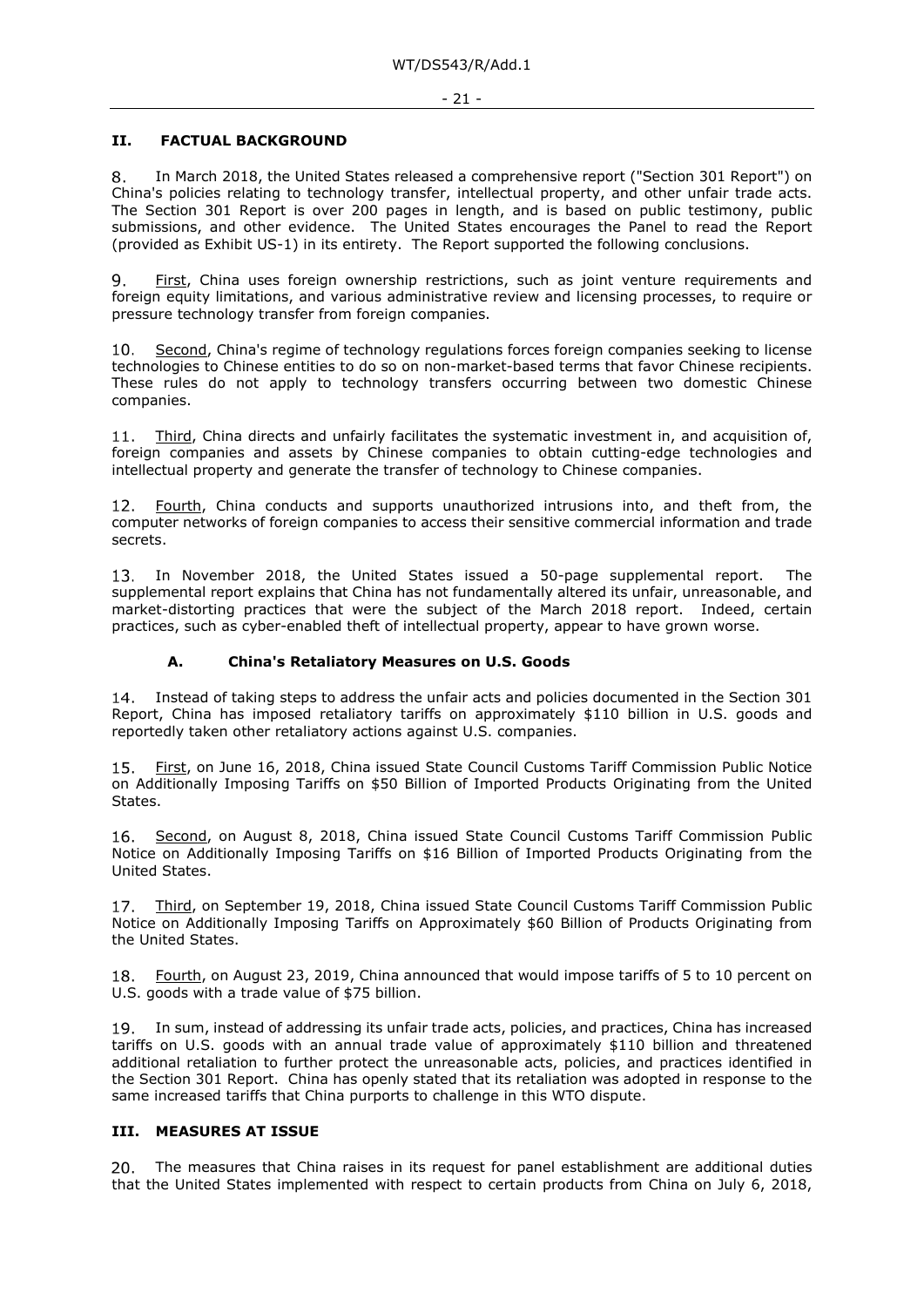and September 17, 2018. In addition, China's First Written Submission purports to raise claims with respect to a third measure. This third measure (i.e., "Measure 3") was not included in China's request for panel establishment, and is not within the Panel's terms of reference.

#### **IV. CHINA'S ATTEMPT TO OBTAIN DSB FINDINGS WHILE SIMULTANEOUSLY RETALIATING AGAINST MOST U.S. EXPORTS IS A MISUSE OF THE DISPUTE SETTLEMENT SYSTEM, AND THE PANEL'S REPORT SHOULD NOTE ONLY THAT THE PARTIES HAVE REACHED THEIR OWN SOLUTION**

Various provisions of the DSU describe the function, purpose, or aim of WTO dispute  $21.$ settlement. China's request for this panel to issue findings on the U.S. tariff measures is inconsistent with the principles reflected in these provisions.

There is no role for WTO dispute settlement where, as here, the parties to a dispute have  $22.$ reached their own solution. This principle is reflected in the DSU, including in Article 12.7, which provides in relevant part that "[w]here a settlement of the matter among the parties to the dispute has been found, the report of the panel shall be confined to a brief description of the case and to reporting that a solution has been reached."

Article 3.2 of the DSU, second sentence, provides in part that "Members recognize that [the 23. WTO dispute settlement system] serves to preserve the rights and obligations of Members under the covered agreements." As the unfair trade acts, policies, and practices of China are not covered by existing "rights and obligations… under the covered agreements", there are no such "rights and obligations" to be preserved through the dispute settlement process. And with respect to the U.S. tariff measures, China has already taken the countermeasures that it itself has chosen; in these circumstances.

Article 3.3 of the DSU provides that the "prompt settlement of disputes… is essential to the  $24.$ effective functioning of the WTO…" Given that China has already taken every retaliatory measure that China sees fit to adopt, China's pursuit of DSB findings does nothing in terms of leading to a "prompt settlement".

Article 3.4 of the DSU provides that "[r]recommendations or rulings made by the DSB shall  $25.$ be aimed at achieving a satisfactory settlement of the matter in accordance with the rights and obligations under this Understanding and under the covered agreements." The United States has transparently explained that it has adopted the tariff measures to address unfair technology transfer policies of China that cannot be addressed under current WTO rules, and China has openly retaliated by placing tariffs on most U.S. exports, and has taken other retaliatory measures as well. In these circumstances, DSB findings on the U.S. tariff measures would not promote a satisfactory settlement of the matter. At most, DSB findings would provide China with a rhetorical point in support of its efforts to maintain its unfair trade acts, policies, and practices, and would thus inhibit, rather than promote, a satisfactory settlement.

Article 3.5 of the DSU states that solutions should not "impede the attainment of any 26. objective" of the covered agreements. At most, China might see any DSB findings against the U.S. measures as encouragement to prolong this dispute by maintaining its aggressive and trade distorting policies for as long as possible. This result would be inconsistent with the fundamental objectives of the WTO Agreement and the GATT 1994, and thus – contrary to DSU 3.5 – would impede the attainment of the objectives of the covered agreements.

Article 3.7 of the DSU provides that, "[b]efore bringing a case, a Member shall exercise its 27. judgement as to whether action under these procedures would be fruitful" and that "[t]he aim of the dispute settlement mechanism is to secure a positive solution to a dispute." Here, the facts and circumstances strongly indicate that China – in deciding to bring this dispute – did not fulfil its obligation to "exercise its judgement" that the procedures "would be fruitful" in terms of "securing a positive solution." To the contrary, China is well aware that this DSB proceeding will not contribute to the resolution of the issues arising from China's unfair trade acts, policies, and practices.

28. Article 3.2 of the DSU provides, in part, that "[t]he dispute settlement system of the WTO is a central element in providing security and predictability to the multilateral trading system." The findings sought by China would not enhance the "security and predictability" of the multilateral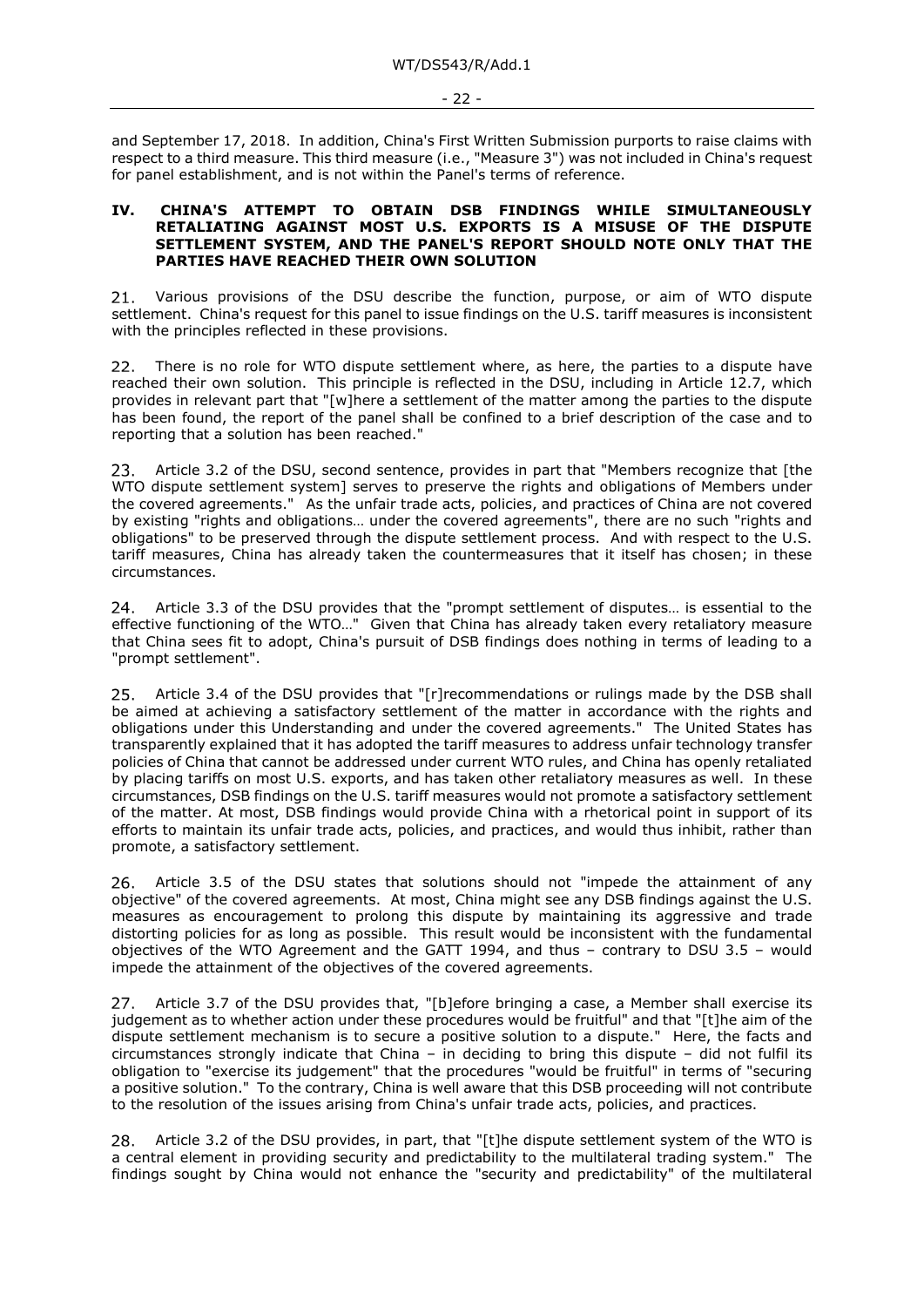trading system but would rather undermine it by having the WTO side with China in support of its fundamentally unfair technology transfer policies.

29. Article 3.7 of the DSU provides that the suspension of concessions or other obligations is a "last resort," and "subject to the authorization by the DSB of such measures." China's first resort was to apply additional duties on goods of the United States "on a discriminatory basis vis-à-vis" the United States well before any request for panel establishment. Furthermore, China has adopted these tariff measures without any "authorization by the DSB of such measures."

Article 3.10 of the DSU provides, in part, that "if a dispute arises, all Members will engage in 30. these procedures in good faith in an effort to resolve the dispute." China's hypocritical invocation of WTO dispute settlement procedures can only be viewed as a cynical attempt to misuse the WTO system to try to obtain some rhetorical support for maintenance of its unfair, trade distorting measures not involving WTO disciplines. China is well aware that its request for a WTO panel to issue findings regarding the U.S. response to China's unfair policies will in no way advance a resolution of the dispute.

31. In sum: China already has taken self-help in the form of tariff measures, and other retaliatory measures, affecting most U.S. exports. At most, DSB findings on the U.S. tariff measures would provide China with a public relations point that China presumably would employ in an effort to maintain unfair and harmful technology transfer policies that are coercive to the viability of the multilateral trading system. China's pursuit of this dispute cannot be seen as anything other than an attempted misuse of the system.

Therefore, the Panel should follow the guidance provided in the last sentence of Article 12.7  $32.$ of the DSU. It provides: "Where a settlement of the matter among the parties to the dispute has been found, the report of the panel shall be confined to a brief description of the case and to reporting that a solution has been reached." Given this situation, the Panel should decline China's request that the WTO dispute settlement system insert itself into the ongoing interactions and discussions between the United States and China regarding China's unfair technology transfer policies by issuing a panel report with findings on the allegedly WTO-inconsistent U.S. tariff measures. Instead, in accordance with the last sentence of Article 12.7 of the DSU, the Panel should issue a report that is "confined to a brief description of the case and to reporting that a solution has been reached."

#### **V. EVEN ASIDE FROM THE RESOLUTION FOUND BY THE PARTIES, WERE THE PANEL TO EXAMINE CHINA'S CONTENTIONS, IT WOULD FIND THE MEASURES AT ISSUE ARE JUSTIFIED UNDER ARTICLE XX(A) OF THE GATT 1994**

Were the Panel to examine China's contentions, it would find that the measures at issue are 33. legally justified because they are "necessary to protect public morals" within the meaning of Article XX(a) of the GATT 1994.

As explained below, the challenged measures "protect public morals" within the meaning of 34. Article XX(a) because (1) China's unfair trade acts, policies, and practices violate standards of right and wrong and; (2) the United States adopted the measures to address those unfair acts, policies, and practices.

The measures at issue in this dispute "protect public morals" with the meaning of Article XX(a) 35. because the United States adopted the measures to "obtain the elimination" of conduct that violates U.S. standards of rights and wrong, namely China's unfair trade acts, policies, and practices. As noted, each WTO Member may seek to protect the public morals of its society.

China – as a matter of state policy and practice – uses coercion and subterfuge to *steal* or otherwise improperly acquire intellectual property, trade secrets, technology, and confidential business information from U.S companies with the aim of advantaging Chinese companies and achieving China's industrial policy goals. China's policy and practice of state-sanctioned *theft* implicates "public morals" within the meaning of Article XX(a) because it violates prevailing U.S. "standards of right and wrong" as reflected in the state and federal laws of the United States, under which the act of "theft" is universally deemed a criminal offense.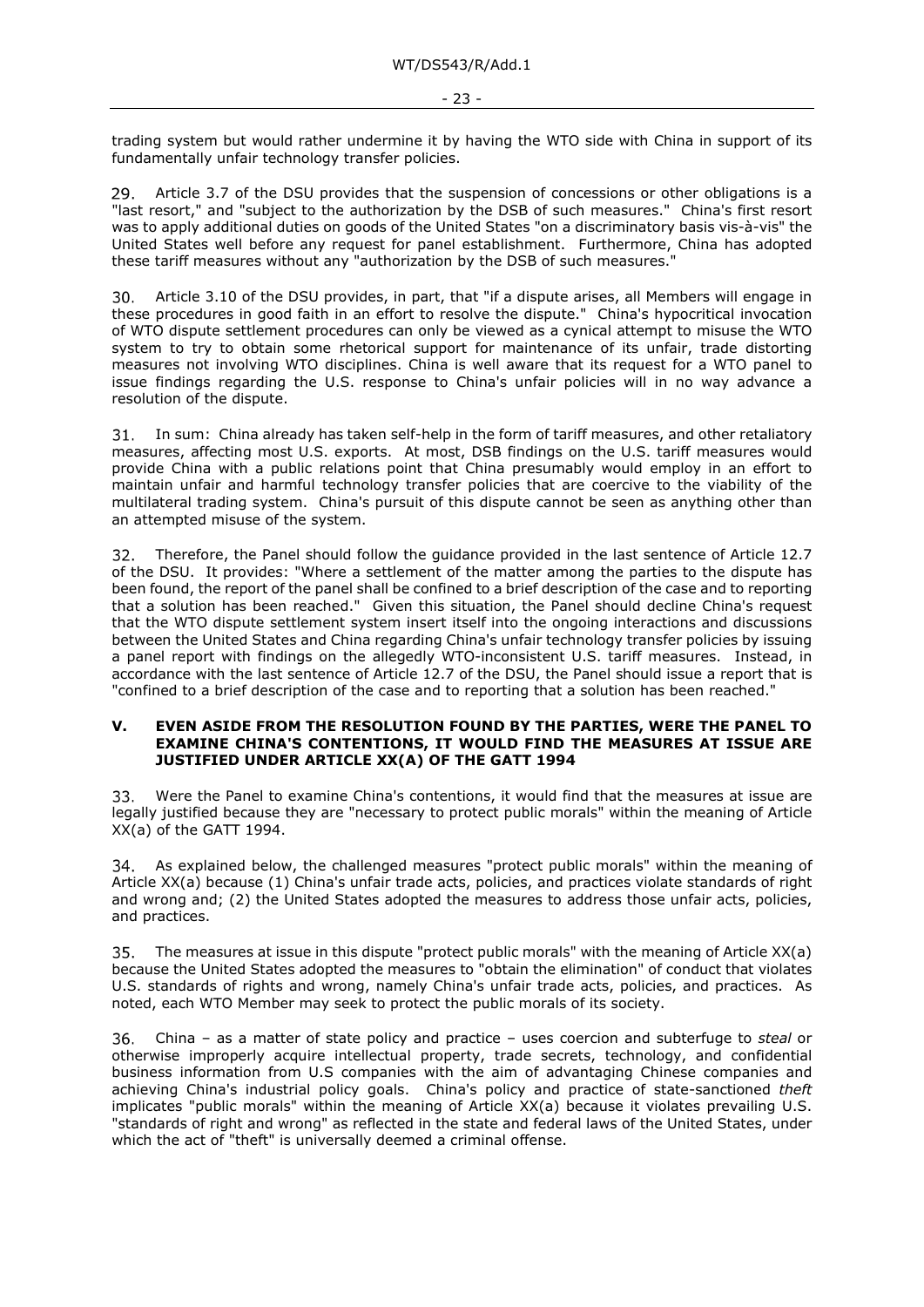In sum, the unfair trade acts, policies, and practices detailed in the Section 301 Report clearly violate prevailing U.S. standards of right and wrong and thus implicate U.S. "public morals" within the meaning of Article XX(a) of the GATT 1994. And, because the United States adopted the measures at issue to address (*i.e.*, "obtain the elimination of") such unfair trade acts, policies, and practices, the measures at issue "protect public morals" within the meaning of Article XX(a).

38. China employs the unfair trade acts, policies, and practices detailed in the Section 301 Report to advance its "industrial policy" goals and broader "economic objectives." Therefore, it is reasonable to conclude that China will continue to pursue its unfair trade acts, policies, and practices while it is advantageous to China to do so, for example, until the economic costs of doing so begin to approach or outweigh the economic benefits.

To protect U.S. interests in moral (right or wrong) economic behaviour, it is necessary for the United States to adopt measures that are capable of changing China's economic cost-benefit analysis. The measures at issue in this dispute do just that by imposing significant tariff increases on Chinese products until China takes steps to eliminate the unfair trade acts, polices, and practices detailed in the Section 301 Report.

Moreover, the United States adopted the measures at issue after nearly a decade of trying to 40. address China's unfair trade acts, policies, and practices. That none of these efforts have proven to be durably effective further confirms the necessity of the measures at issue in this dispute.

For the foregoing reasons, the Panel should find that the measures are issue are "necessary 41. to protect public morals" within the meaning of Article XX(a) of the GATT 1994.

The United States has not applied the measures at issue in a manner inconsistent with the 42 chapeau of Article XX because no other government is engaging in forced technology transfer policies and practices of the type or to the extent that China is, causing tens of billions of dollars of annual harm to the United States.

Given the deliberate nature in which the United States proceeded *before* adopting the 43. measures at issue in this dispute, there is no credible basis to conclude that the United States has applied the measures in a "capricious, unpredictable, [or] inconsistent" (i.e., "arbitrary") manner.

As noted, the United States adopted the measures at issue following nearly a *decade* of trying 44 to address China's unfair trade, acts, and policies through other means, including dialogue, admonishment, multilateral forums, bilateral mechanisms, and the pursuit of criminal charges against individuals and entities affiliated with the Chinese government. Then, the United States conducted a comprehensive eighth month investigation, resulting in the production of the 200-page report that exhaustively documented China's unfair trade acts, policies, and practices. Even after the report was released in March 22, 2018, the United States continued to constructively engage China concerning the unfair trade acts, policies, and practices included in the investigation. It was only after these engagements with China failed, that the United States ultimately decided to adopt the measures at issue on July 6, 2018, and August 23, 2018, respectively.

The measures at issue are not being applied in a manner that that constitutes a "disguised 45. restriction on international trade" because the United States has taken no steps to conceal the reasons for adopting the measures at issue.

In sum, the Panel should find that the measures at issue are legally justified because they are 46 (1) "necessary to protect public morals" within the meaning of Article XX(a) of the GATT 1994; and(2) not being applied in manner inconsistent with the chapeau of Article XX of the GATT 1994.

# **VI. MEASURE 3 IS NOT WITHIN THE SCOPE OF THIS DISPUTE**

47. The United States also explains in this Section that the Panel is legally precluded from examining and making findings on one of the measures at issue in this dispute – Measure 3. Because that measure was issued and took effect *after* the date this Panel was established, the measure falls outside the Panel's terms of reference as set by the DSB.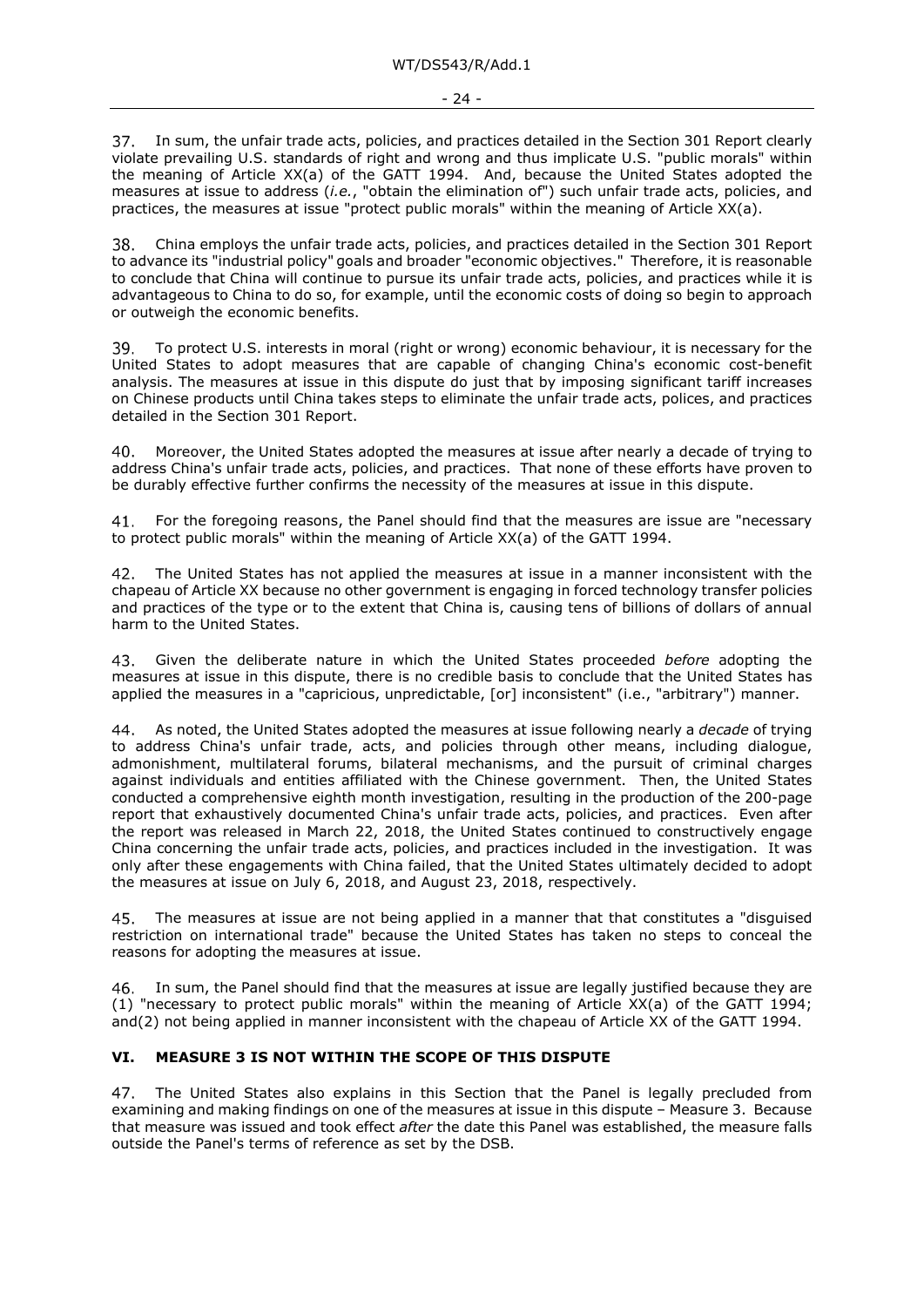China advances several arguments to support the view that Measure 3 falls within the Panel's 48 terms of reference, notwithstanding that Measures 3 was issued and took effect after the Panel was established. All of China's arguments are without merit.

49. China argues that Measure 3 is within the Panel's terms of reference because it modifies a measure identified in China's panel request, and because the panel request itself refers to "any modification" of the measures identified therein. Simply put, the DSU provides no support for the view that a measure not identified in a panel request can fall within a panel's terms of reference because it modifies a measure that is identified in a panel request.

Contrary to China's argument, the Appellate Body's report in *Chile – Price Band System* does 50. not support – much less confirm – the view that that a measure issued after the date of panel establishment can fall within a panel's terms of reference.

The text of the DSU does not support China's suggestion that the inclusion of Measure 3 in 51. the Panel's terms of reference is necessary "to secure a positive solution to the dispute."

For the forgoing reasons, to the extent the Panel makes findings on the alleged WTOinconsistency of the U.S. tariff measures, the United States the Panel should find that Measure 3 falls outside its terms of reference.

#### **VII. CONCLUSION**

For the foregoing reasons, the United States respectfully requests that the Panel reject China's 53. request for findings under Articles I and II of the GATT 1994 with respect to the allegedly WTOinconsistent tariff measures. The United States instead requests that the Panel issue a report with a "brief description" of the pertinent facts of the dispute and "reporting that a solution has been reached" by the parties, as prescribed by Article 12.7 of the DSU. Were the Panel to examine China's contentions, the Panel should find that the U.S. measures are justified under Article XX(a) of the GATT 1994, and that Measure 3 falls outside the Panel's terms of reference.

# **EXECUTIVE SUMMARY OF THE U.S. OPENING STATEMENT AT THE FIRST SUBSTANTIVE MEETING OF THE PANEL**

As explained in our first written submission, China has already taken retaliatory tariff actions 54. in response to the U.S. measures at issue in this dispute. Therefore, it is clear that China has no serious intention or expectation of resolving the matter at issue through the WTO dispute settlement process. The Panel in this dispute should not tolerate China's cynical misuse of the dispute settlement process.

There is no legal basis for the Panel to issue any of the findings or recommendations requested by China because the Parties have already reached a "settlement of the matter" under Article 12.7 of the DSU.

56. Second, even if the Panel were to entertain China's legal claims, it would find the U.S. tariff measures at issue are legally justified because they are "necessary to protect public morals" within the meaning of Article XX(a) of the GATT 1994.

# **I. CHINA'S UNFAIR TRADE ACTS, POLICIES, AND PRACTICES**

On March 2018, the United States released a comprehensive report ("Section 301 Report") on China's policies relating to technology transfer, intellectual property, and other unfair trade acts. The Report supported the following conclusions.

First, China uses foreign ownership restrictions, such as joint venture requirements and 58. foreign equity limitations, and various administrative review and licensing processes, to require or pressure technology transfer from foreign companies. For example, China has uses such foreign ownership restrictions and related policies to compel foreign automakers to transfer technology and intellectual property to Chinese companies.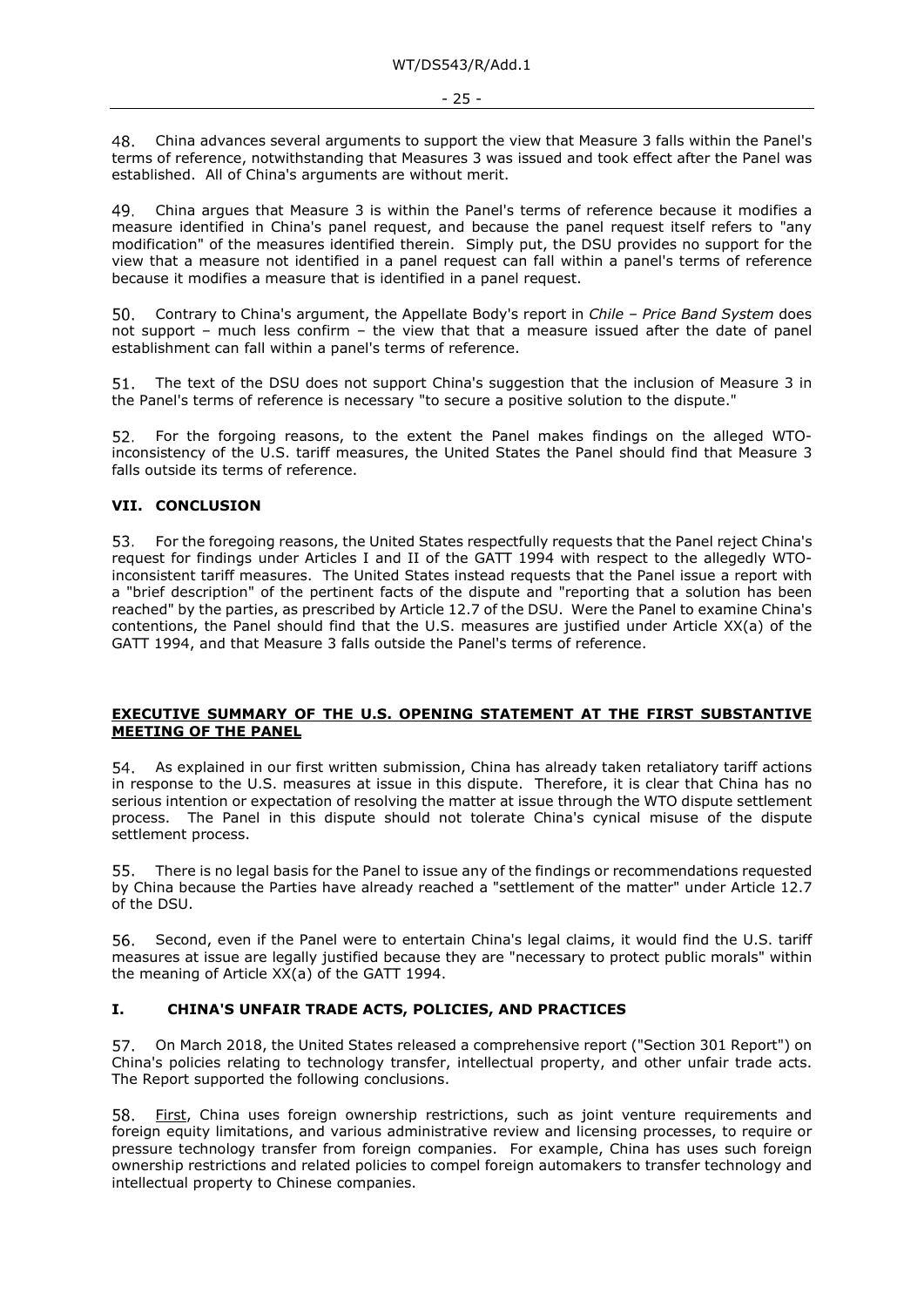Second, China's regime of technology regulations forces foreign companies seeking to license 59. technologies to Chinese entities to do so on non-market-based terms that favor Chinese recipients.

Third, China directs and unfairly facilitates the systematic investment in, and acquisition of, 60. foreign companies and assets by Chinese companies to obtain cutting-edge technologies and intellectual property and generate the transfer of technology to Chinese companies. For example, China's has used its outbound investment strategy to facilitate the acquisition of foreign integrated circuit (IC) and semiconductor technology by Chinese companies in support of China's industrial policy goals.

61. Fourth, China conducts and supports unauthorized intrusions into, and theft from, the computer networks of foreign companies to access their sensitive commercial information and trade secrets. China has used cyber-enabled theft and cyber intrusions to serve its industrial policy objectives.

As noted in the Update to the Section 301 Report, companies in Australia, Japan, the Europe 62. Union, and South Korea have also been the subject of cyber-intrusions that appear traceable to the Chinese government.

#### **II. CHINA'S RETALIATORY MEASURES ON U.S. GOODS**

Instead of taking steps to address the unfair acts and policies documented in the Section 301 63. Report and its Update, China has imposed retaliatory tariffs on approximately \$110 billion in U.S. goods and reportedly taken other retaliatory actions against U.S. companies.

First, on June 16, 2018, China issued State Council Customs Tariff Commission Public Notice 64. on Additionally Imposing Tariffs on \$50 Billion of Imported Products Originating from the United States.

Second, on August 8, 2018, China issued State Council Customs Tariff Commission Public Notice on Additionally Imposing Tariffs on \$16 Billion of Imported Products Originating from the United States.

Third, on September 19, 2018, China issued State Council Customs Tariff Commission Public 66. Notice on Additionally Imposing Tariffs on Approximately \$60 Billion of Products Originating from the United States.

Fourth, on August 23, 2019, China announced that would impose tariffs of 5 to 10 percent on U.S. goods with a trade value of \$75 billion.

In sum, instead of addressing its unfair trade acts, policies, and practices, China has increased tariffs on U.S. goods with an annual trade value of approximately \$110 billion and taken or threatened additional retaliation to further protect the unreasonable acts, policies, and practices identified in the Section 301 Report.

China has openly stated that its unilateral retaliation was adopted in response to the same U.S. measures that China purports to challenge in this WTO dispute. China – of course – did not obtain DSB authorization before adopting these measures, as required under the DSU.

#### **III. THE PANEL SHOULD NOT ISSUE FINDINGS ON CHINA'S LEGAL CLAIMS BECAUSE THE PARTIES HAVE REACHED "A SETTLEMENT OF THE MATTER" WITHIN THE MEANING OF ARTICLE 12.7 OF THE DSU**

70. The Panel should not make findings or recommendations on China's legal claims. Through their actions, it is apparent that both Parties agree that these matters should be resolved outside of the WTO dispute settlement process.

As noted, China suspended WTO concessions to the United States for the explicit purpose of retaliating against the US measures at issue. China did so without first obtaining authorization from the DSB to impose such countermeasures, as required under the DSU.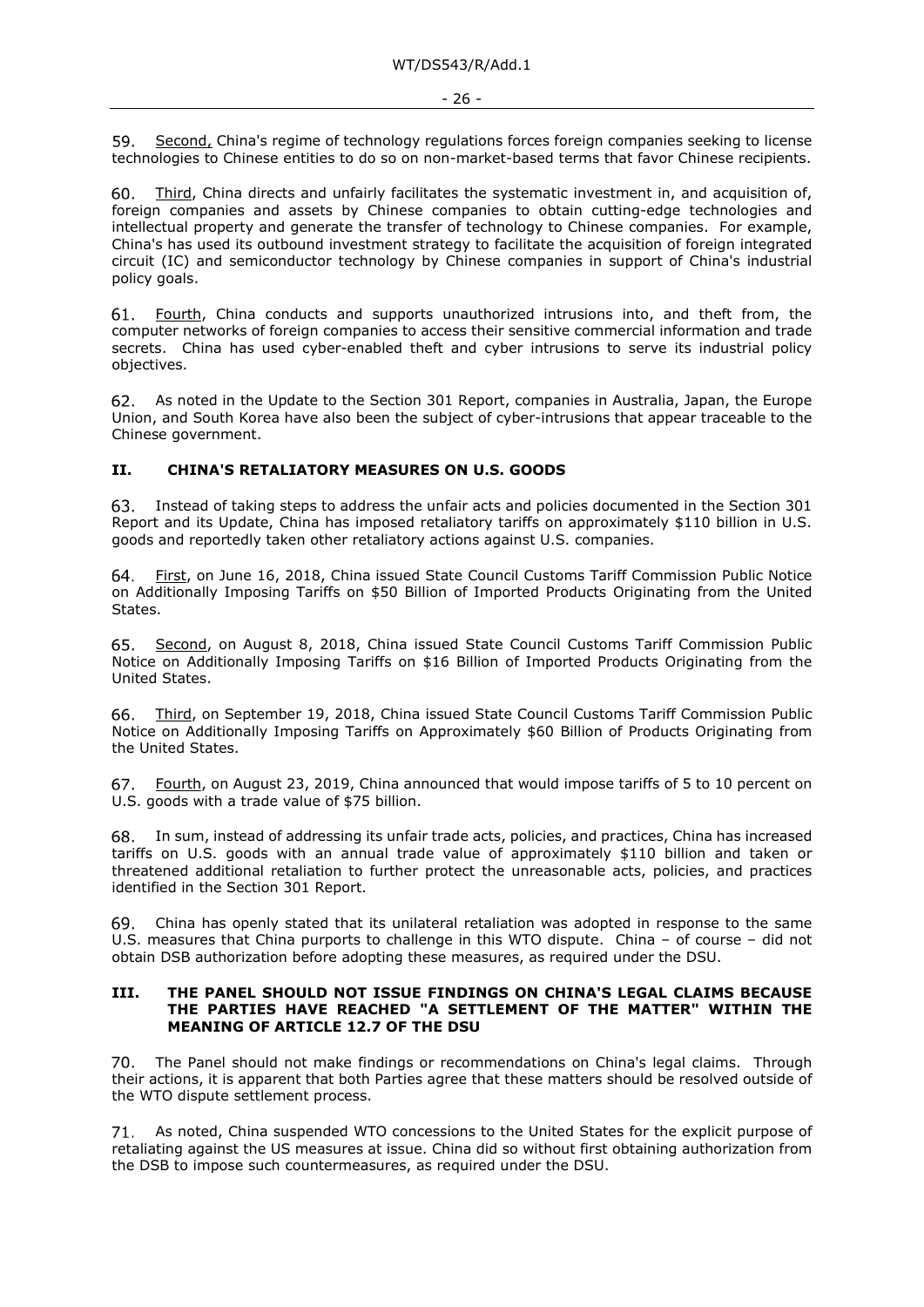Furthermore, China and the United States have entered into high-level negotiations to resolve  $72.$ U.S concerns with China's technology transfer policies and China's concerns with the U.S. response. Most recently, the United States reached Phase 1 of an agreement to resolve these matters.

73. In sum, both parties agree that the matter involving U.S. concerns with China's technology transfer policies, and with China's concerns with the U.S. response, are to be addressed outside of the WTO system. Applying the terms of Article 12.7 of the DSU, the parties are in mutual agreement that in terms of WTO rules and procedures, the solution is to take the matter outside of the WTO system. In these circumstances, Article 12.7 provides that "that report of the panel shall be confined brief description of the case and to reporting that a solution has been reached."

Accordingly, the report of the Panel in this dispute should be confined to reporting that the 74. Parties have reached their own solution and should not include any examination of the China's legal claims.

From a systemic point of view, a decision by this Panel to accede to China's request for legal findings would undermine dispute settlement mechanism by signaling that WTO members can ignore DSU procedures – by pre-emptively suspending WTO concessions whenever they feel that their WTO rights have been infringed – and still obtain DSB findings after the fact.

### **IV. THE MEASURES AT ISSUE ARE JUSTIFIED UNDER ARTICLE XX(A) OF THE GATT 1994**

76. The United States has shown that the measures at issue are legally justified because they are "necessary to protect public morals" within the meaning of Article XX(a) of the GATT 1994. As explained in the U.S. first written submission , the measures at issue in this dispute "protect public morals" with the meaning of Article XX(a) because the United States adopted them to "obtain the elimination" of conduct that violates U.S. standards of rights and wrong, namely various unfair trade acts, policies, and practices engaged in by China.

China's policy and practice of state-sanctioned theft and coercive trade practices implicate 77. "public morals" within the meaning of Article XX(a) because it violates prevailing U.S. "standards of right and wrong" as reflected in the state and federal laws of the United States, under which the act of "theft" is universally deemed a criminal offense.

78. The measures at issue aim to "protect" U.S. "public morals" in at least two ways.

79. First, the measures protect U.S. public morals by combatting conduct that is considered immoral under prevailing U.S. standards of right and wrong.

Second, the measures also protect U.S. morals by seeking to prevent China's conduct from 80. undermining U.S. moral standards, such as norms against theft and coercion. If China is permitted to carry out its various unfair trade acts, policies, and practices without restraint, actors in the United States may come to believe that such conduct is "normal" and conclude that they have no choice but to *emulate* such conduct to compete in the market, or *succumb* to such conduct as pre-condition of accessing China's market.

As the United States has explained, the U.S. tariffs measures at issue play a "necessary" role 81 toward the goal of eliminating China's unfair trade acts, policies, and practices by raising the cost of such practices and thereby reducing China's incentive to continue engaging in such conduct going forward.

82. The Chinese products subject to additional tariffs under the July 6, 2018 U.S. measure were selected precisely because those products benefit from the unfair trade policies documented in the Section 301 Report.

The measures at issue are clearly "necessary" when evaluated under the factor-based test 83. that the Appellate Body has often applied to assess a measure's necessity for purposes of Article XX of the GATT 1994. Such factors include (1) the relative importance the objective pursued by the measure; (2) the contribution of the measure to that objective; and (3) the trade-restrictiveness of the measure.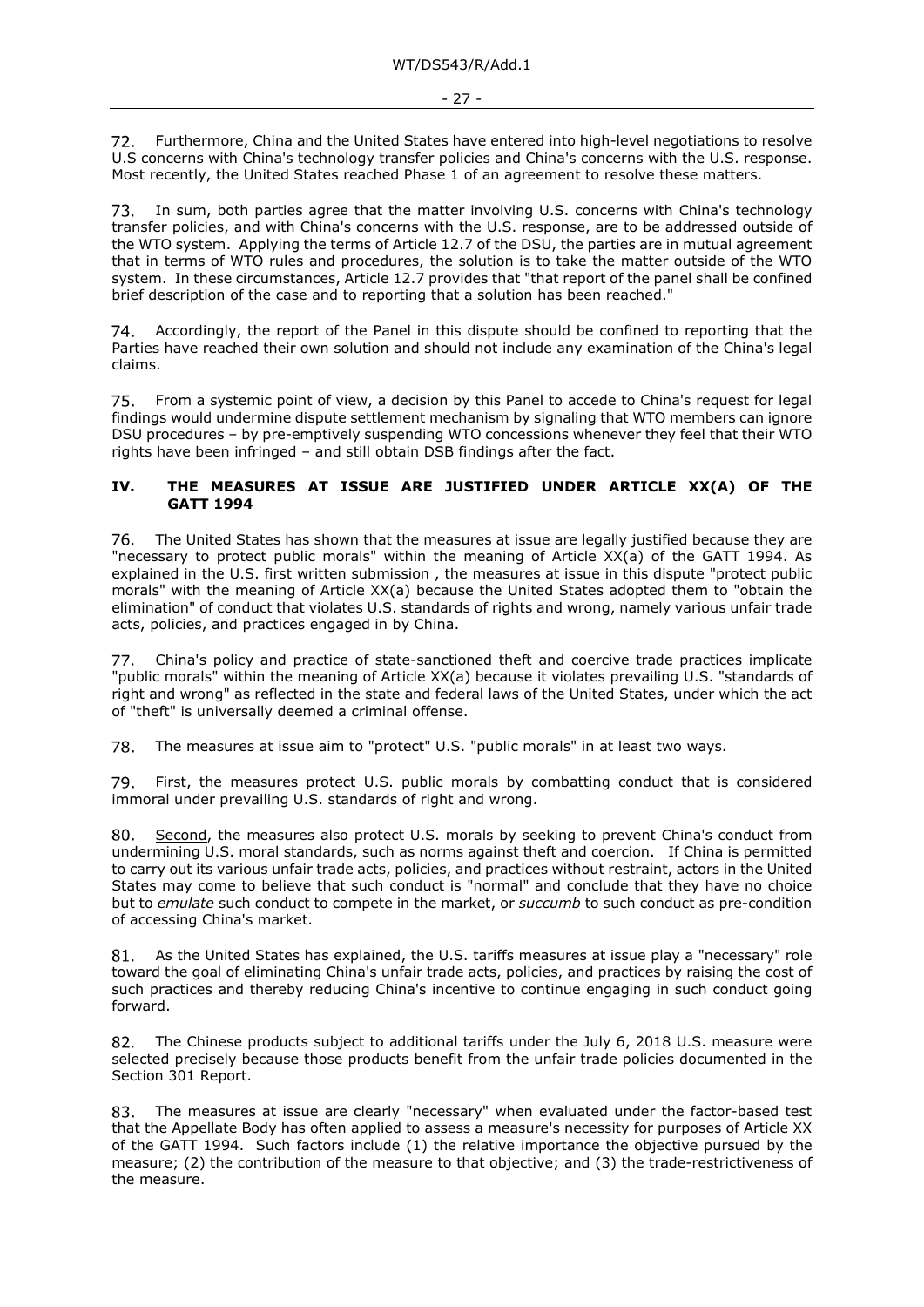First, the measures at issue pursue the vitally important objective of upholding U.S. norms against theft and coercion that are threatened by China's unfair trade acts, policies, and practices.

Second, the measures at issue make a substantial contribution to the objective or protecting 85. U.S. public morals by raising the cost of such practices and reducing China's incentive to continue engaging in such conduct going forward. The U.S. measures also target Chinese goods that benefit from these policies.

86. The measure at issue further contribute to the objective of protecting public morals by signaling to U.S. citizens that China's trading conduct is so unacceptable and contrary to basic norms of fairness that the United States government was compelled to take action by lowering trade in the Chinese products that may benefit from China's unfair trade policies.

Third, the measures are not overly trade restrictive. The tariffs are at moderate levels, and 87. are calibrated to obtain the elimination of the unfair technology transfer policies.

#### **EXECUTIVE SUMMARY OF U.S. SECOND Written Submission**

#### **I. INTRODUCTION**

As the United States has explained in its written and oral submissions, there is no legal basis 88. for the Panel to issue the findings or recommendations requested by China because the Parties have reached a "settlement of the matter" within the meaning of Article 12.7 of the DSU. And, even if the Panel were to examine the measures at issue, it would conclude that they are "necessary to protect public morals" and therefore legally justified under Article XX(a) of the GATT 1994.

89. First, that a "settlement of the matter" has been reached is confirmed by objective facts on the record. China asserts that the Panel is "not permitted" to consider the objective evidence that a settlement has been reached. China's position finds no support in the DSU and is affirmatively contradicted by Article 11 of the DSU. Nor is there any support in the DSU for China's assertion that a "settlement" within the meaning of Article 12.7 must be memorialized in the form of a "mutually agreed solution."

Second, China does not even attempt to rebut the U.S. argument that the measures at issue are "necessary" within the meaning of Article XX(a). At any rate, the measures at issue in this dispute clearly satisfy the "designed to" and other "necessity" tests applied in previous panel and Appellate Body reports.

Third, China does nothing to substantiate its *new* assertion that the conclusions set out in the 91. Section 301 Report are "factually baseless."

#### **II. THE UNITED STATES HAS ESTABLISHED THAT THE PARTIES HAVE ARRIVED AT A "SETTLEMENT OF THE MATTER" WITHIN THE MEANING OF ARTICLE 12.7 OF THE DSU**

As the United States has explained, the parties' agreement to settle this matter outside the WTO system is confirmed by objective facts on the record.

First, China has already applied tariff measures to imports from the United States in excess 93. of its WTO commitments for the explicit purpose of retaliating against the measures for which it now seeks legal findings. China, of course, did so without first obtaining the authorization from the DSB pursuant to the DSU. China does not dispute the fact that it has already imposed retaliatory tariff measures in response to the U.S. measures at issue. Nor does China dispute that these retaliatory measures remain in effect.

Second, instead of challenging China's retaliatory actions at the WTO, the United States has 94. entered into high-level negotiations with China with the aim of resolving U.S. concerns with Chinese conduct documented in the Section 301 Report and China's concerns with the U.S. response (*i.e.*, the U.S. measures at issue).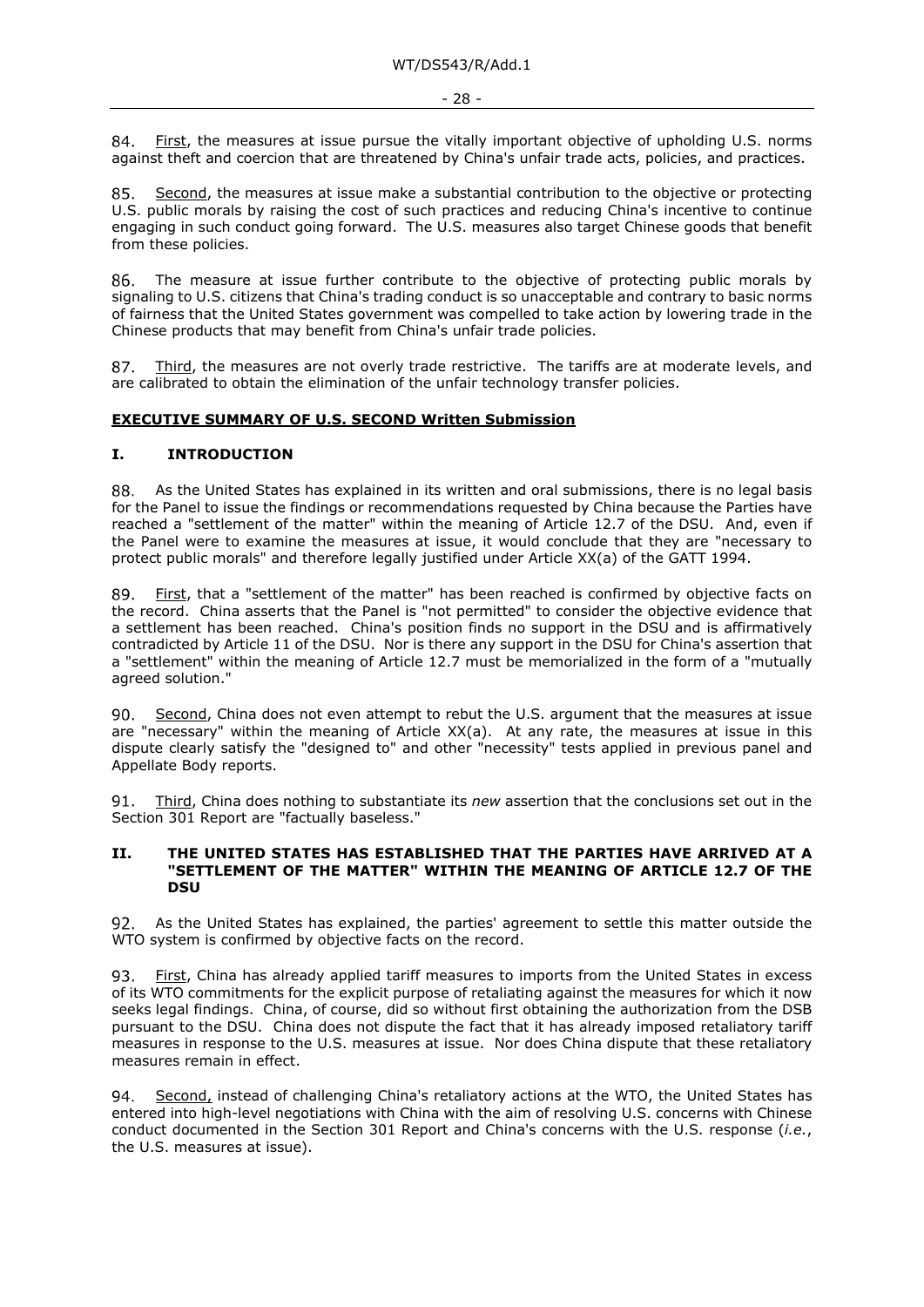Third, China's decision to pursue this dispute has been a pointless waste of WTO resources, 95. given that China has already unilaterally imposed the only remedy that the DSB could potentially authorize: the suspension of the WTO concessions.

96. In sum, the actions (and omissions) of both parties show that – as an objective matter – the parties have agreed to settle the matter at issue outside of the WTO system. In these circumstances, Article 12.7 of the DSU commands that "the report of the panel shall be confined to a brief description of the case and to reporting that a solution has been reached." Accordingly, the Panel's report in this dispute must be limited in the manner prescribed in Article 12.7 of the DSU. China's arguments to the contrary are without merit.

China asserts that the Panel is not "permitted" to objectively assess whether there is a 97. "settlement" between the parties within the meaning of Article 12.7 of the DSU. This assertion finds no support in the DSU.

First, the argument that the Panel is precluded from making such an objective assessment is 98. contradicted by the clear terms of the DSU. Specifically, Article 11 of the DSU states that "a panel *should* make an objective assessment of the matter before it, including an objective assessment of the facts of the case and the applicability of and conformity with the relevant covered agreements."

99. Second, nothing in the text of Article 12.7 of the DSU itself suggests that panels are not permitted to objectively assess whether the parties to a dispute have settled the matter at issue. Article 12.7 simply refers to a circumstances where a "settlement of the matter among the parties to the dispute has been found."

100. Third, Article 7.1 of the DSU does not support China's view that a panel may not objectively assess whether a "settlement" exists within the meaning of Article 12.7 of the DSU. Indeed, Article 7.1 is concerned with a wholly different issue – namely, the scope of the "matter referred to the DSB." China's reliance on Article 7.1 is therefore misplaced.

China argues that the parties have not settled the matter within the meaning of Article 12.7 (last sentence) because the parties have not concluded a "mutually agreed solution" within the meaning of Article 3.6 of the DSU, or notified such a solution to the DSB. This argument is without merit.

While a "settlement among the parties" could be memorialized in the form of a "mutually agreed solution" and notified under Article 3.6, nothing in the text of Article 12.7 of the DSU mandates that such a notification is a precondition for the operation of Article 12.7. Accordingly, there is no legal support for China's suggestion that Article 12.7 of the DSU (last sentence) does not apply absent a "mutually agreed solution" and a notification thereof under Article 3.6 of the DSU.

103. For the foregoing reasons, the Panel should make an objective assessment of whether a "settlement has been found" within the meaning of Article 12.7 of the DSU.

#### **III. THE UNITED STATES HAS ESTABLISHED THAT THE MEASURES AT ISSUE ARE JUSTIFIED UNDER ARTICLE XX(A) OF THE GATT 1994**

China's view that the measures at issue cannot qualify for coverage under Article XX(a) because they (1) do not target morally offensive products per se and (2) are aimed at inducing China to adopt certain policy changes, finds no support in the text of Article XX(a) or the reports cited by China. In addition, China makes no attempt to substantiate its assertion that the allegations set out in the Section 301 Report are "factually baseless." To the contrary, the hundreds of sources on which the Section 301 Report's findings are based are highly credible.

As the United States has explained, the measures at issue in this dispute "protect public morals" within the meaning of Article XX(a) because the United States adopted the measures to "obtain the elimination" of conduct that violates U.S. standards of right and wrong, namely China's unfair trade acts, policies, and practices as documented in the Section 301 Report.

China's policies and practices in this regard can be summarized as state-sanctioned theft and misappropriation of U.S. technology, intellectual property, and commercial secrets. China's conduct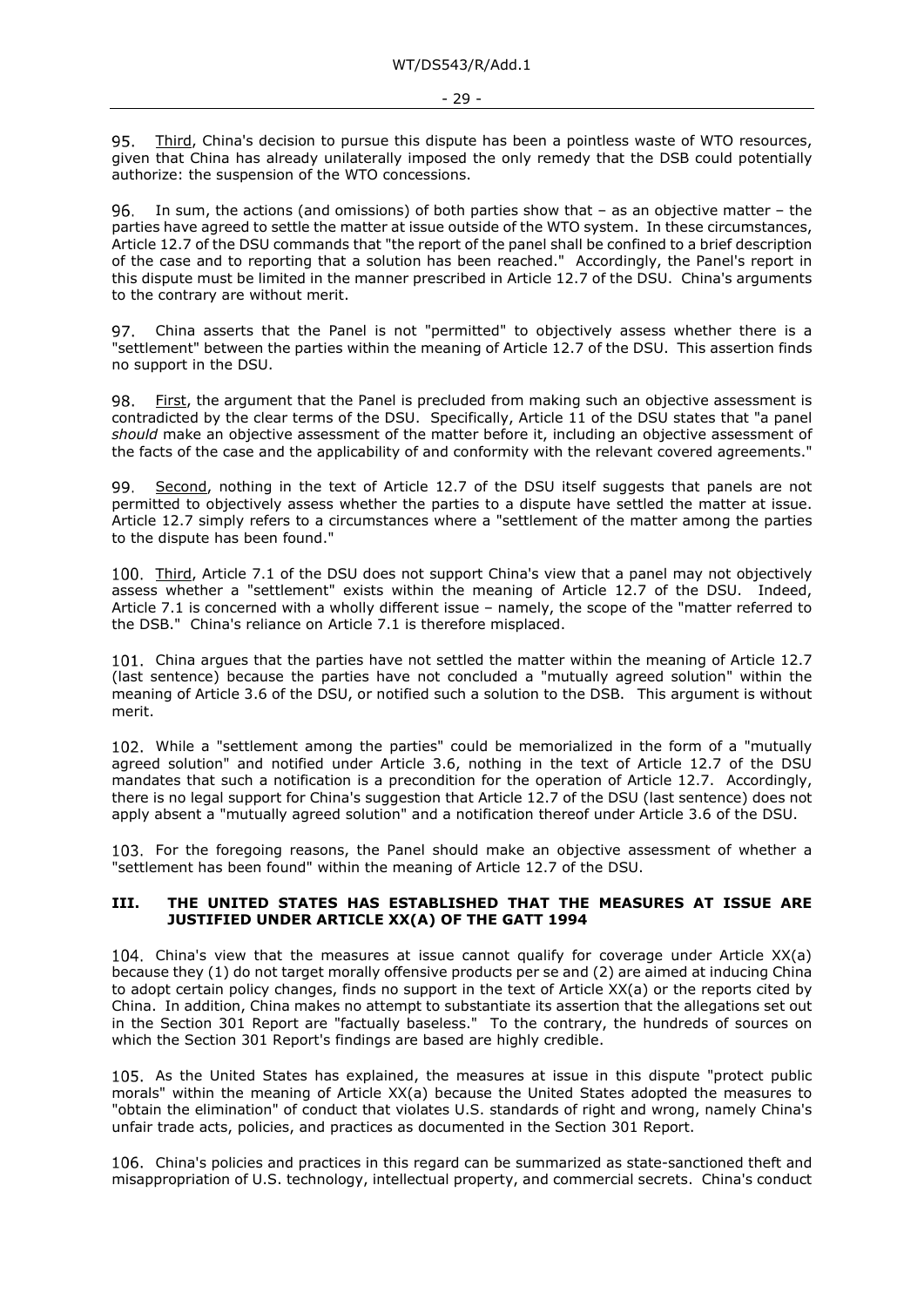- 30 -

implicates "public morals" within the meaning of Article XX(a) because it violates prevailing U.S. "standards of right and wrong" as reflected in the state and federal laws of the United States, under which the act of "theft" is universally deemed a criminal offense.

China's outbound investment policies result in conduct inconsistent with U.S. norms on unfair competition, as reflected in U.S. laws against anti-competitive behaviour, such as the Sherman Act and the Federal Trade Commission Act.

The United States does not simply view unfair competitive practices as merely a detriment to business and innovation. Ultimately, these practices are viewed as a threat to the "preservation of our democratic political and social institutions". Accordingly, certain violations of these laws, such as monopolization, are even criminalized.

109. In other words, the United States imposes constraints on behavior based on national concepts of right and wrong to ensure market-oriented outcomes. U.S. law specifically does not permit unreasonable anti-competitive behavior to determine winners and losers in the marketplace. The Chinese government, however, undermines U.S. public morals relating to fair competition through its outbound investment policies.

The U.S. market is based on fundamental concepts of fair competition and fair play, which are reflected in U.S. unfair competition and antitrust laws. China's government-backed investment strategies and market share goals undermine those notions of fair competition and fair play. As such, they are inconsistent with U.S. public morals within the meaning of Article XX(a). For the United States not to take action against China's unfair policies and practices would mean the United States is abandoning the "free and unfettered competition as the rule of trade" standard that underpins the U.S. economy and, ultimately, our "democratic political and social institutions".

111. The Chinese practices described in the Section 301 Report threaten to undermine U.S. moral standards and norms against theft, misappropriation, and unfair competitive practices. If China is permitted to carry out its various unfair trade acts, policies, and practices without restraint, U.S. citizens, businesses, and other entities may come to believe that such conduct is "normal" and conclude that they have no choice but to emulate such conduct to compete in the U.S. market, or succumb to such conduct as a pre-condition of accessing China's market.

112. Further, there is clear nexus between the product coverage of the U.S. measures at issue and the objective of protecting public morals by persuading China to abandon the unfair trade acts, policies, and practices documented in the Section 301 Report. The Chinese products subject to additional duties under the measure that took effect on July 6, 2018 (i.e., Measure 1) were found to benefit from the trade policies documented in the Section 301 Report, including "Made in China<br>2025." This linkage is also evident with respect to U.S. tariff measures that took effect on This linkage is also evident with respect to U.S. tariff measures that took effect on September 24, 2018 (i.e., Measure 2). The United States adopted the additional duty measures that took effect on September 24, 2018, after China "made clear—both in public statements and in government-to-government communications—that it [would] not change its policies" and instead "responded …by increasing duties on U.S. exports to China."

113. The measures at issue are "necessary" because, absent such measures, China would have little incentive to abandon the unfair trade acts, policies, and practices detailed in the Section 301 Report. This reality is borne out by the economic objectives that China seeks to achieve by engaging in the conduct documented in the Section 301 Report and other aspects of China's behaviour over the last decade.

114. First, as explained, China engages in the conduct described in the Section 301 Report to advance its "industrial policy" goals and broader "economic objectives." Therefore, it is reasonable to conclude that China will continue to pursue its unfair trade acts, policies, and practices while it is advantageous to China to do so – that is, until the economic costs of doing so begin to approach or outweigh the economic benefits.

115. Second, the necessity of the measures at issue is further confirmed by the United States' prior efforts – over more than a decade – to address China's unfair trade acts and policies through other means, without success. That none of these efforts have proven to be durably effective further confirms the necessity of the measures at issue in this dispute.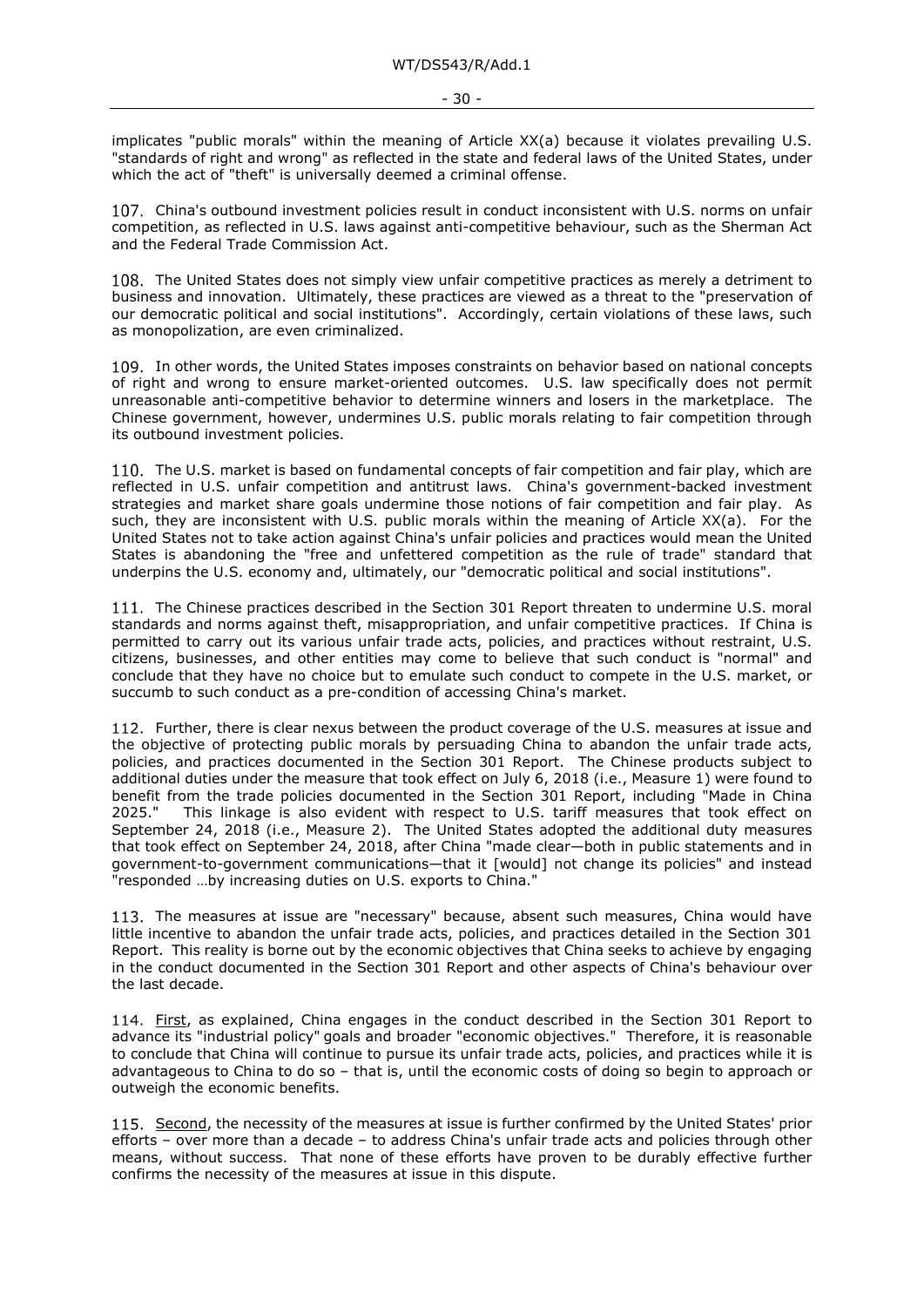Third, it was only *after* the United States adopted the measures at issue that China agreed to enter into negotiations with the United States to address the concerns documented in the Section 301 Report. While China has yet to address the entirety of U.S. concerns, such negotiations are reasonably viewed as predicate (*i.e.*, "necessary") step to the actions that China may eventually take to address U.S. concerns in earnest.

117. In view of the United States, the arguments above suffice to support a *prime facie* case that the measures at issue are justified under Article XX(a). The measures *also* satisfy the various tests that the Appellate Body and some panels have applied to assess the "necessity" of a measure for purposes of Article XX.

#### **The measures at issue are "designed to" protect public morals for purposes**  А. **of Article XX(a)**

118. In some prior disputes, the Appellate Body and panels have examined whether a measure is *designed* to protect public morals before proceeding to an analysis of whether the measure is "necessary" to do so within the meaning of Article XX(a). To the extent that the Panel opts to analyse whether the U.S. measures are "designed to" protect public morals as part of its Article XX(a) analysis, it would find that the measures at issue in this dispute are clearly "designed to" protect public morals based on the reasoning used in prior reports.

119. In *Colombia -Textiles* the Appellate Body described the evaluation of whether a measure is designed protect public morals as "not…particularly demanding" and reasoned that a measure meets this threshold so long as the measure's "design reveals that [it] is not incapable" of protecting public morals. Further, the Appellate Body reasoned that a measure is demonstrably "incapable" of protecting public morals if there is "no relationship between the measure and protection of public morals."

120. There is no credible basis to conclude that the U.S. measures at issue in this dispute are "incapable" of protecting public morals given the clear "relationship" between those measures and the United States objective protecting public morals, *i.e.* by persuading China to abandon the unfair trade acts, policies, and practices detailed in the Section 301 Report.

121. First, as noted, the United States adopted the measures at issue with the explicit goal of *eliminating* the unfair trade acts, policies, and practices documented in the Section 301 Report.

122. Second, as explained, the tariff measures at issue are structured so as to target particular types of goods that benefit from the conduct detailed in the Section 301 Report

123. Third, the tariff measures raise the economic cost that China will incur so long as it maintains the unfair trade acts, policies, and practices documented in the Section 301 Report, and thus gives China an incentive to abandon the unfair trade acts, policies, and practices documented in the Section 301 Report.

124. For the reasons explained above, there is a clear relationship between the U.S. measures at issue and the objective of protecting public morals, and thus no basis to conclude the measures at issue are "incapable" of achieving this objective. Accordingly, the measures at issue meet the threshold test of being "designed to" protect public morals for purposes of Article XX(a).

#### В. **The measures are issue are "necessary" when evaluated under the "holistic" test that the Appellate Body and other Panels have used to assess a measure's necessity for purposes of Article XX**

125. Further, the measures at issue are clearly "necessary" when evaluated under the factor-based test certain past reports have applied to assess a measure's necessity for purposes of Article XX of the GATT 1994.

126. First, the measures at issue pursue the vitally important objective of upholding U.S. norms against theft and coercion that are threatened by China's unfair trade acts, policies, and practices. Such values are of tremendous importance to U.S. society and the functioning of the U.S. economy.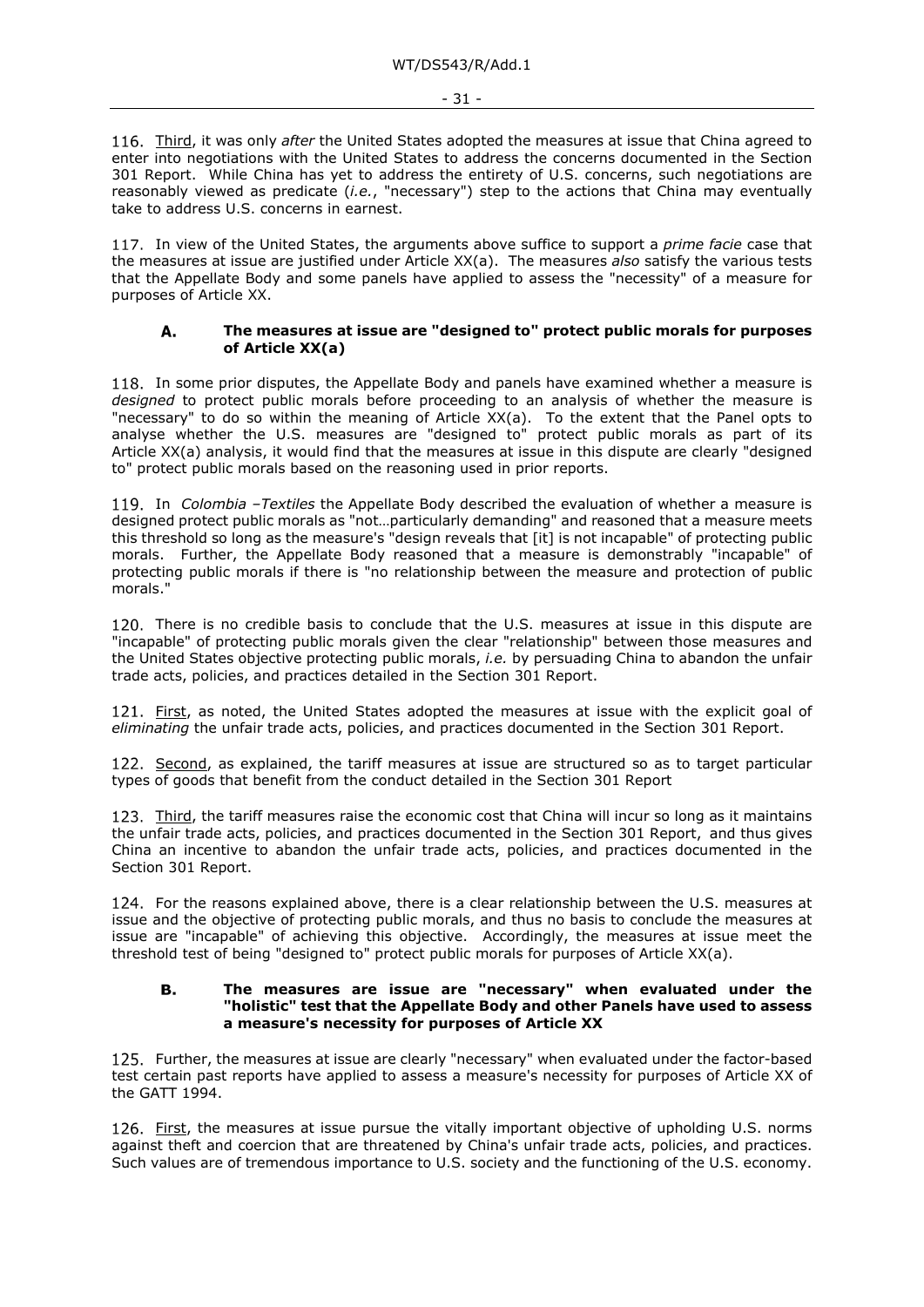127. Second, the measures at issue make a substantial contribution to the objective of protecting U.S. public morals. As explained, the U.S. tariff measures at issue play a "necessary" role toward the goal of eliminating China's unfair trade acts, policies, and practices by raising the cost of such practices and reducing China's incentive to continue engaging in such conduct going forward.

128. Third, the measures are not overly trade restrictive. The measures at issue do not impose a ban on the import of any Chinese products. The tariffs are at moderate levels, and are calibrated to obtain the elimination of the conduct documented in the Section 301 Report.

129. Fourth, the United States has long since exhausted reasonably available alternatives to the measures at issue. As noted, the United States adopted the measures at issue *after* a decade of trying to address China's conduct though other means. That none of these prior efforts have proven durably effective further demonstrates the necessity of the measures at issue.

#### **IV. CHINA HAS FAILED TO REBUT THE UNITED STATES' PRIMA FACIE SHOWING THAT THE MEASURES AT ISSUE ARE JUSTIFIED UNDER ARTICLE XX(A)**

China argues that the measures at issue fall outside the scope of Article XX(a) because they (1) do not target morally offensive products *per se* and (2) are aimed at inducing China to adopt certain policy changes. China's arguments find no support in the text of Article XX(a) or the reports cited by China. China makes no attempt to substantiate its assertion that the findings in the Section 301 Report are "factually baseless.

131. As a legal matter, there is no foundation to China's assertion that a measure cannot fall within the scope of Article XX(a) unless the measure applies to products that embody "morally offensive content or conduct." And, at any rate, the U.S. measures at issue *do* target products that benefit from the morally problematic conduct detailed in the Section 301 Report.

132. First, by its terms, Article XX(a) refers to measures that are "necessary to protect public morals," *not* measures necessary to protect public morals from morally offensive products. Nothing in the text of Article XX(a) indicates that a measure justified under that provision "must" apply to any particular product, much less products that are themselves inherently morally offensive.

133. Further, the United States' argument that the measures are "necessary" is not contingent on the application of those measures to any particular class of morally offensive products. Rather, the measures are necessary because it is reasonable to conclude that China will continue to pursue its unfair trade acts, policies, and practices while it is advantageous to China to do so.

134. Second, as a factual matter, the measures at issue do – in fact – apply to products that embody morally offensive conduct. As the United States has explained, the Chinese products subject to additional duties under the measure that took effect on July 6, 2018 (*i.e*., Measure 1) benefit from the trade policies documented in the Section 301 Report, including "Made in China 2025."

China's argument that Article XX(a) cannot justify measures that seek to encourage changes in another Member's policies is without merit.

136. First, nothing in the text of Article XX(a) supports the view that Article XX(a) excludes measures aimed at inducing policy changes in other WTO Members. B XX(a) provides that "nothing in the GATT 1994 shall be construed to prevent the application of *any* measure necessary to protect public morals." Therefore, so long as a Member can establish that a measure that aims to influence the policies or practices of another Member are "necessary to protect public morals," such a measure can be justified under Article XX(a).

137. Second, the argument advanced by China has been considered and rejected in past reports. As the *US – Shrimp (AB)* report observed, measures that seek to promote policy changes in another WTO Member *can* be justified under the subparagraphs of Article XX. Therefore, China's contention that the measures at issue are categorically unjustified under Article XX(a) because they are aimed at "influencing China" to take "specific policy decisions" does not comport with the understanding of Article XX reflected in past reports*.*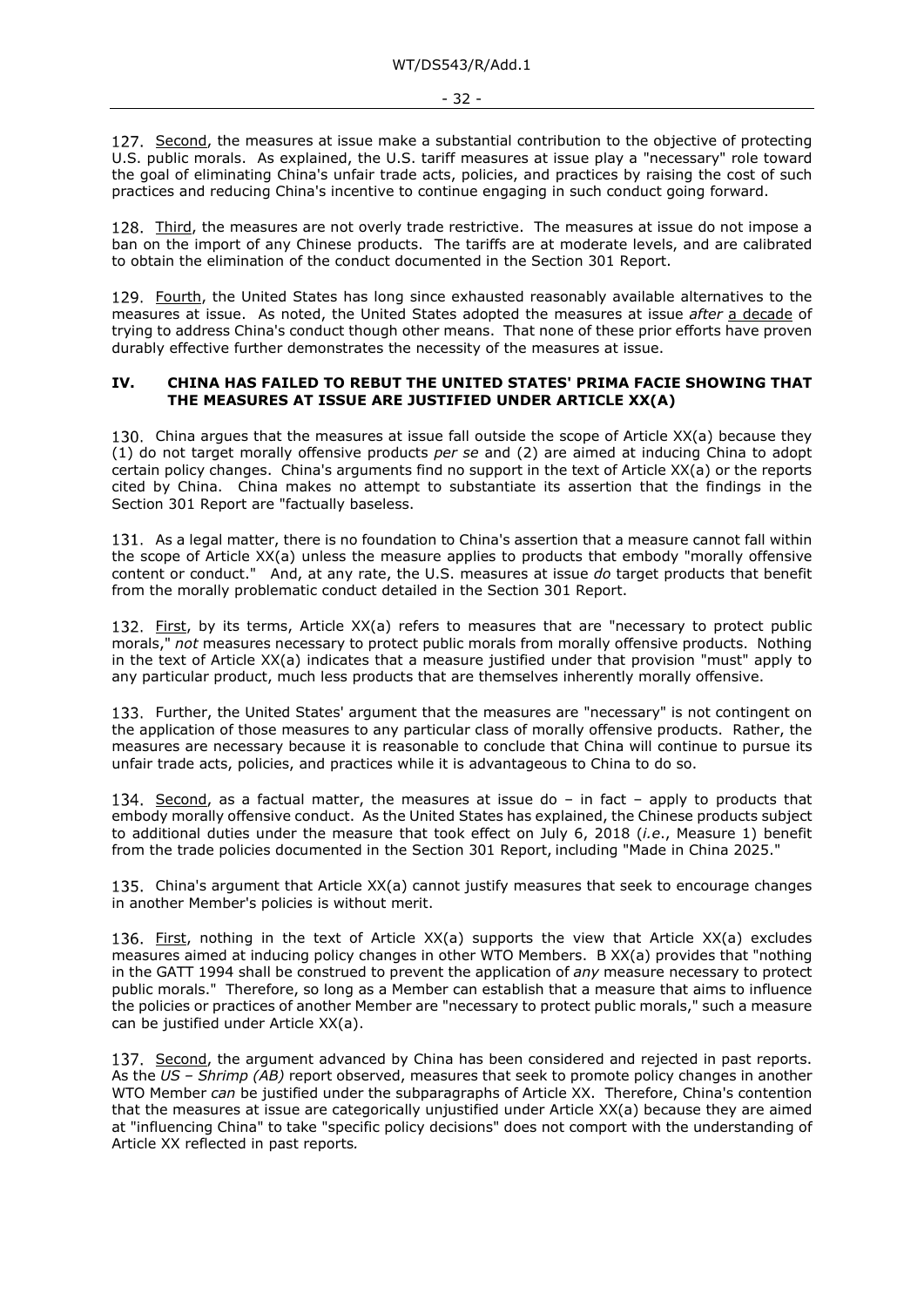Third, China's attempt to analogize between the measures at issue in *US – Shrimp* and the measures at issue in this dispute fails. In *US – Shrimp*, the Appellate Body found that the measures at issue constituted "unjustifiable" and "arbitrary discrimination" within the meaning of the chapeau of Article XX because they compelled other WTO Members to adopt a "specific" and "comprehensive" regulatory regime as prescribed by the United States, *without* allowing for any "comparable" regulatory schemes that would also achieve the United States' legitimate resource conservation objectives.

139. In contrast, the measures at issue in this dispute are not aimed at encouraging China to adopt any particular regulatory regime, much less a regulatory regime or model prescribed by the United States. Rather, the United States adopted the measures at issue to obtain the elimination of specific policies and practices affecting the United States as documented in the Section 301 Report, including forced technology transfer and cyber-enabled theft of U.S. technologies. Nothing in the U.S. measures at issue (*contra* the measures at issue in US - Shrimp) prescribe any particular regulatory regime that China must implement to address U.S. concerns.

140. China's contention that the findings in the Section 301 Report are "factually baseless" is ridiculous on its face. As explained, the United States issued the Section 301 Report following a comprehensive eighth month investigation, resulting in the production of the 200-page document that exhaustively detailed China's unfair trade acts, policies, and practices. The evidence collected during the investigation includes public media reports, journal articles, over 70 written submissions, and witness testimony from representatives of U.S. companies, workers, trade and professional associations, think tanks, as well as law firms and representatives of trade and professional associations headquartered in China. That China may contest some or all of the Report's findings is not remarkable. But the suggestion that its findings are "factually baseless" is patently absurd.

# **V. CONCLUSION**

141. The United States respectfully reiterates its request that the Panel reject China's request for findings respect to the allegedly WTO-inconsistent tariff measures. The United States instead requests that the Panel issue a report with a "brief description" of the pertinent facts of the dispute and "reporting that a solution has been reached" by the parties, as prescribed by Article 12.7 of the DSU. And, were the Panel to examine China's contentions, the Panel should find that the U.S. measures are justified under Article XX(a) of the GATT 1994.

# **EXECUTIVE SUMMARY OF THR U.S. OPENING STATEMENT AT THE SECOND SUBSTANTIVE MEETING OF THE PANEL**

# **I. INTRODUCTION**

142. This dispute is best viewed as an attack by China on the legitimacy and relevance of the WTO itself in the current, real-world trading order. Fortunately the text of the WTO Agreement contains two alternative routes for the Panel to avoid this harm to the WTO. Were the Panel to take either of these approaches, the WTO system would be safeguarded, and the parties would remain in a posture of offsetting actions that are undoubtedly contributing to a deeper and more intensive dialogue of the conditions and actions needed for fair trading conditions.

143. The irrelevance of this dispute in terms of real world of economics and trade is further confirmed by developments in the last few weeks. On January 15, 2020, the United States and China signed an historic and enforceable Phase One economic and trade agreement. Covering all commitments, the agreement establishes a strong dispute resolution system that ensures prompt and effective implementation and enforcement. In connection with reaching this agreement, the United States agreed to modify its Section 301 tariff actions in a significant way. Those tariff reductions took effect on February 14, which as noted was the day of entry into force of the agreement.

144. This Phase One Agreement, as well as upcoming negotiations on a Phase Two Agreement, represents the real world status of the U.S.-China economic and trade relationship, including the role that additional duties imposed by either party play in that relationship. And what does the Phase One Agreement say about this dispute, or the U.S. additional duties that China challenges in this dispute? Nothing. And why is that? Because, as the United States has explained throughout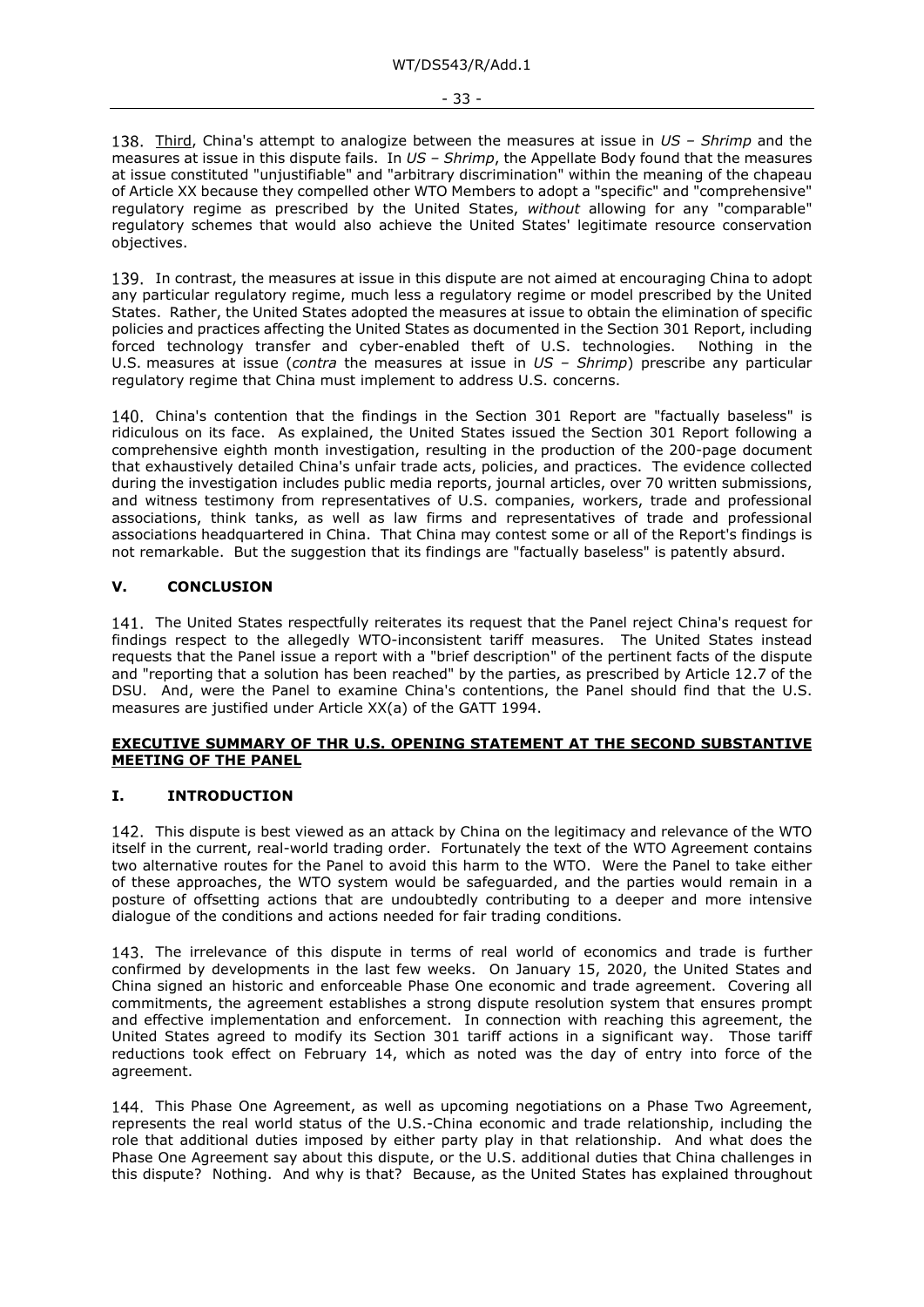this dispute, both parties have decided to handle the additional duties imposed by the other side on a bilateral basis, adjusting them in accordance with the status of the bilateral negotiations.

145. Moreover, if as China requests, the Panel were to reject the valid U.S. Article XX(a) defense, the result would go beyond making the WTO appear irrelevant. Such findings would make the WTO appear counterproductive and even harmful to furthering a fair and sustainable system of world trade. It is essentially undisputed that China has adopted the unfair and harmful practices identified in the U.S. Section 301 report, and that these practices damage not just the United States, but every Member that relies on technology for its competitiveness. It is also undisputed that these practices cannot be addressed through challenges under existing WTO rules. And it is no answer to say that the WTO also has a negotiating function, and new rules could be developed. This answer is untenable – seeking new rules does nothing to address the harms felt today, and new rules must be adopted by consensus.

146. In addition to confirming that the parties have reached their own bilateral solution regarding each Party's additional duties, the Phase One Agreement also confirms the validity of the U.S. invocation of Article XX(a).

147. First, it confirms the relationship between the U.S. tariff measures and the technology transfer issues addressed by those measures. The Phase One agreement covers some of the U.S. technology transfer concerns, and the United States hopes to cover its remaining concerns in a Phase Two agreement.

148. Second, the Agreement confirms the necessity of the U.S. tariff measures in addressing the unfair technology transfer issues identified in the Section 301 report. The tariff measures led to the negotiations, and it cannot reasonably be questioned that those tariff measures were the only available tool that would have enabled the parties to reach this successful outcome.

149. Third, the Phase One agreement confirms that forbidding forced technology transfer is a fundamental norm. The first sentence of the technology transfer chapter states that "The Parties affirm the importance of ensuring that the transfer of technology occurs on voluntary, market-based terms and recognize that forced technology transfer is a significant concern."

150. There is no legal basis for the Panel to issue the findings or recommendations requested by China because the Parties have reached a "settlement of the matter" within the meaning of Article 12.7 of the DSU. And, even if the Panel were to examine the measures at issue, it should conclude that they are "necessary to protect public morals" and therefore legally justified under Article XX(a) of the GATT 1994.

151. First, that a "settlement of the matter" has been reached is confirmed by objective facts on the record. China has failed to adduce any evidence to rebut these objective facts. Instead, China continues to assert that the Panel is not authorized to consider the objective evidence that a settlement has been reached. China's position, of course, finds no support in the DSU and is affirmatively contradicted by Article 11 of the DSU. Nor is there any support in the DSU for China's continued assertion that there cannot be "settlement" within the meaning of Article 12.7 unless and until the parties notify a "mutually agreed solution" to the Dispute Settlement Body.

152. Second, China does not make any serious attempt to rebut the U.S. argument that the measures at issue are "necessary" within the meaning of Article XX(a). Instead, China continues to argue that the measures at issue cannot be justified under Article XX(a) because they apply to products that are not themselves morally offensive. This view finds no support in the text of Article XX(a) or the prior reports cited by China. China's new argument that "economic concerns" are categorically outside the scope of Article XX(a) is without legal foundation and, as we shall explain, is contrary to commonsense.

#### **II. CHINA HAS FAILED TO REBUT THAT THE PARTIES HAVE ARRIVED AT A "SETTLEMENT OF THE MATTER" WITHIN THE MEANING OF ARTICLE 12.7 OF THE DSU**

153. The parties have settled the matter within the meaning of Article 12.7 of the DSU. Accordingly, as required by Article 12.7, the Panel should reject China's request for legal findings on the measures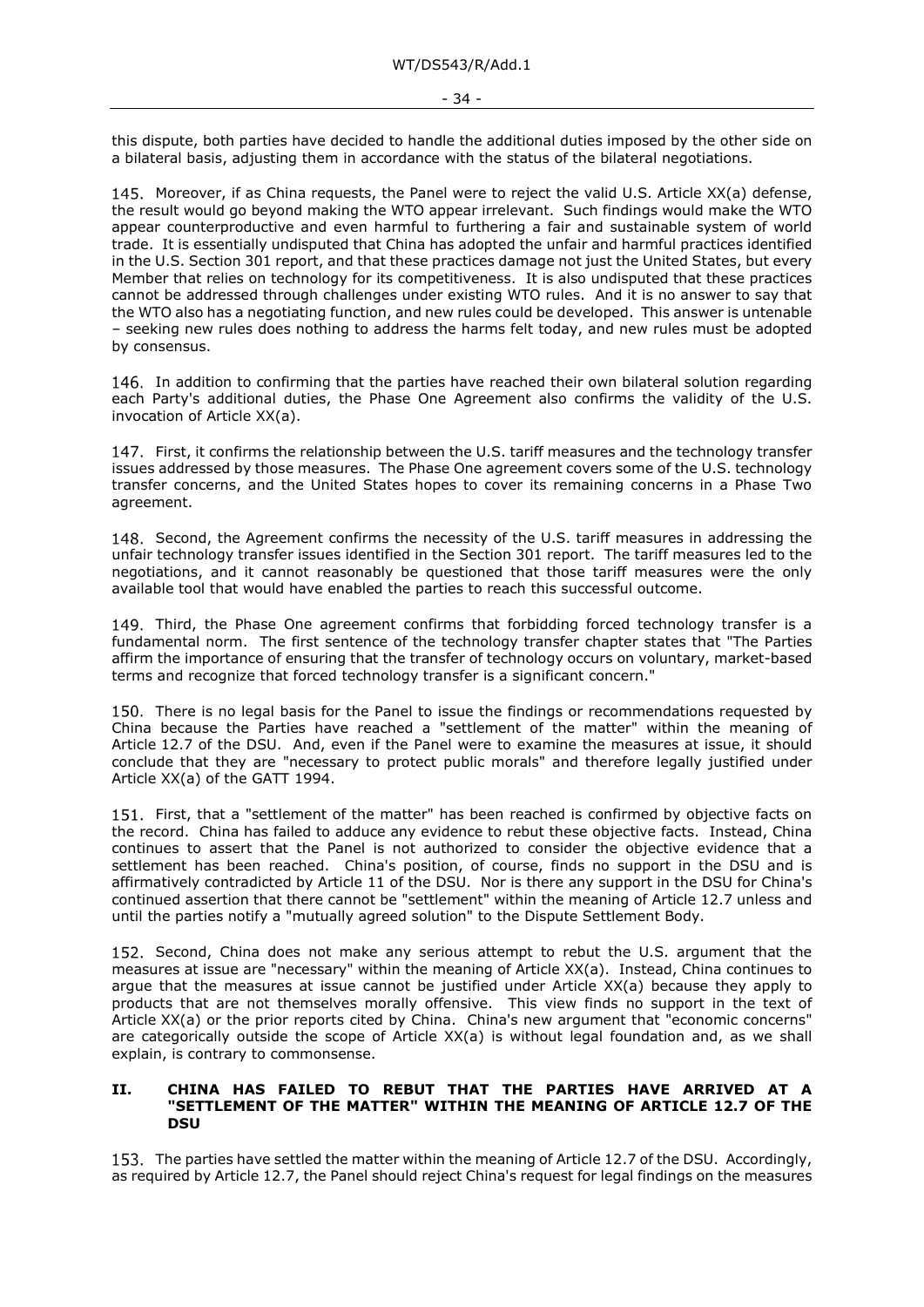at issue and confine its report to a brief statement of the facts and a notation that a settlement has been reached.

154. The parties' agreement to settle this matter outside the WTO system is confirmed by objective facts on the record, including:

(1) China's decision to decision to unilaterally impose WTO-inconsistent measures on U.S. goods for the explicit purpose of retaliating against the measures for which it now seeks legal findings, and without first obtaining the authorization from the DSB pursuant to the DSU;

(2) the U.S. decision to, nonetheless, refrain from challenging China's retaliatory actions at the WTO; and

(3) the decision of both parties to enter into high-level negotiations with the aim of resolving U.S. concerns with Chinese conduct documented in the Section 301 Report and China's concerns with the U.S. response (*i.e.*, the U.S. measures at issue).

(4) the Phase One Economic and Trade Agreement, which explicitly provides that each Party may apply additional duties in order to enforce the agreement, and that the other Party may not challenge those duties in the WTO.

155. In other words, the actions of both parties show that  $-$  as an objective matter  $-$  the parties have agreed to settle the matter at issue outside of the WTO system. In these circumstances, Article 12.7 of the DSU commands that "the report of the panel shall be confined to a brief description of the case and to reporting that a solution has been reached."

China continues to argue that the Panel must accept at face value China's assertion that the parties have not arrived at a settlement within the meaning of Article 12.7 of the DSU. However, Article 11 of the DSU, provides that "a panel should make an objective assessment of the matter before it, including an objective assessment of the facts of the case and the applicability of and conformity with the relevant covered agreements." Accordingly, the Panel in this dispute should objectively assess whether the facts on the record support a finding that the parties have settled the matter within the meaning of Article 12.7 of the DSU. Certainly, nothing in the text of Article 11 supports the view that the Panel is not "permitted" to make such an objective assessment, as China argues.

157. Article 11 explicitly provides that "a panel should make an objective assessment of the matter before it, including an objective assessment of the facts of the case and the applicability of and conformity with the relevant covered agreements." Accordingly, there be no serious question that the Panel in this dispute has the authority to assess whether Article 12.7 of the DSU applies to the matter before it.

158. Nothing in the DSU supports the view that panels are precluded from objectively assessing whether there is a settlement of the matter within the meaning of Article 12.7 of the DSU. Indeed, if anything, panels have an affirmative obligation to make such an objective assessment, and certainly in cases where one or both parties submits that a settlement has in fact been reached. Second, a practical matter, the question of whether the parties have reached a "settlement of the matter" is a fundamental aspect of the "matter" before a panel.

159. The text of the DSU does not support China's assertion that Article 3.7 of the DSU is the "sole means by which a panel can ascertain" whether the parties have arrived a settlement within the meaning of Article 12.7 of the DSU. Article 12.7 of the DSU (last sentence) becomes operative "[w]here a settlement among the parties to the dispute has been found." Nothing in the text of Article 12.7 of the DSU mandates that such a notification is a precondition for the operation of Article 12.7. The text of the DSU simply does not support China's contention that the absence of a notification under Article 3.7 would somehow preclude a finding that the parties have in fact reached a "settlement" within the meaning of Article 12.7 where objective facts on the record support such finding.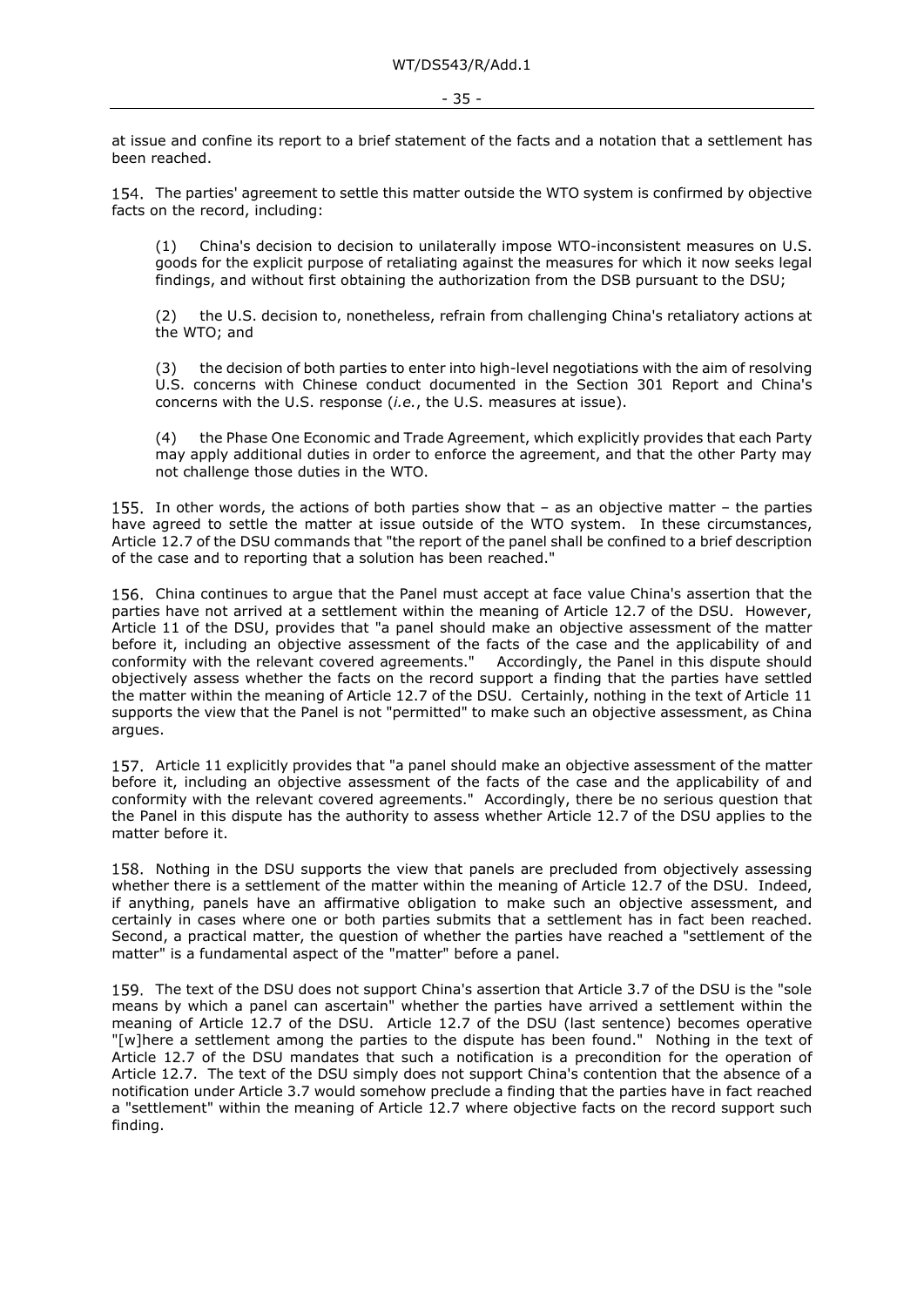#### - 36 -

#### **III. CHINA HAS STILL FAILED TO REBUT THE UNITED STATES' CASE THAT THE MEASURES AT ISSUE ARE JUSTIFIED UNDER ARTICLE XX(A) OF THE GATT 1994**

160. China's assertion that some impermeable bright line exists between "economic" concerns, on the one hand, and "moral" concerns, on the other, finds no support in the text of Article XX. Nor, frankly does such a view comport with simple common sense.

161. First, nothing in the text of Article XX(a) itself suggests that "public morals" cannot (or must not) relate to issues of economic concern. China's attempt to place "economic" concerns outside the scope of Article XX(a) should be rejected as legally baseless.

162. Second, the context provided by other paragraphs of Article XX affirmatively rebuts the view that the phrase "public morals" could be read to exclude any concerns that are "economic" in nature. Specifically, unlike certain other paragraphs of Article XX, Article XX(a) does not include a proviso that could be understood to narrow the scope of the core operative text. The fact that Article XX(a) is unaccompanied by any such analogous limiting or conditional language further supports the view that "public morals" cannot be read to a priori exclude "economic concerns" as a definitive matter.

Third, other paragraphs of Article XX disprove China's assertion that there can be no overlap between "economic" concerns and "moral" concerns. For example, Article XX(d) covers measures "necessary to secure compliance with laws or regulations" *inter alia* "relating to the prevention of deceptive practices." No one could reasonably dispute that the prevention of deceptive practices is motivated both by moral and economic concerns. Another example is Article XX(e), which covers measures "relating to the products of prison labor." Members may adopt such measures for reasons of morality or to protect economic actors from unfair competition with goods produced with little or no cost of labor. Thus, there simply exists no bright line in Article XX between "moral" concerns and "economic" concerns.

164. Fourth, the idea that "economic" and "moral" concerns are definitely distinct goes against simple common sense. As the United States has argued, some types of conduct or behavior would appear to be immoral precisely because of the economic harms that result from such conduct. For example, when someone steals money from a bank, we would all agree the bank and its customers suffer a harm that is "economic" in nature. We would also agree that act that brought about this economic harm – namely the act of theft – is immoral, because it is contrary to standards of wrong. In this sense, the United States posits that most people would find it somewhat odd – if not nonsensical – to say that the act of stealing money from a bank does not implicate "moral" concerns because it imposes harms that are economic in nature.

165. For the foregoing reasons, China's arguments that the "the term 'public morals' in Article XX(a) must be understood to exclude economic concerns" is without any legal or practical foundation.

China continues to argue that a measure cannot be justified under Article XX(a) unless the measure applies to products that "embody [] morally offensive content or conduct." As the United States has explained, however, China's assertions on this score finds no support in the text of Article XX(a).

167. By its terms, Article  $XX(a)$  refers to measures that are "necessary to protect public morals," not measures necessary to protect public morals from morally offensive products. Nothing in the text of Article XX(a) indicates that a measure justified under that provision "must" apply to any particular product, much less products that are inherently morally offensive. Certainly, it may be the case that the product subject to a measure is also a product that offends public morals. But the text of Article XX(a) does not require any such a relationship. A measure may therefore be necessary to protect public morals without being applied only to products that are inherently morally offensive.

168. In its second written submission, China advances several new arguments to support its view that cover of Article XX(a) is limited to measures that apply to morally offensive products per se. None of China's new arguments find support in Article XX(a) or prior reports.

There is no merit to the argument that the inclusion of the word "protect" in Article XX(a) means that measures justified under that provision may only target products that are themselves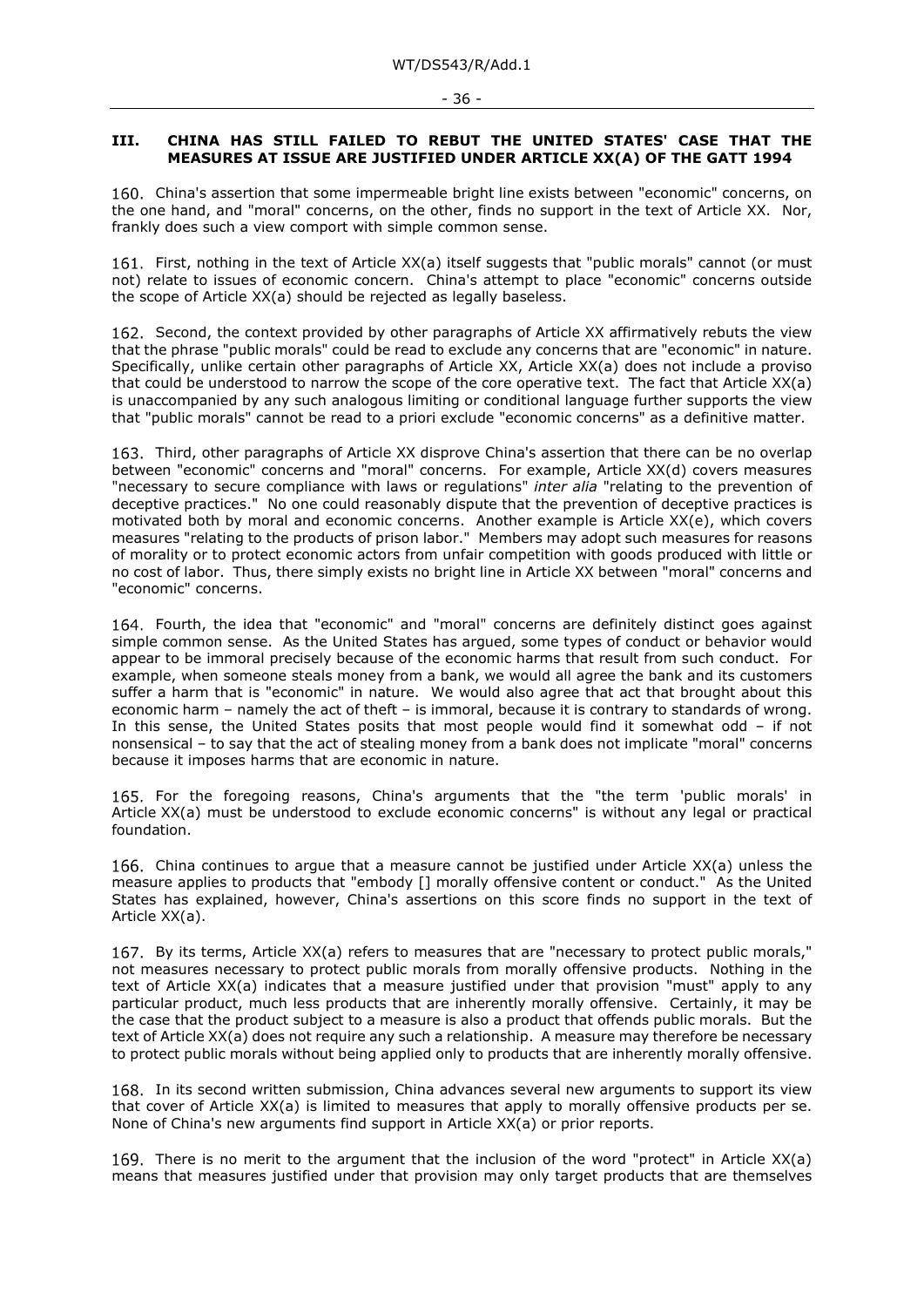morally offensive. Article XX(a) refers to measures "necessary to protect public morals" – full stop – not measures necessary to protect public morals from morally offensive *products*. And, that Article XX(a) does not specify any particular threat (or source of offence) to "public morals" suggests that the drafters recognized that threats to "public morals" could emanate from a variety of sources or circumstances, not just morally offensive products per se. Accordingly, the argument that word "protect" implies protection against morally offensive products should be rejected as contrary to the clear text of Article XX(a) and thus meritless.

170. Contrary to what China suggests, nothing about the limited and conditional nature of Article XX(a) supports the legal conclusion that measures justified under Article XX(a) must target products that are inherently morally offensive. Indeed, apart from the criteria set out in the chapeau and lettered paragraphs of Article XX, there are no other limits or conditions that govern the general exceptions under Article XX. The only cross-cutting limit or condition that pertains to the exceptions under Article XX is the "requirement" that a measure is "not applied in a manner which would constitute a means of arbitrary or unjustifiable discrimination ... or a disguised restriction on international trade." Accordingly, if a measure meets the criteria specified in a paragraph at (a) through (j) of Article XX and satisfies the requirement of the chapeau of Article XX, the measure necessarily falls within the relevant conditions or limitations that govern the invocation of general exceptions under Article XX.

China's argument that interpreting Article XX(a) in light of the object and purpose of the GATT 1994 supports the view that measures justified under Article XX(a) must target morally offensive products relies on a fundamental misunderstanding of the customary rules of treaty interpretation. Customary rules of treaty interpretation preclude a panel from adopting an interpretation that is not supported by a plain reading of the text of an agreement. And, under no circumstances would it be correct to adopt an interpretation that is contrary to the clear text of an agreement based the subjective view that doing so would advance the "object and purpose" of the agreement. But this is precisely what China asks the panel to do – that is, to adopt a non-textual limitation on Article XX(a) simply because China believes it would somehow advance the object and purpose of the GATT 1994. As such, China's argument must be rejected.

172. Furthermore, China has not explained, nor can it explain, why its proposed limitation would comport with "object and purpose" of the treaty.

China asserts that "all" of the prior panel and Appellate Body reports that have addressed Article XX(a) have concerned measures that targeted products considered to be morally offensive. This is not correct, and would be irrelevant at any rate. First, contrary to China's characterization, in *Colombia – Textiles*, Colombia did not seek to justify its "compound tariff" measure under Article XX(a) by arguing that the textile, apparel, and footwear products at issue were themselves products that were morally problematic or offensive. And, in *Brazil – Taxation*, Brazil made no argument that the digital television equipment or other products at issue were inherently morally offensive. Second, even if it were the case that past disputes involving Article XX(a) had involved measures that targeted products that were morally offensive per se, this would not stand for the proposition that Article XX(a) is so limited in scope.

China argues that the United States took into account certain "economic concerns" in the course of adopting and implementing the measures at issue, and that this somehow undermines the "public morals" objective of the measures. This argument is without merit.

175. First, as the United States has explained, the argument that that "moral" and "economic" concerns are mutually exclusive finds no support in the text of Article XX(a) and does not comport with simple common sense.

176. Second, throughout the open and transparent process of selecting the products of China subject to additional duties, the United States has made clear that it would seek to avoid disproportionate economic harm to U.S. interests, while at the same time maintaining strong measures so as not to undermine the objective of obtaining the elimination of conduct documented in the Section 301 Report. That the United States would take steps mitigate the economic harms associated with adopting the measures at issue is not at all inconsistent with pursuing a "public morals" objective.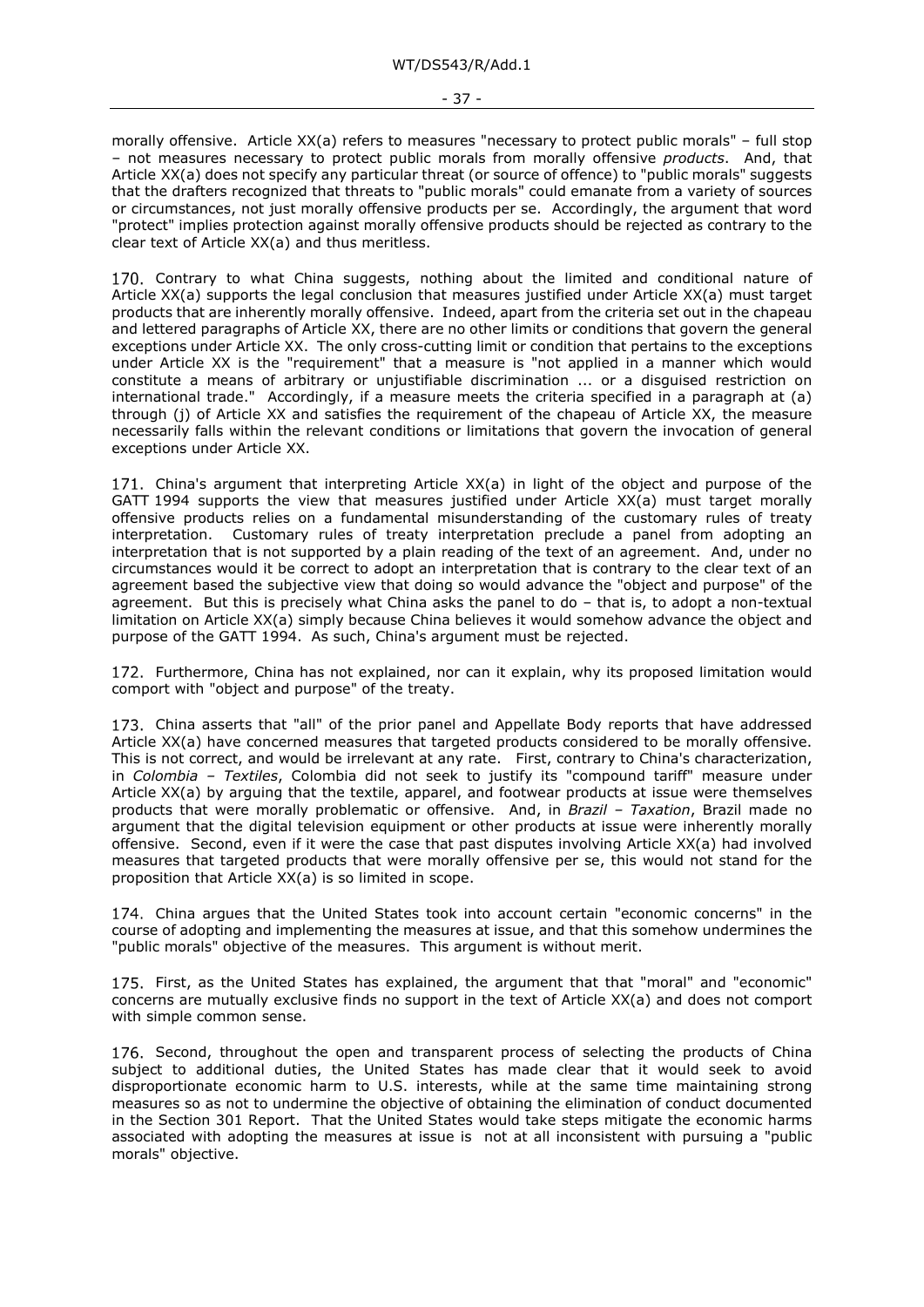China argues that a finding that the measures at issue are justified under Article XX(a) would "set a dangerous precedent" and signal that Members can adopt GATT-consistent measures "whenever" they consider that the policies of another Member are "immoral" or "unfair." This is nothing more than a "slippery slope" argument – which is usually one of the weakest types of arguments. And is particularly weak here, given the unique facts and circumstances.

178. First, an invocation of Article XX(a) that is as demonstrably specious and convenient as China suggests is unlikely to satisfy the requirements of the chapeau of Article XX, which provides that a measure cannot be "applied in a manner which would constitute a means of arbitrary or unjustifiable discrimination between countries where the same conditions prevail, or a disguised restriction on international trade." Therefore, the language of the chapeau serves as backstop that prevents the sort of dangerous precedents to which China alludes.

179. Second, a finding that the measures at issue are justified under Article  $XX(a)$  is not practically or legally capable of setting the dangerous precedent that China warns of, because any such finding would be squarely grounded in the unique facts of this dispute.

180. In this regard, the United States would like to, once again, remind the Panel of the historical background against which the United States adopted the measures at issue in this dispute. As noted, the United States adopted the measures at issue following nearly a decade of trying to address China's unfair trade, acts, and policies through other means, including dialogue, admonishment, multilateral forums, bilateral mechanisms, and the pursuit of criminal charges against individuals and entities affiliated with the Chinese government. Accordingly, the notion that a finding for the United States would open the door to Member successfully invoking Article XX(a) "whenever" they want and to justify "whatever" GATT-inconsistent measures they want, is utterly unfounded.

### **EXECUTIVE SUMMARY OF THE UNITED STATES' RESPONSES TO QUESTIONS FROM THE PANEL**

#### *21. Please explain the relationship between the Section 301 Report and the additional duties imposed on List 1 Products and List 2 Products.*

#### **Response:**

181. There is a clear and direct relationship between the "List 1 Products" and the unfair technology transfer policies, and practices described in the Section 301 Report. In particular, the Chinese products subject to additional duties under the measure that took effect on July 6, 2018 (*i.e*., List 1) were found to benefit from the unfair policies, and practices documented in the Section 301 Report. This is clearly shown by the record evidence in this dispute, including the U.S. legal instruments (*i.e.*, Federal Register Notices) through which the United States implemented the measures at issue and the Section 301 Report itself.

182. The Section 301 Report found that China adopted the aforementioned unfair trade acts, policies, and practices to advance China's industrial policy objectives, in particular the goals and objectives reflected in *Made in China 2025*, "China's ten-year plan for targeting ten strategic advanced technology manufacturing industries for promotion and development.

Accordingly, the legal instruments through which the United States adopted and implemented the measures at issue place significant emphasis on *Made in China 2025* and the Chinese industries that benefit from that initiative. For example, in the April 6, 2018 Federal Register Notice (Exhibit CHN – 10) that summarized the findings of the Section 301 Report and proposed certain actions in response, USTR stated the following with respect to the products to be targeted by the measures at issue:

> The list of products [*i.e.*, List 1] covered by the proposed action was developed using the following methodology: Trade analysts from several U.S. Government agencies identified products that benefit from Chinese industrial policies, including Made in China 2025. The list was refined by removing specific products identified by analysts as likely to cause disruptions to the U.S. economy, and tariff lines that are subject to legal or administrative constraints. The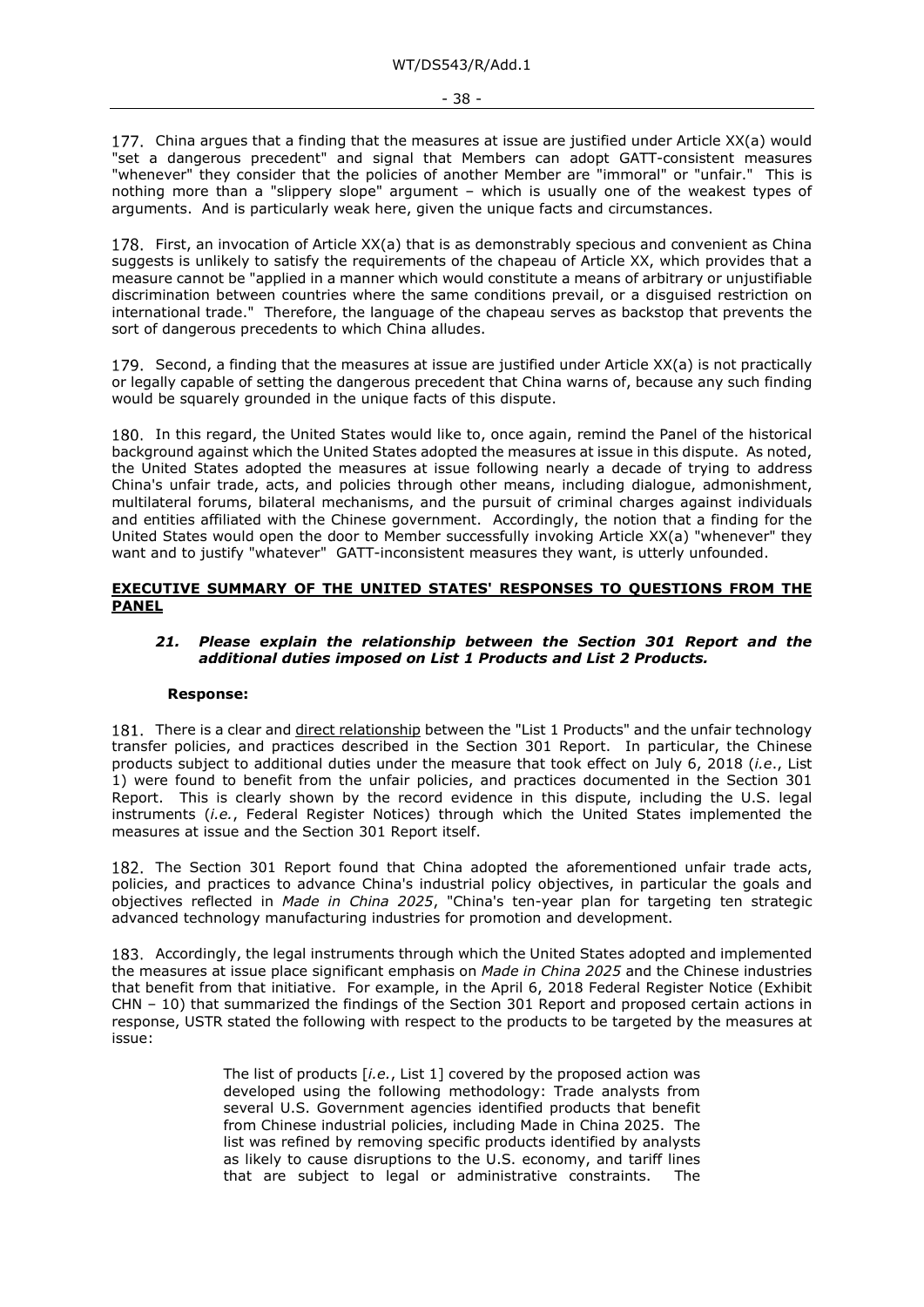remaining products were ranked according to the likely impact on U.S. consumers, based on available trade data involving alternative country sources for each product. The proposed list was then compiled by selecting products from the ranked list with lowest consumer impact.

184. The United States adopted the measures at issue pertaining to "List 1" products following a notice and comment period on the tariff action proposed in the April 6 Notice. As stated in the June 20, 2018 Notice (Exhibit CHN – 2) through which the "List 1" measures were implemented:

> USTR and the Section 301 Committee have carefully reviewed the public comments and the testimony from the three-day public hearing. In addition, and consistent with the Presidential directive, USTR and the interagency Section 301 Committee have carefully reviewed the extent to which the tariff subheadings in the April 6, 2018 notice include products containing industrially significant technology, including technologies and products related to the "Made in China 2025" program. Based on this review process, the Trade Representative has determined to narrow the proposed list in the April 6, 2018 notice to 818 tariff subheadings, with an approximate annual trade value of \$34 billion.

185. In short, the record evidence demonstrates that  $(1)$  China adopted the unfair trade acts, policies, and practices documented in the Section 301 Report to support the industrial policy goals reflected in *Made in China 2025*; (2) the "List 1" products benefit from the *Made in China 2025* initiative; and (3) the United States adopted the "List 1" measures because the so-listed products were found to benefit from *Made in China 2025*.

#### **EXECUTIVE SUMMARY OF THE UNITED STATES' COMMENTS ON CHINA'S RESPONSES TO THE PANEL'S SECOND SET OF QUESTIONS**

**To China**

#### *18. In your view, what is the legal value / relevance of the Economic and Trade Agreement between the United States and China (Phase One Economic and Trade Agreement) for the present dispute?*

#### **U.S. Comment on China's Response to Panel Question 18:**

China's response completely fails to rebut that the Phase One Agreement confirms that the Parties have settled, within the meaning of Article 12.7 of the DSU, any WTO issues regarding additional duties; and that the U.S. measures at issues are justified under Article XX(a) of the GATT 1994.

187. In sum, the actual conduct of the parties demonstrates as an objective matter that the parties have reached their own mechanisms for addressing each party's additional duties, outside of any WTO framework. This is explicitly reinforced in the Phase One Agreement, where, in prescribed circumstances, either party may impose additional duties on goods of the other Party. In these circumstances, any WTO findings would do nothing to promote core objectives of the DSU, such as achieving a "satisfactory settlement of the matter" or a "positive solution to the dispute."

188. China has no answer to these fundamental realities. Instead, China presents the cursory statement that:

> The Phase One Agreement reached through bilateral negotiations is not legally relevant to the Panel's resolution of this current dispute, which involves a fundamental question of whether the unilateral imposition of discriminatory duties on imports from China by the United States is a violation of the United States' obligations under the WTO.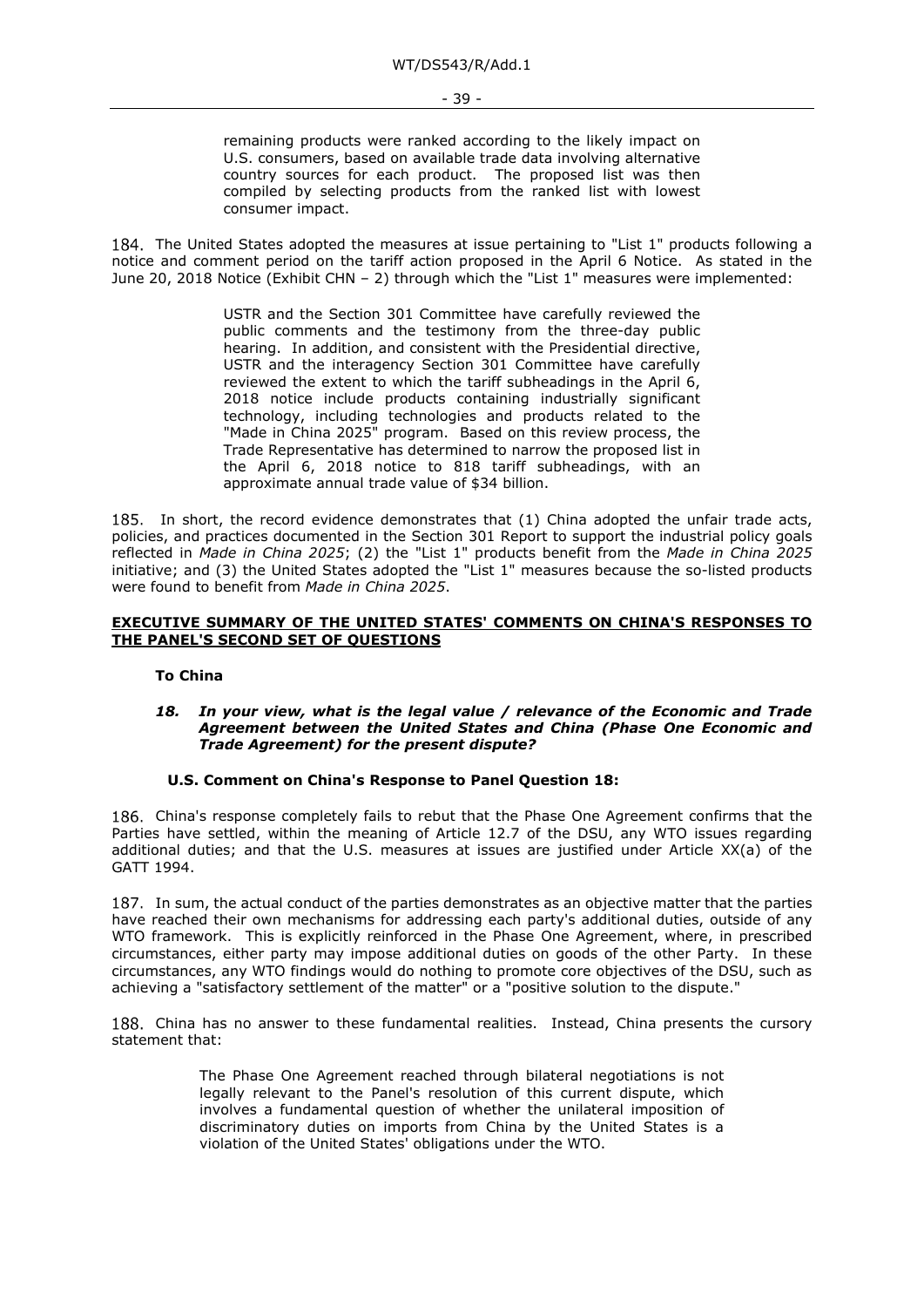189. This statement does nothing to support China's position. It conflates two separate issues: the real-world dispute between the parties, and a legal issue regarding the application of the WTO Agreement to certain measures. What Article 12.7 of the DSU states is that where the parties have settled their real-world dispute, then the Panel *must not* issue a report containing legal findings on the legal issues that the DSB referred to the Panel. China in pointing out that the Panel's terms of reference include a legal issue does nothing to rebut that the parties, as an objective matter, have settled outside of the WTO system any WTO issues regarding their respective additional duties.

190. China's argument here is simply that the parties have not reached agreement on the merits of China's legal claims. As explained, however, agreement on the merits of legal claims is not required for a mutually agreed solution. Accordingly, China has failed to rebut the importance of the Phase One Agreement in confirming the existence of an agreement between the parties regarding their respective additional duties. China also fails to rebut that the Phase One Agreement confirms that the U.S. measures at issue are justified under Article XX(a) of the GATT 1994. At the second substantive meeting, the United States explained that conclusion of the Phase One Agreement further validates the United States' invocation of Article XX(a) in the following ways.

First, it confirms the relationship between the U.S. tariff measures and the technology transfer issues addressed by those measures. The Phase One Agreement covers some of the U.S. technology transfer concerns, and the United States hopes to cover its remaining concerns in a Phase Two agreement. Second, the Phase One Agreement confirms the necessity of the U.S. tariff measures in addressing the unfair technology transfer issues identified in the Section 301 Report. The tariff measures led to the negotiations, and were the only available tool that would have enabled the parties to reach this successful outcome. Third, the Phase One Agreement confirms that forbidding forced technology transfer is a fundamental norm. The first sentence of the technology transfer chapter states that "The Parties affirm the importance of ensuring that the transfer of technology occurs on voluntary, market-based terms and recognize that forced technology transfer is a significant concern."

China's response to Question 18 is cursory in the extreme, presenting a single conclusory sentence containing two arguments: "… yet there has been no evidence to support this [i] *post hoc* rationalization and [ii] no demonstrated relationship between the measures imposed, the imported products, and the 'public morals' alleged to be protected." Neither of these arguments have validity. On the second argument the United States has explained at length (and without any rebuttal by China) both that Article XX(a) requires no particular relationship, and that the record shows a direct tie between China's immoral policies and the products subject to additional duties, especially with respect to Measure

As a factual matter, the United States adopted the measures at issue following a months-long, public investigation. The United States provided public notice of the issues under investigation, and conducted a full notice and comment procedure, including a public hearing at which many Chinese witnesses testified. The fact-finding phase of the investigation concluded with the issuance of an extensive, well-documented report, precisely explaining the U.S. concerns with China's technology transfer policies. And the notice imposing the measures clearly states that the tariff measures were adopted to obtain the elimination of the unfair policies identified in the report. Thus, the justification for the U.S. measures was anything but "*post hoc*".

194. To the extent that China is presenting a legal argument that the United States in this dispute is not entitled to explain how its measures fall within the scope of an Article XX exception, China is wrong. As China itself acknowledges, the party asserting an Article XX justification has the burden of establishing that defense. The way any party meets its burden is through the presentation of factual and legal argumentation, as the United States has done in this dispute. Contrary to China's implication, there is simply no rule or concept that such argumentation is somehow "*post hoc*" and inadmissible. If this were the case, no Member could meet a burden of establishing a justification under any Article XX exception.

195. The United States notes that the record in prior disputes shows that the Member asserting an Article XX defense presents evidence and arguments in support of its justification, and this has not been (and could not be) rejected as "*post hoc*."

**\_\_\_\_\_\_\_\_\_\_\_\_\_\_\_**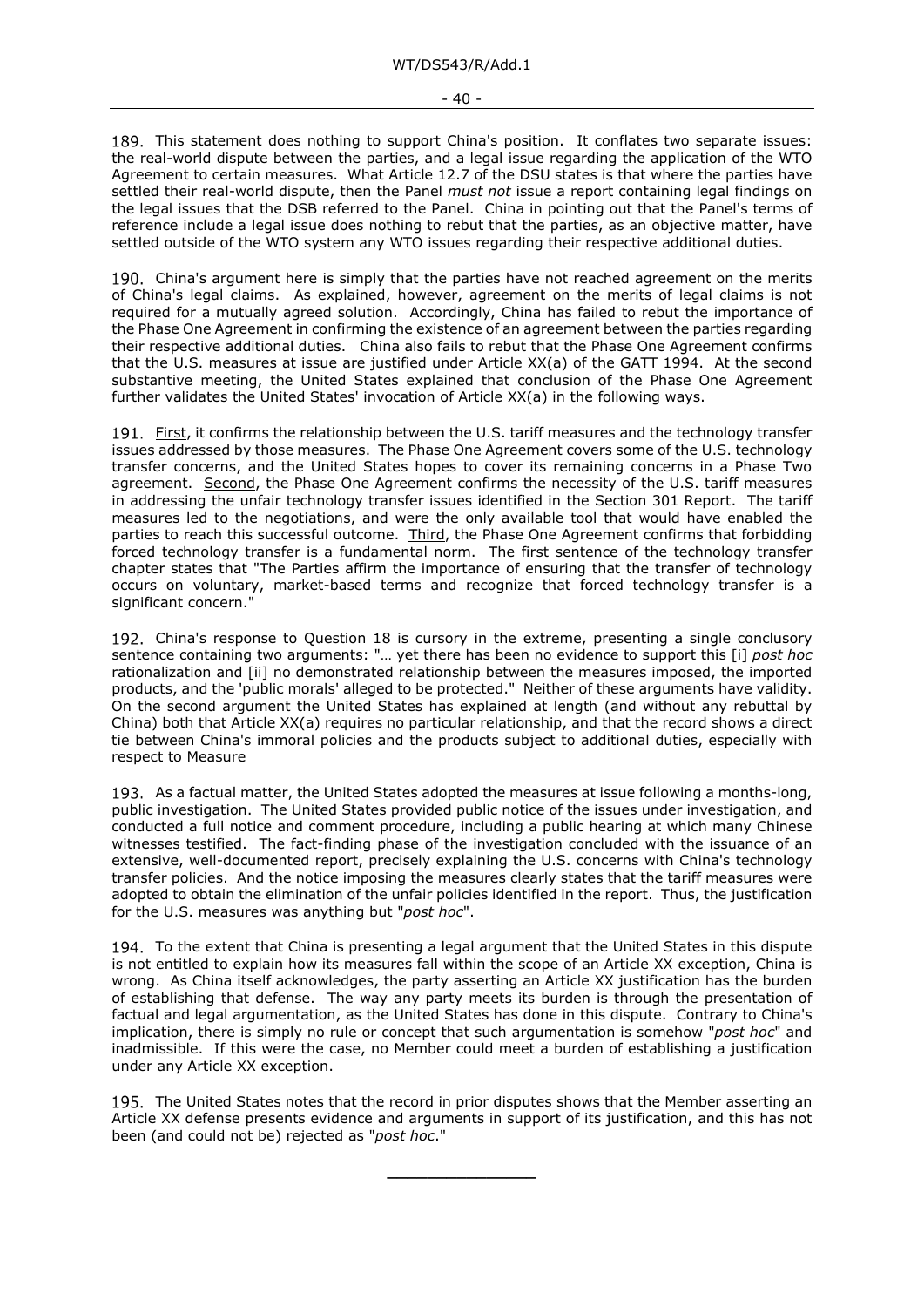# WT/DS543/R/Add.1

# - 41 -

# **ANNEX C**

# ARGUMENTS OF THE THIRD PARTIES

|           | <b>Contents</b>                                                     | Page |
|-----------|---------------------------------------------------------------------|------|
| Annex C-1 | Integrated executive summary of the arguments of Australia          | 42   |
| Annex C-2 | Integrated executive summary of the arguments of Brazil             | 44   |
| Annex C-3 | Integrated executive summary of the arguments of the European Union | 46   |
| Annex C-4 | Integrated executive summary of the arguments of Japan              | 49   |
| Annex C-5 | Integrated executive summary of the arguments of New Zealand        | 51   |
| Annex C-6 | Integrated executive summary of the arguments of Singapore          | 52   |
| Annex C-7 | Integrated executive summary of the arguments of Chinese Taipei     | 57   |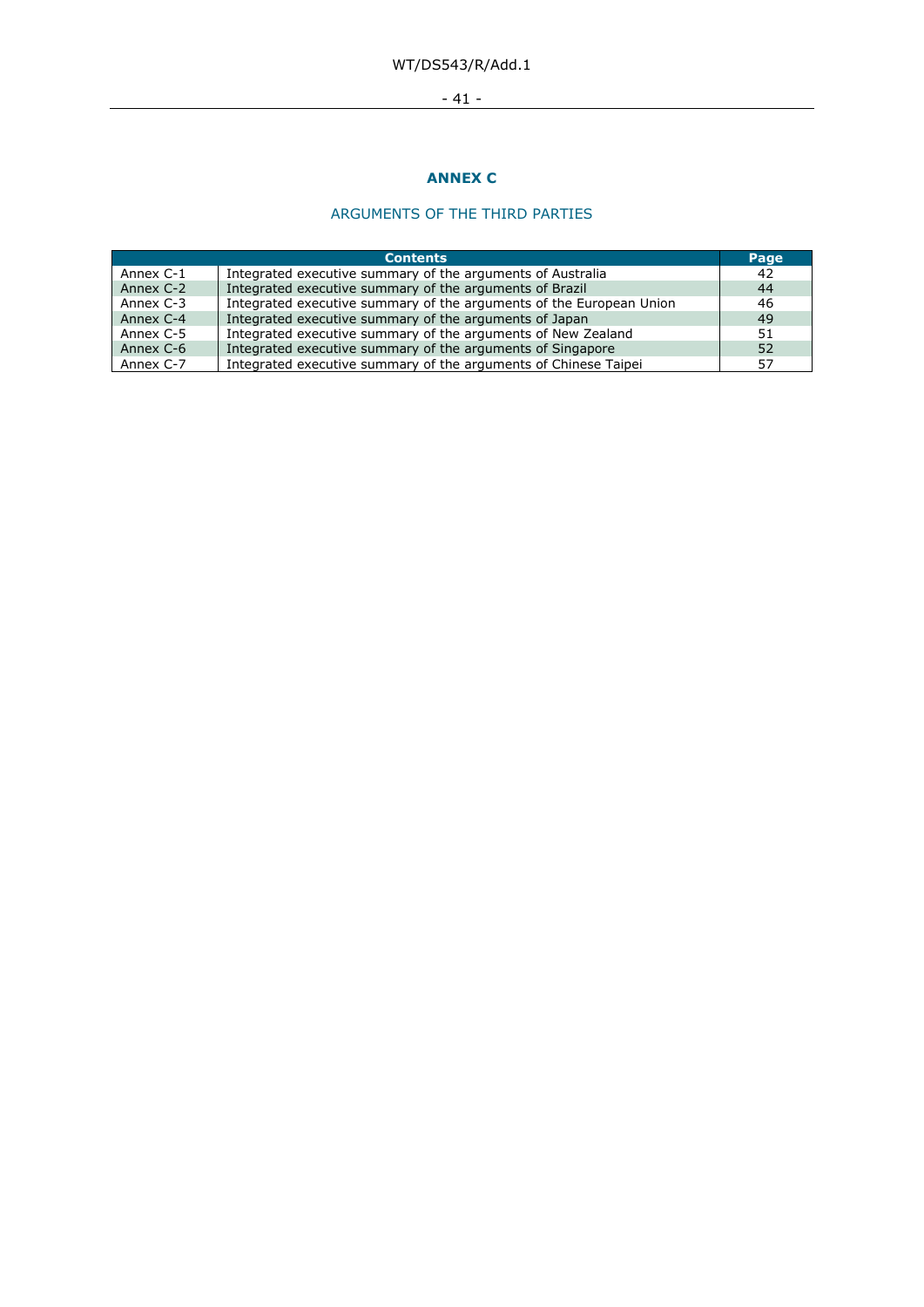- 42 -

# **ANNEX C-1**

#### INTEGRATED EXECUTIVE SUMMARY OF THE ARGUMENTS OF AUSTRALIA

# **I. INTRODUCTION**

1. Australia presents its views on certain systemic issues raised by these proceedings. Australia does not take a view on the particular facts at issue. First, we provide some general observations on the importance of multilateral trade rules; second, we consider the requirements for a panel's report; third, we examine the legal interpretation of Article XX(a) of the GATT 1994; and finally, we provide views on measures within a panel's terms of reference.

# **II. THE IMPORTANCE OF MULTILATERAL TRADE RULES**

2. Australia would like to begin with some general comments on the importance of multilateral trade rules, especially for a country like Australia where one in five Australian jobs depends on trade.

3. Australia supports an open global economy underpinned by enforceable rules. The rules embodied in the multilateral trading system established under the WTO are of fundamental importance. These rules serve to limit unilateral or retaliatory trade actions that damage trade and global growth. Respect for multilateral trading rules ensures stability in the trading environment, supports global prosperity, and provides an even playing field for all WTO Members.

4. Australia recognises the US has had longstanding concerns with certain of China's policies regarding forced technology transfer and the protection of IP rights more broadly. Australia urges the US and China to find a resolution to this dispute that is WTO-consistent and reinforces our open and inclusive global trading system.

# **III. THE REQUIREMENTS FOR A PANEL'S REPORT**

5. Turning now to some of the systemic legal issues in these proceedings. The US argues that the report of the Panel should be "confined to a brief description of the case and to reporting that a solution has been reached" in accordance with the last sentence of Article [1](#page-41-0)2.7 of the DSU.<sup>1</sup>

6. In this provision, the use of the verb "shall" imposes a requirement on a panel to curtail the content of its report, but this requirement only arises "where a settlement of the matter among the parties to the dispute has been found". This makes sense in the context of the WTO dispute settlement system, whose object and purpose is the *prompt settlement of disputes*.[2](#page-41-1) Panel reports should be limited where the parties have already reached a resolution.

7. In Australia's view, notification of a mutually agreed solution in accordance with Article 3.6 of the DSU is clear evidence that "settlement of the matter among the parties to the dispute has been found". This view is supported by the past practice of panels.<sup>[3](#page-41-2)</sup>

8. Australia submits that, for the purpose of the last sentence of Article 12.7, at a minimum, use of the phrase "among the parties" requires there to be evidence of a *shared* view by *both* the

<span id="page-41-0"></span> $1$  The last sentence of Article 12.7 of the DSU provides: "Where a settlement of the matter among the parties to the dispute has been found, the report of the panel shall be confined to a brief description of the case and to reporting that a solution has been reached."

<span id="page-41-1"></span> $2$  Article 3.3 of the DSU provides: "The prompt settlement of situations in which a Member considers that any benefits accruing to it directly or indirectly under the covered agreements are being impaired by measures taken by another Member is essential to the effective functioning of the WTO and the maintenance of a proper balance between the rights and obligations of Members."

<span id="page-41-2"></span> $3$  Cases where panels have issued a 'brief report' following the notification of a mutually agreed solution include Panel Reports, *EC – Scallops*; *EC – Butter*; *US – DRAMS* (Article 21.5 – Korea); and *Japan – Quotas on Laver*.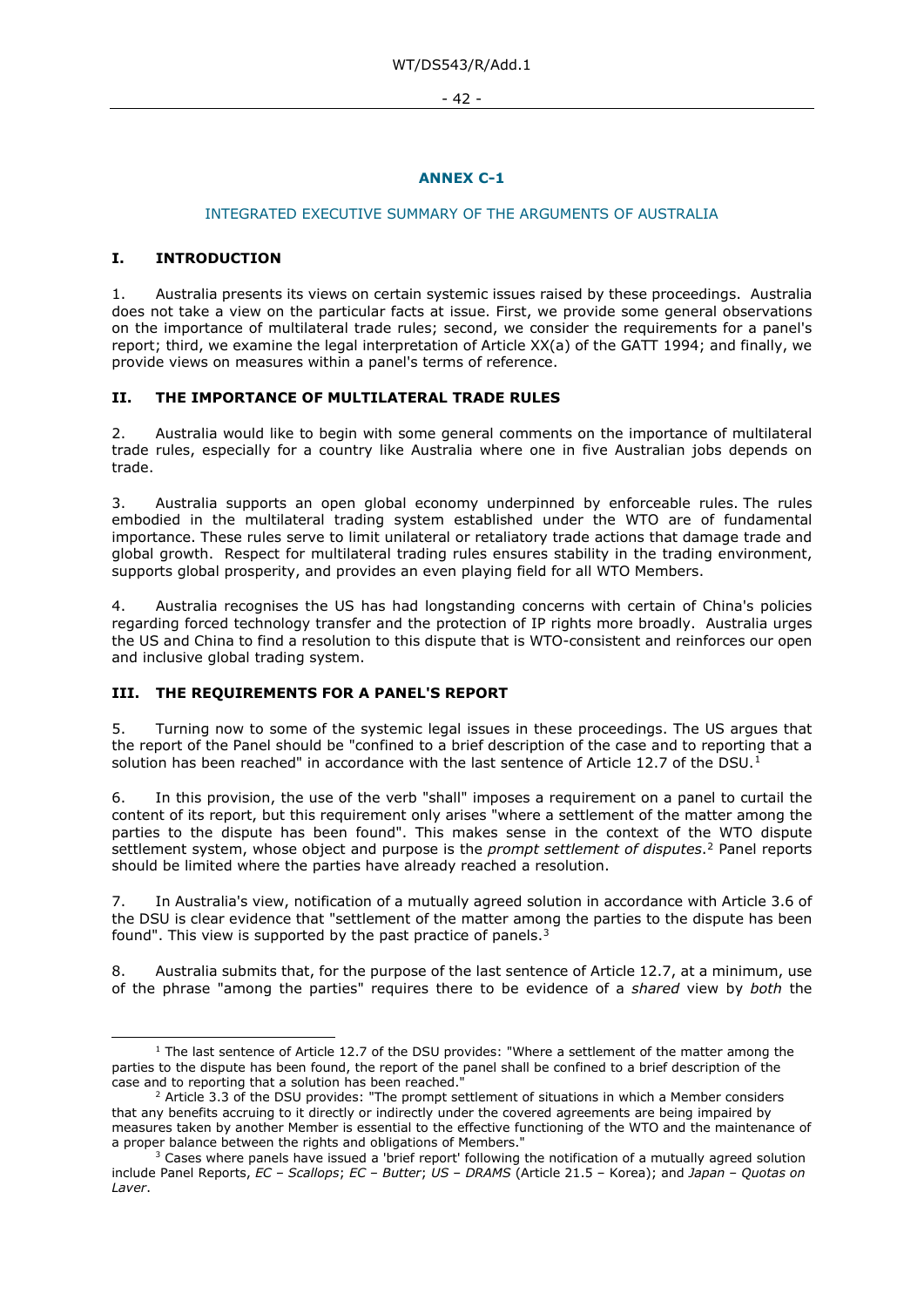complainant and respondent that the dispute has been settled. In practice, Australia further submits that this *shared* view may be expressed individually (by each party) or jointly.

#### **IV. Justification of measures under Article XX(a) of the GATT 1994**

9. The US argues that the measures challenged by China are legally justified under Article XX(a) of the GATT 1994, which permits measures "necessary to protect public morals".[4](#page-42-0)

10. Article XX provides a list of general exceptions to breaches of GATT obligations. To rely on these, a Member must first establish a sufficient connection to one of the subject-specific exceptions. The Member must also comply with the 'chapeau' of Article XX by establishing that the measure is not applied in a manner that constitutes a means of arbitrary or unjustifiable discrimination between countries where the same conditions prevail, and does not create a disguised restriction on international trade.[5](#page-42-1)

11. Australia agrees with the US that a Member seeking to justify a measure under Article XX(a) must show:

[t]hat the measure (1) protects public morals; (2) is "necessary" to achieve that objective; and (3) is not being applied in a manner that constitutes an "arbitrary or unjustifiable discrimination" or a "disguised restriction on international trade" within the meaning of the chapeau of Article XX.<sup>[6](#page-42-2)</sup>

12. Australia recognises the importance of the exceptions in Article XX to enable Members the policy flexibility to regulate on issues of importance to them. Australia further recognises that, in the case of measures to protect public morals, a Member has the right to determine the level of protection it considers appropriate.<sup>[7](#page-42-3)</sup> The content of what constitutes public morals may therefore differ between Members, but it is not without some limitations. Australia submits that exceptions to address legitimate public morals concerns are fundamental and their integrity should be upheld. In our view, the legal tests for justification of an exception under Article XX(a) are sufficiently robust to ensure only measures that are necessary are permitted.

# **V. MEASURES WITHIN A PANEL'S TERMS OF REFERENCE**

13. The US argues that one of the measures identified by China is not within the scope of this dispute because it is not in the panel request, and it was introduced after the Panel was established.<sup>8</sup>

14. The scope of the jurisdiction of a panel is determined by its terms of reference, based on the complainant's panel request. That panel request must include "the specific measures at issue" in accordance with Article 6.2 of the DSU.

15. As a consequence, this means measures must be listed in the panel request. This is important as a matter of due process, to allow the respondent notice to adequately defend its case. However, it is equally important to avoid an overly formalistic approach. The WTO dispute settlement system is set up to deal with the 'matter' at hand and provide a resolution between the parties. Litigation is lengthy and resource-intensive. During the litigation process, laws and regulations may expire, or be renewed, or enacted in a different form. This is why the Appellate Body has recognised that panels may consider laws or regulations that are not identified in the panel request if, for example, they amend a measure that is identified in the panel request and the amendment does not change the "essence" of the identified measure.<sup>9</sup>

<sup>4</sup> US First Written Submission, paras. 63-91.

<span id="page-42-5"></span><span id="page-42-4"></span><span id="page-42-3"></span><span id="page-42-2"></span><span id="page-42-1"></span><span id="page-42-0"></span><sup>5</sup> Panel report, *US – Gasoline*, para. 6.20; reasoning followed by the Appellate Body Report in *Brazil – Tyres*, para. 210.

 $\frac{1}{6}$  US First Written Submission, para. 65 (footnotes omitted).

<sup>7</sup> Appellate Body Report *EC – Seal Products*, para. 5.199.

<sup>&</sup>lt;sup>8</sup> US First Written Submission, paras. 92-112.

<sup>9</sup> Appellate Body Report, *EC- Selected Customs Matters*, para. 184.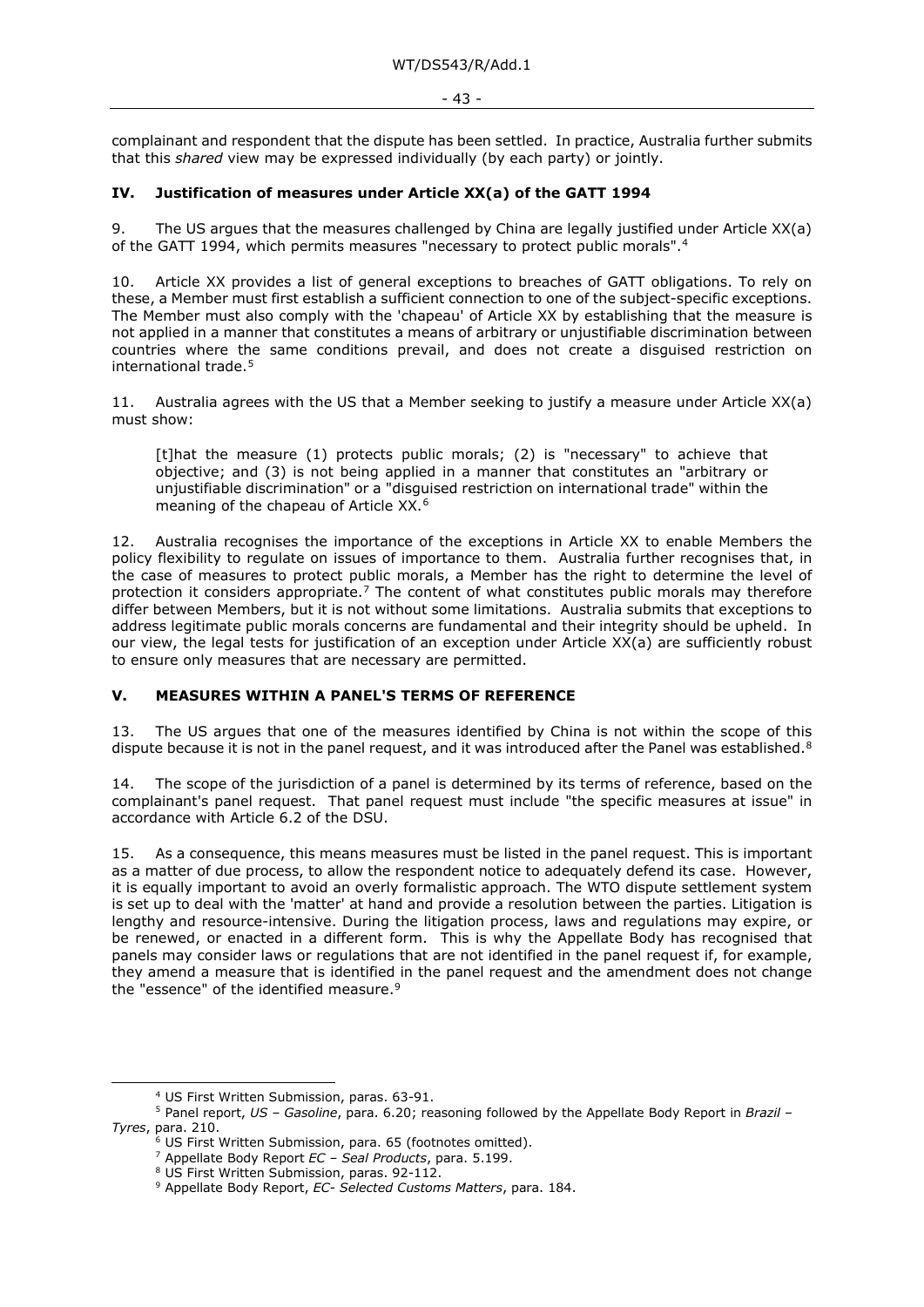#### - 44 -

# **ANNEX C-2**

#### INTEGRATED EXECUTIVE SUMMARY OF THE ARGUMENTS OF BRAZIL

# **I. Introduction**

1. Brazil. provides the following executive summary of its participation during the panel proceedings in this dispute.

# **II. Article 12.7 of the Dispute Settlement Understanding**

2. During these proceedings, in addition to claiming that the measures challenged by China are justified under Article XX(a) of the GATT (the public morals exception), the United States has argued that the Panel should limit itself to noting that the disputing parties have reached their own solution<sup>[1](#page-43-0)</sup>, in accordance with Article 12.7, third (and last) sentence.

3. On this subject, Brazil noted that Article 3.6 of the Understanding on rules and procedures governing the settlement of disputes (DSU) mandates the parties to notify the Dispute Settlement Body (DSB) of any mutually agreed solution to matters formally raised under the consultations and dispute settlement provisions of the covered agreement. In the absence of such notification, the first, not the last, sentence of Article 12.7 of the DSU applies. In such a scenario, the Panel has a duty to produce a written report setting out "the findings of fact, the applicability of relevant provisions and the basic rationale behind any findings and recommendations that it makes"[2](#page-43-1).

# **III. The proper interpretation of Article XX(a) of the GATT.**

4. Brazil did not comment on whether the United States measures are justified under Article XX of the GATT and, instead, presented its views regarding the proper interpretation and application of this article.

5. Brazil agreed with the United States when it affirmed that:

*"A Member seeking to establish that a measure is justified under Article XX(a) of the GATT 1994 must demonstrate that the measure (1) protects public morals; (2) is* "*necessary" to achieve that objective; and (3) is not being applied in a manner that constitutes "arbitrary or unjustifiable discrimination" or a* "*disguised restriction on international trade" within the meaning of the chapeau of Article XX."[3](#page-43-2)*

6. Brazil further noted that the Appellate Body and several panels have made it clear that a GATT Article XX claim involves a two-tier test. In *US – Gasoline*, the Appellate Body clarified:

> *"In order that the justifying protection of Article XX may be extended to it, the measure at issue must not only come under one or another of the particular exceptions – paragraphs (a) to (j) - listed under Article XX; it must also satisfy the requirements imposed by the opening clauses of Article XX. The analysis is, in other words, two-tiered: first, provisional justification by reason of characterization of the measure under XX(g); second, further appraisal of the same measure under the introductory clauses of Article XX."6*

7. In Brazil's view, an analysis of a claim under Article XX of the GATT should begin at the subparagraph level and, in the case of an Article XX(a) claim, involve, first, an examination of whether a measure is "necessary to protect public morals". This, in turn, can also be achieved by a two-step process, through which a panel first examines whether a measure is designed to protect public morals, and then follows that up with an examination of whether that measure found to be

<sup>&</sup>lt;sup>1</sup> United States FWS, paras. 35, 36, 59-62.

<span id="page-43-2"></span><span id="page-43-1"></span><span id="page-43-0"></span><sup>2</sup> DSU, Article 12.7, first sentence.

<sup>3</sup> United States, FWS, para. 65, footnotes omitted.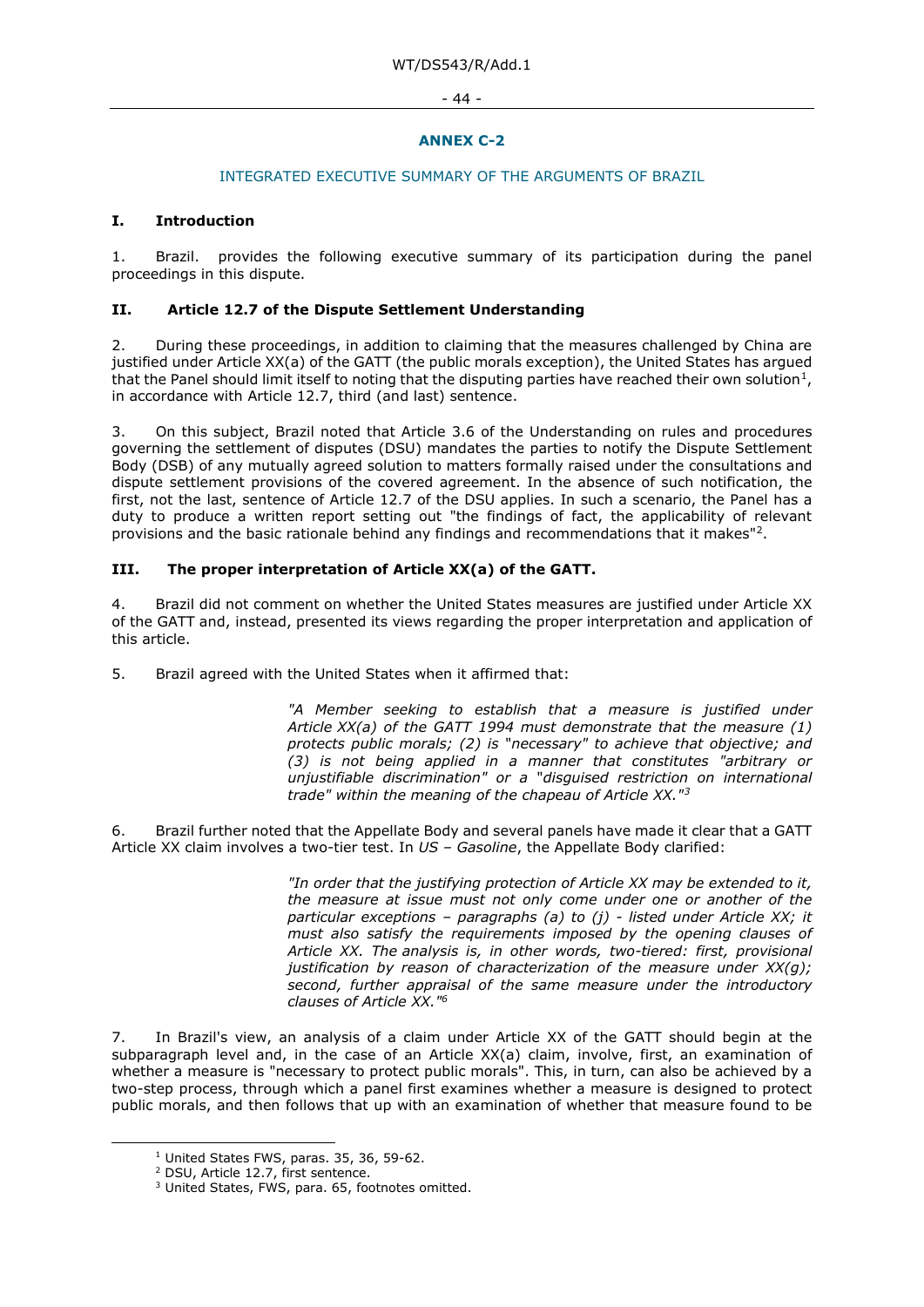designed to protect public morals also clears the higher threshold of being necessary to that objective.

8. In its first written submission, and in response to questions by the Panel, Brazil clarified its views regarding the legal standard for the examination of each of these steps. Regarding the first one, Brazil's position, in line with prior guidance by the Appellate Body in *Colombia – Textiles[4](#page-44-0),* is that the mere fact that a measure expressly refers to a public morals objective is not sufficient to satisfy the "design step" of the analysis. Rather, it is the existence of a relationship between the measure and the protection of public morals that must be assessed, through an investigation of the measure's design, including its content, structure and expected operation. The Panel's task, in Brazil's view, is to determine, through such an investigation of the measure's design, including its content, structure and expected operation, whether the measure "is not incapable" of protecting public morals.

9. Brazil also explained, in response to a question by the Panel, that, for Brazil, determining whether a relationship exists does not require necessarily a determination that such a relationship meets any minimum degree or threshold. Brazil does not read that requirement in the Appellate Body report in Colombia – Textiles, nor in the text of Article XX(a).

10. In relation to the second step of an analysis of subparagraph (a) of Article XX, Brazil noted that when it comes to the "necessity test", not only Article XX(a), but also Articles XX(b) and XX(d) of the GATT contain the expression "necessary". Past Appellate Body Reports have interpreted that expression consistently in all of these provisions. This resulted in the development of a "necessity test", which, in Brazil's view, represents the legal standard that must be cleared for a successful recourse to Article XX(a) of the GATT.

11. The "necessity test" under Article XX of the GATT entails an analysis of three factors: (i) the importance of the interests or values at stake; (ii) the extent of the contribution made by the measures to the objectives they seek to protect; and (iii) the level of trade restrictiveness they generate. The interplay of these factors will enable a panel to assess whether a measure is necessary. Any preliminary conclusions resulting from this exercise must then be compared with possible alternative measures in order to gauge whether the same results could be achieved with less trade restrictive measures, which would mean that the original measure was not, in fact, necessary.

12. Only after assessing whether a measure is "necessary" to "protect public morals" in accordance with the "necessity test" described above, would a panel move on to the next tier of the analysis. At this second tier, the Panel's task is to assess whether the measure, provisionally justified under subparagraph "a" of Article XX of the GATT, also complies with the conditions of the chapeau. This, in turn, involves an examination of whether the measure is being applied in a manner that constitutes "arbitrary or unjustifiable discrimination"; or a "disguised restriction on international trade".

<span id="page-44-0"></span><sup>4</sup> Appellate Body Report, *Colombia – Textiles*, paras. 5.67-5.70.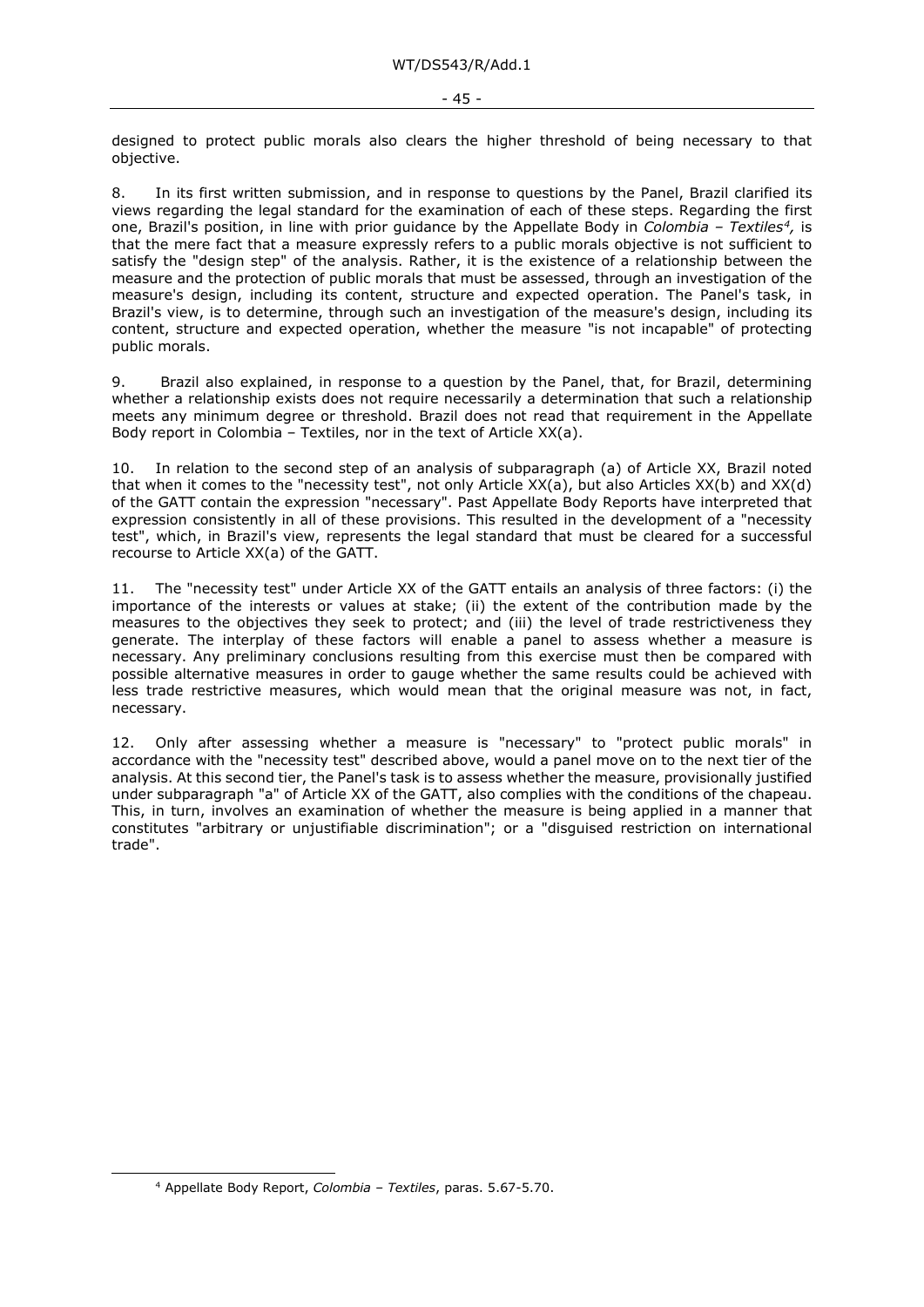#### - 46 -

# **ANNEX C-3**

#### INTEGRATED EXECUTIVE SUMMARY OF THE ARGUMENTS OF THE EUROPEAN UNION

#### **1. INTRODUCTION**

1. The United States has explained that the tariff measures in dispute have been adopted in response to certain of China's unfair trade acts, policies, and practices addressed by the US authorities in a Section 301 investigation.

2. The European Union shares both the concerns expressed by the United States and the description of the problem regarding China's technology transfer policies. Foreign ownership restrictions, opaque administrative procedures, vague and unclear rules that leave discretionary leeway to the administration, discriminatory laws and practices, lack of transparency and consistency, are all elements that create the conditions for the Chinese government and Stateinfluenced actors to pressure foreign companies to transfer their technology to Chinese entities. Moreover, cyber-theft and cyber-hacking are activities which the European Union condemns as much as the Unites States does.

3. However, the legitimate concerns expressed by the United States should be addressed by resorting to action under the WTO Agreement, including dispute settlement under the DSU whenever possible. In so far as some of those Chinese measures fall outside the scope of the covered agreements, they should be addressed by resorting to other available actions that are not inconsistent with the WTO Agreement.

4. The European Union reaffirms once again its strong attachment to the multilateral rules-based trade system embodied by the WTO Agreement. All the WTO Members are bound by, and must abide by, those rules in the interest of security and predictability for international trade and of economic development and growth and common prosperity. A WTO Member cannot waive unilaterally its own WTO obligations whenever it considers that another Member is acting "unfairly" and that the WTO Agreement does not provide adequate remedies. Such unilateral responses to perceived unfair acts of another Member are themselves both unfair and illicit under the WTO Agreement.

#### **2. THE PANEL IS REQUIRED UNDER THE DSU TO RULE ON THE CLAIMS SUBMITTED BY CHINA**

5. The European Union considers that the Panel is required under the DSU to rule on the claims brought by China in this dispute.

6. First, China's claims concern tariff measures adopted by the United States and are based on provisions of the GATT 1994. Therefore, it is plain that the "matter" before the Panel does "involve the WTO".

7. Second, the last sentence of Article 12.7 of the DSU applies where the parties to a dispute have reached a mutually agreed solution and relieves the panel from the duty to make substantive findings. There is no evidence that, in the present case, the Parties have reached such a mutually agreed solution, let alone a mutually agreed solution that complies with the requirements of Articles 3.5 and 3.6 of the DSU. Therefore, the last sentence of Article 12.7 of the DSU is manifestly inapplicable.

8. Third, Members enjoy considerable discretion in deciding whether to bring a case. A Member is precluded from exercising its right to initiate a dispute only in very exceptional circumstances where, by doing so, it would fail to act in good faith. The United States has not established that, in bringing this dispute, China has failed to act in good faith. In particular, neither Article 3.10 of the DSU nor any other provision of the DSU provides for a "clean hands" defence. To the contrary, the last sentence of Article 3.10 of the DSU clarifies that "it is understood that complaints and countercomplaints in regard to distinct matters should not be linked".

9. Lastly, by ruling on the claims brought by China in this dispute, the Panel would not be "supporting" or "encouraging" the Chinese measures identified by the United States. Those measures are not part of the "matter" before the Panel. Whatever findings are made by the Panel with regard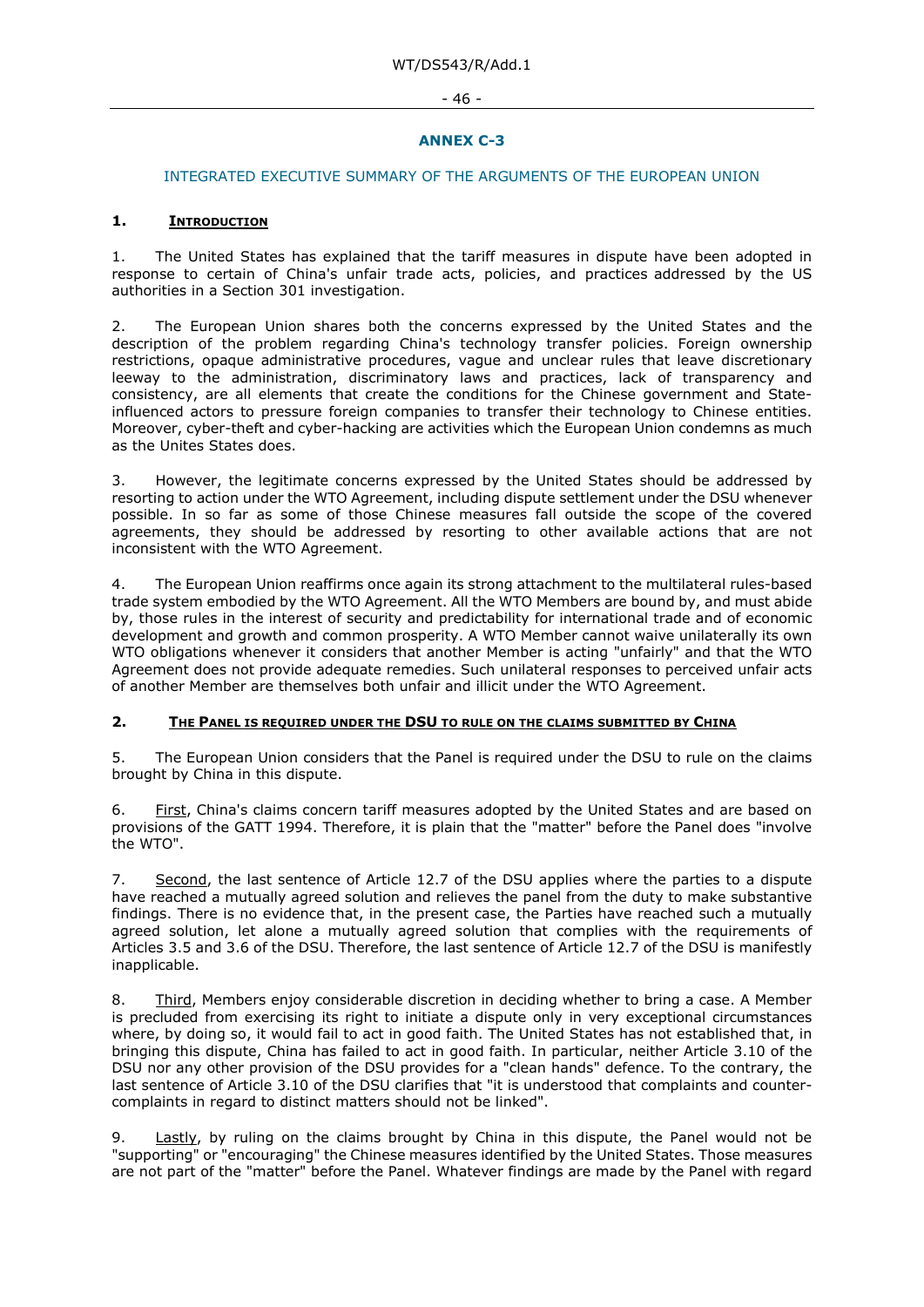- 47 -

to the "matter" of this dispute, the United States will remain free to challenge the Chinese measures it takes issue with, either before another WTO panel or in any other WTO consistent manner which the United States deems appropriate. Moreover, the Panel's findings with regard to the US measures in dispute will not prejudge in any manner either the consistency of the Chinese measures identified by the United States with the WTO Agreement, or with any other applicable international legal instruments, or their "fairness".

# **3. THE MEASURES DO NOT APPEAR TO BE JUSTIFIED UNDER ARTICLE XX(A) OF THE GATT 1994**

10. The European Union does not take a position on whether the standards of conduct invoked by the United States may, in the abstract, qualify as "public morals" within the meaning of Article XX(a) of the GATT 1994. Nevertheless, on the basis of the arguments and evidence submitted so far by the United States, the European Union considers that the measures at issue do not seem to be "designed" to protect those public moral standards.

11. The measures at issue appear to operate very differently from the measures that have been found provisionally justified under Article XX(a) of the GATT 1994 (or under Article XIV of the GATS) in previous cases. Those measures involved, in essence, a prohibition on the importation or marketing of goods, or on the supply of services which, because of their content, or of the way in which they had been obtained or produced, were regarded as morally offensive by the responding Member. In contrast, the measures at issue in this case appear to provide for tariff increases on a very broad category of products, regardless, if the European Union understands the facts correctly, of whether the imports of the products concerned pose, by themselves, any threat to the public morals invoked by the United States. If the US measures were to target specifically those imports of Chinese products whose production in China has benefitted from the practices which the US is objecting to, such measures could be evaluated differently.

12. Article XX(a) seeks to preserve the autonomy of each Member to uphold its own public moral standards within its own territory by restricting, if necessary, trade in goods from other Members where the presence of those goods in its territory would offend those public moral standards. The US measures at issue ado not appear to be designed to protect the US public morals in the manner described. Instead, they seem to primarily seek to induce a change in China's policies and practices.

13. Moreover, given the broad deference accorded to each Member in view of defining its own public moral standards, if measures such as those at issue could be justified under Article XX(a), it would become all-too-easy for a Member to restrict imports of any product from any other Member merely by invoking that the latter Member acts in a manner that the first Member considers to be "unfair", according to its own public moral standards, regardless of whether there is any relationship between the perceived unfair actions and the goods affected by the import restrictions.

14. In particular, if the US measures were deemed justified under Article XX(a), what would prevent China from considering, in turn, that those US measures are "unfair" and incompatible with China's public morals, which would justify under Article XX(a) China's own retaliatory tariff measures? Thus, the US interpretation of Article XX(a), if accepted, could trigger an endless spiral of measures, countermeasures, counter-countermeasures, etc., all of them justified under Article XX(a), which would threaten to unravel the benefits accrued to Members under the GATT 1994 and the value of a rules-based multilateral trading system.

#### **4. THE PANEL SHOULD ASCERTAIN WHETHER THE SO-CALLED "MEASURE 3" MODIFIES THE ESSENCE OF THE MEASURES IDENTIFIED IN THE PANEL REQUEST**

15. In accordance with well-established case-law of the Appellate Body, the question of whether Measure 3 falls within the Panel's terms of reference must be decided by ascertaining whether Measure 3 "changes the essence" of Measure 2, an issue on which the European Union does not express any views.

16. The United States has not advanced any "persuasive", let alone "cogent" reasons in support of its request that the Panel departs from a previous, well-established, Appellate Body's interpretation.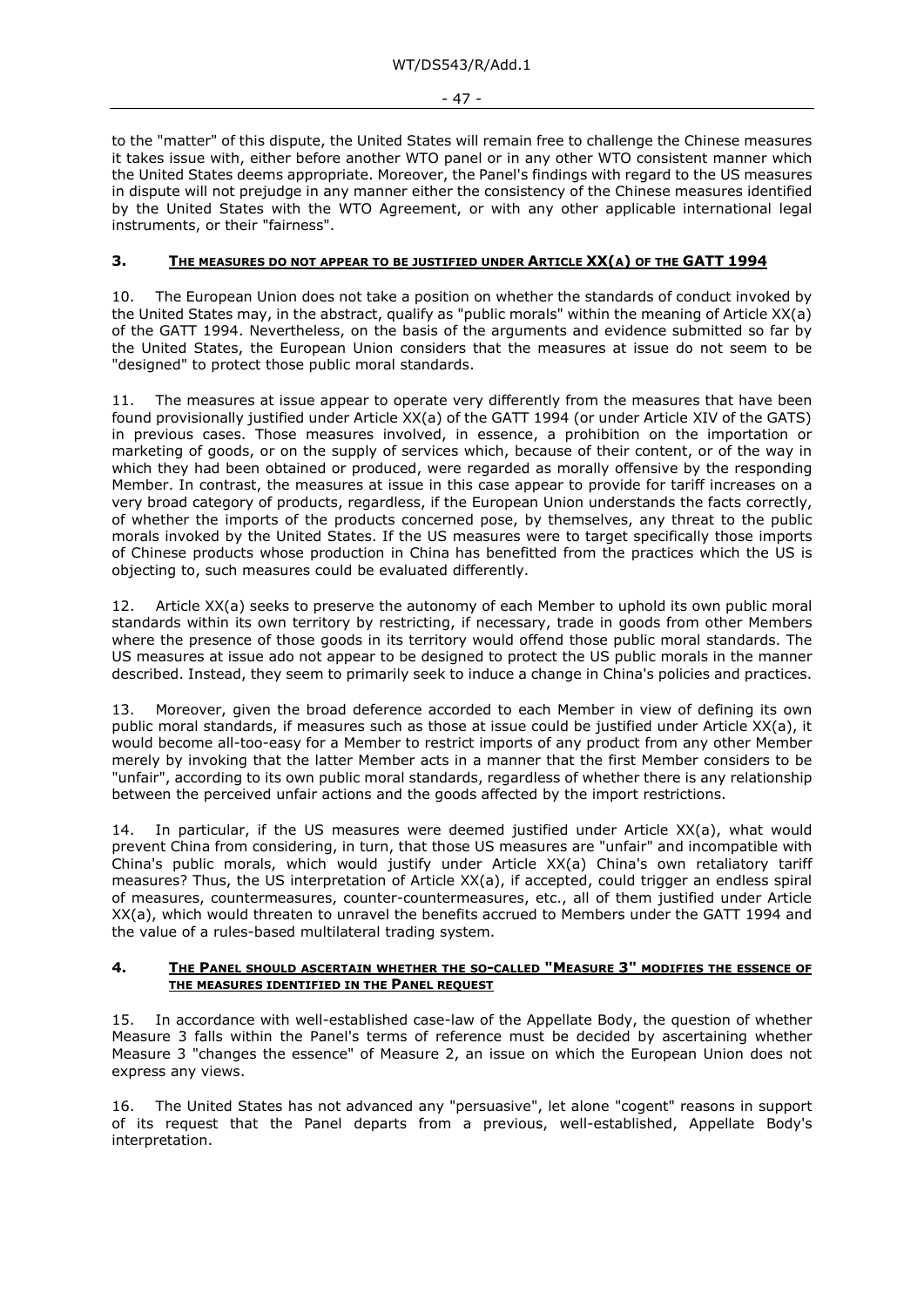17. First, contrary to the US allegations, the wording of Article 6.2 of the DSU is by no means dispositive. It refers to "specific measures", rather than to specific "legal instruments". Where an amending legal instrument does not "change the essence" of the amended legal instrument, the measure remains essentially the same and, therefore, within the panel's terms of reference.

18. Second, the Appellate Body's interpretation is consistent with the object and purpose of the DSU, as expressed in Article 3.7 of the DSU, which is to "secure a positive solution to the dispute". At the same time, that interpretation takes duly into account the demands of due process. As noted by the Appellate Body, "a complaining party should not have to adjust its pleadings throughout dispute settlement proceedings in order to deal with a disputed measure as a 'moving target'". The Appellate Body's interpretation prevents this result by holding that any amendment which "changes the essence" of a measure falls outside the panel's terms of reference.

19. In contrast, the United States' own formalistic interpretation would open the door to abusive practices that would undermine the object and purpose of the DSU. Indeed, according to that interpretation, the defendant could evade the review of a measure simply by replacing from time to time the legal instrument that provides for that measure with another legal instrument with the same or a slightly modified content, which does not change the essence of the measure. The United States argues that the complainant may exercise all pertinent rights with regard to an amended measure, for example by challenging it in compliance proceedings. However, this is not persuasive, since it would require the launching of compliance proceedings, which would create delays and prolong unnecessarily the existence of the WTO-inconsistent measure.

20. Lastly, the European Union disagrees with the US reading of the Appellate Body report in *Chile – Price Band System*. The United States contends that the amendment in *Chile – Price Band System* only formed "interpretative context" for the legislation identified in Argentina's panel request, while the amendment itself was not within the panel's terms of reference. However, the amendment was not a clarification in the sense of mere "interpretative context", as maintained by the United States. The amendment established a price cap for the price band system at issue where there had been no cap before, *i.e.* it amended the original measure in substance. The amendment therefore "clarified" the legislation, as would *e.g.* a change in product scope, eligible applicants or effective date. However, such amendments cannot be properly qualified as mere "interpretative context".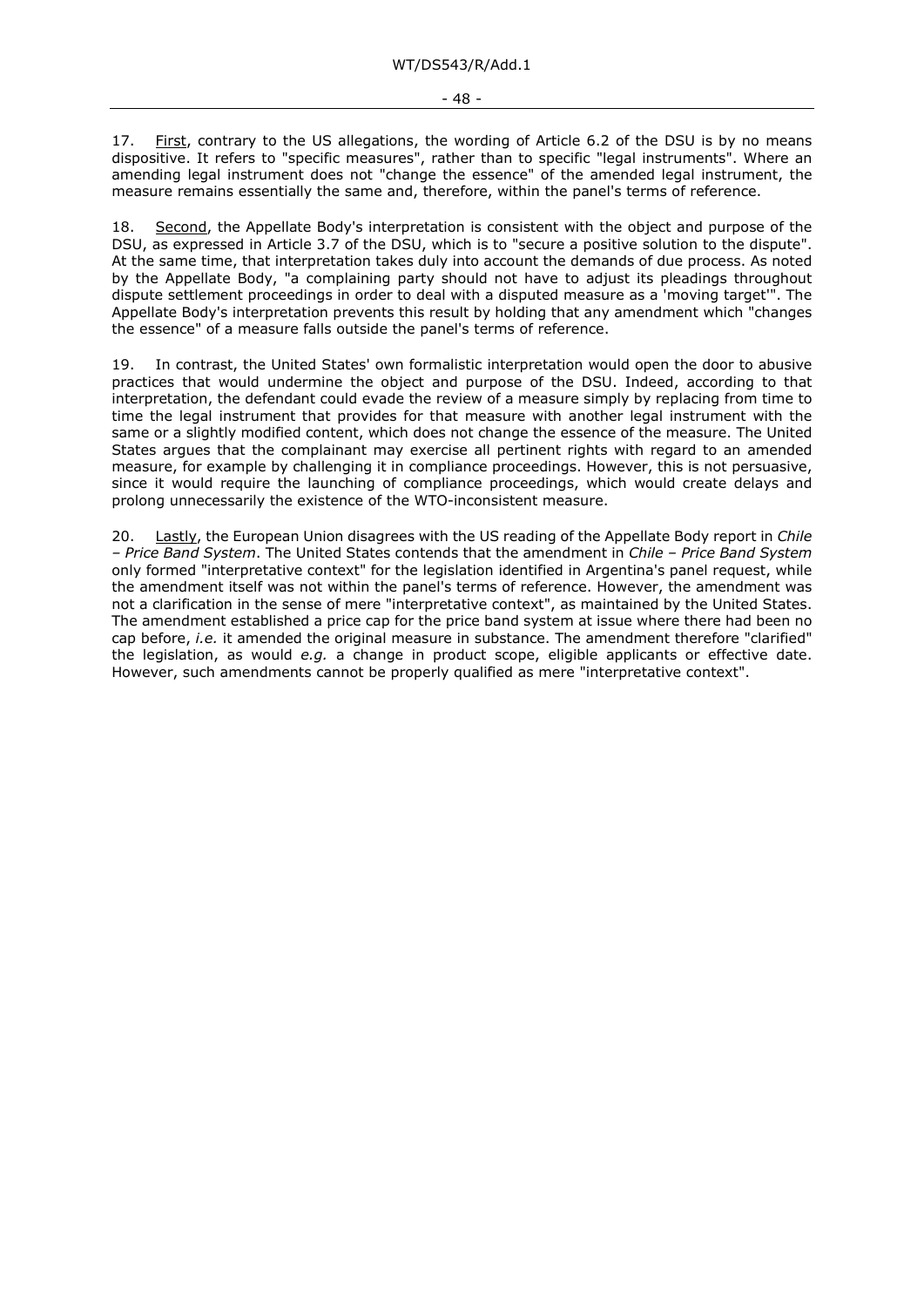#### - 49 -

# **ANNEX C-4**

# INTEGRATED EXECUTIVE SUMMARY OF THE ARGUMENTS OF JAPAN

#### **I. GENERAL REMARKS**

1. Japan notes that this dispute arose in a broader international economic context. Japan is of the view that no country should require or pressure technology transfer from foreign companies to domestic companies, including, for example, through the use of joint venture requirements, foreign equity limitations, administrative review and licensing processes, or other means.<sup>[1](#page-48-0)</sup> Neither should any government support unauthorized intrusion into, or theft from, computer networks of foreign companies to access sensitive commercial information and trade secrets for commercial gain. Such policies and practices create unfair competitive conditions for workers and businesses, hinder the development and use of innovative technologies, and undermine the proper functioning of international trade.[2](#page-48-1) While there may be policies and practices that are not subject to the current WTO rules, the multilateral trading system is not meant to encourage or to support the adoption or maintenance of such unfair policies and practice.

# **II. ARTICLE XX(A) OF THE GATT 1994**

2.Japan turns now to the interpretation of Article XX(a) of the GATT 1994, the analysis of which, according to the jurisprudence of past panels and the Appellate Body, involves four issues: First, does the value being protected qualify as a "public moral"? Second, is the measure at issue "designed to protect public morals"? Third, is the measure at issue "necessary" to protect public morals? And fourth, is the measure applied consistently with the chapeau of Article XX? The defending party has the burden of proof to present and explain evidence with respect to all four issues. Japan wishes to present its views regarding aspects of this analysis.

# A. "Public morals"

3. Past panel and Appellate Body reports interpreting Article XX(a) have properly declined to impose a global WTO standard of public morals and have left it to each Member to define its own "public morals" for itself. To quote past reports: "public morals" for the purpose of Article XX(a) "can vary in time and space, depending upon a range of factors, including prevailing social, cultural, ethical and religious values"; "it is up to each Member to determine what level of protection is appropriate in a given situation"; and Members "should be given some scope to define and apply for themselves" such concepts "according to their own systems and scales of values".[3](#page-48-2) The Appellate Body in *EC – Seal Products* agreed that Members have the right to determine the level of protection that they consider appropriate, and added that "Members may set different levels of protection even when responding to similar interests of moral concern."<sup>[4](#page-48-3)</sup>

4. The United States has argued that the tariff measures at issue protect "public morals", because the Chinese government engages in acts, policies and practices that the United States refers to as "morally wrong".[5](#page-48-4) The United States describes that these acts, policies and practices engaged in within China and on the Internet violate "prevailing US standards of right and wrong".<sup>[6](#page-48-5)</sup> The United States refers to its domestic criminal law as evidence of its own norms of "morally wrong

<span id="page-48-0"></span><sup>&</sup>lt;sup>1</sup> "Joint Statement on Trilateral Meeting of the Trade Ministers of the United States, Japan and the European Union", agreed on 31 May 2018, text available at

https://www.meti.go.jp/press/2018/05/20180531009/20180531009-2.pdf; and "Joint Statement on Trilateral Meeting of the Trade Ministers of the United States, Japan and the European Union", agreed on 25 September 2018, text available at https://www.meti.go.jp/press/2018/09/20180925004/20180925004-2.pdf. 2 "Joint Statement on Technology Transfer Policies and Practices", attached to 31 May 2018 Joint

<span id="page-48-1"></span>Statement, id.

<span id="page-48-6"></span><span id="page-48-5"></span><span id="page-48-4"></span><span id="page-48-3"></span><span id="page-48-2"></span><sup>3</sup> Panel Report, *China – Publications and Audiovisual Products*, para. 7.759 (quoting Panel Report, *US – Gambling*, para. 6.461) and para. 7.819.

<sup>4</sup> Appellate Body Report, *EC — Seal Products*, para. 5.200.

<sup>5</sup> US FWS, para. 76.

<sup>6</sup> US FWS, para. 74.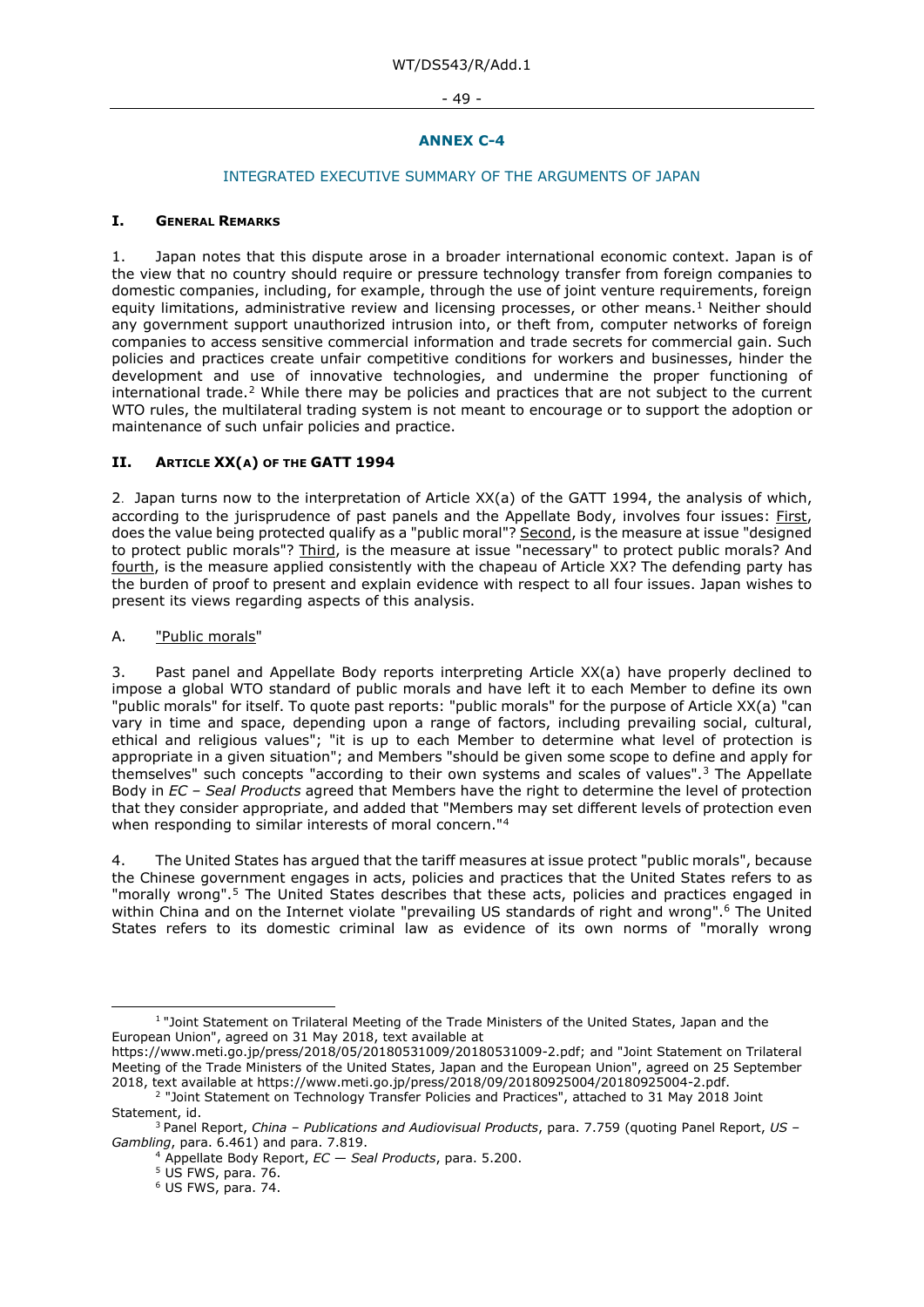#### - 50 -

behaviour".[7](#page-48-6) Japan agrees that a Member's domestic criminal law provides relevant evidence for evaluating what might constitute a "public moral" in that Member.

#### B. **"Designed to protect public morals"**

5. When a panel analyzes a measure's "design" in relation to Article XX(a), it must examine whether there is a relationship between an otherwise GATT-inconsistent measure and the protection of public morals: that is, whether a relationship exists between the measure and public morals, such that the measure is "not incapable of protecting public morals". In Japan's view, for a measure to be provisionally justified under Article XX(a) of the GATT 1994, it must be designed to meet the policy objective that it pursues.[8](#page-49-0)

6. To ascertain whether such a relationship exists, "a panel must examine evidence regarding the design of the measure at issue, including its content, structure, and expected operation.["9](#page-49-1) The evidence and evaluation regarding this relationship is what matters, not whether the measure refers by name to one of the usual "public moral" concerns<sup>[10](#page-49-2)</sup> nor the subjective intention of the government of the Member taking the measure.

#### C. Chapeau

7. If the Panel determines that the US tariff surcharges at issue are "necessary to protect public morals", then it should also carefully evaluate whether the application of these surcharges satisfies the requirements of the *chapeau* of Article XX: that is, whether these surcharges are applied in a manner that would constitute a means of arbitrary or unjustifiable discrimination between countries where the same conditions prevail, or a disguised restriction on international trade. Not every difference in treatment constitutes such "arbitrary or unjustifiable discrimination".

8. Japan notes the discussion in *US – Shrimp* listing three elements relevant to analyzing compliance with the *chapeau.*[11](#page-49-3) The Appellate Body has also found that when a panel analyzes whether discrimination is arbitrary or unjustifiable, it "should focus on the cause of the discrimination, or the rationale put forward to explain its existence"<sup>12</sup>; this analysis "'should be made in the light of the objective of the measure', and … discrimination will be arbitrary or unjustifiable when the reasons given for the discrimination 'bear no rational connection to the objective' or 'would go against that objective'".[13](#page-49-5) Thus, "'[o]ne of the most important factors' in the assessment of arbitrary or unjustifiable discrimination is the question of whether the discrimination can be reconciled with, or is rationally related to, the policy objective with respect to which the measure has been provisionally justified under one of the subparagraphs of Article XX."<sup>[14](#page-49-6)</sup>

 $7$  Id., para. 74-76.

<span id="page-49-1"></span><span id="page-49-0"></span><sup>8</sup> See Appellate Body Report, *Colombia — Textiles*, para. 5.68, and Appellate Body Reports, *EC — Seal Products*, para. 5.169: in both cases the Appellate Body found that to justify a measure under Article XX(a) the measure must be designed to protect public morals, as well as necessary to protect public morals.

<sup>9</sup> Appellate Body Report, *Colombia – Textiles*, para. 5.69.

 $10$  Id.

<sup>11</sup> Appellate Body Report, *US – Shrimp*, para. 150.

<span id="page-49-6"></span><span id="page-49-5"></span><span id="page-49-4"></span><span id="page-49-3"></span><span id="page-49-2"></span><sup>12</sup> Appellate Body Report, *US – Tuna II (Mexico) (Article 21.5 – US/Mexico II)*, para. 6.271 (quoting Appellate Body Report, *Brazil – Retreaded Tyres*, para. 226).

<sup>13</sup> Id. (quoting Appellate Body Report, *Brazil – Retreaded Tyres*, para. 227).

<sup>14</sup> Id. (quoting Appellate Body Reports, *EC – Seal Products*, para. 5.306).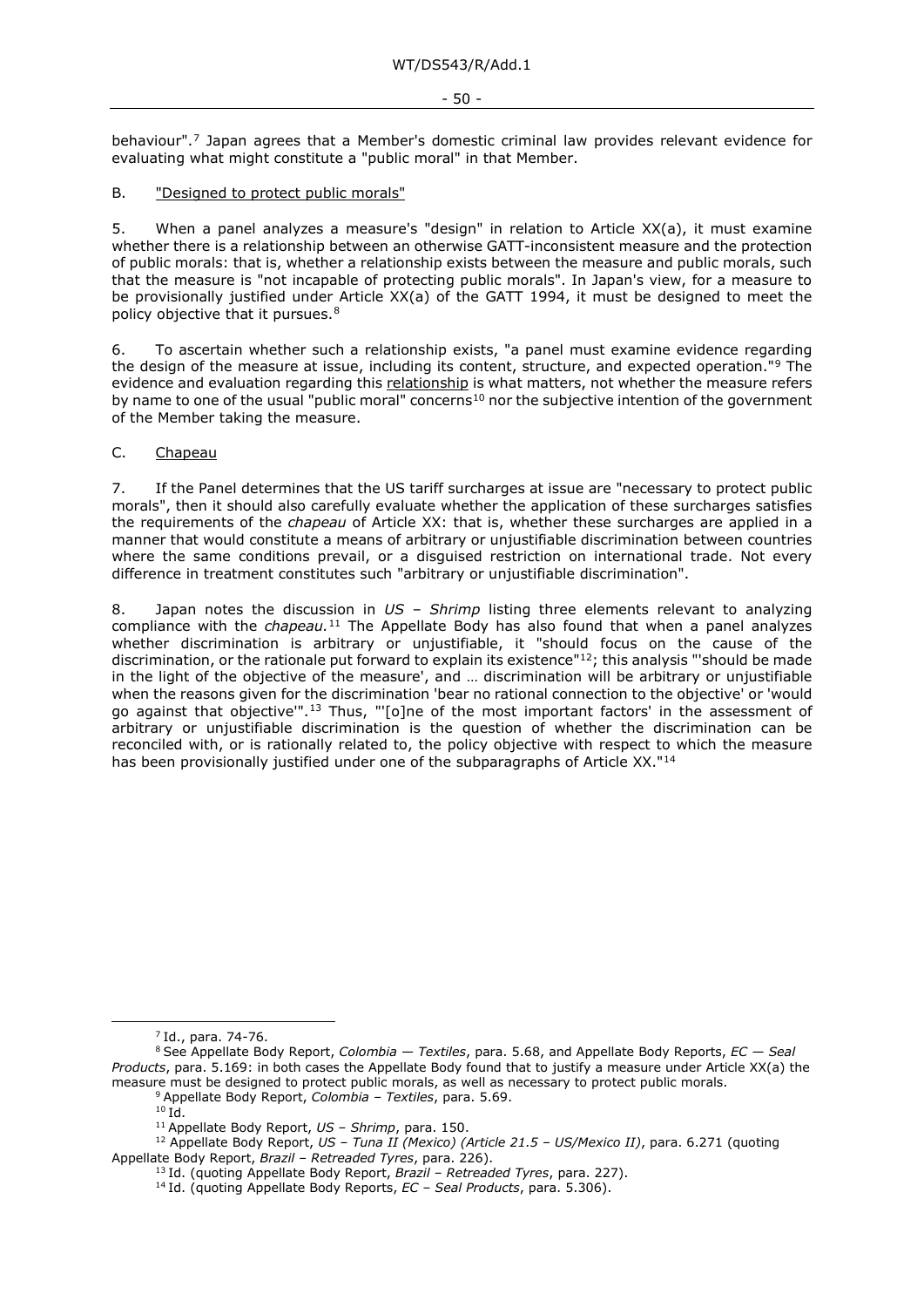#### - 51 -

# **ANNEX C-5**

#### INTEGRATED EXECUTIVE SUMMARY OF THE ARGUMENTS OF NEW ZEALAND

### **I INTRODUCTION**

1. New Zealand's participation in the current dispute reflects its systemic interest in the issues raised. New Zealand has a significant interest in the preservation of the multilateral rules-based global trading system, and in maintaining the important role played by the WTO.

#### **II THE MULTILATERAL RULES BASED TRADING SYSTEM**

2. The multilateral rules-based trading system regulates and fosters international trade. The WTO covered agreements sit at the heart of this system. They ensure that all Members, regardless of their size or trading capacity, are subject to the same baseline rights and obligations and, accordingly, have equal opportunity to participate in the global market.

3. By prescribing what Members can and cannot do, the multilateral rules-based trading system provides the predictability necessary to ensure efficient and stable trade. A predictable and stable trade environment encourages trade expansion by reducing the degree of risk that traders must assume. This fosters growth and, in turn, enhanced economic welfare.

4. This system is currently under threat by unilateral trade action, taken by multiple Members, in order to influence other Members' trade practices.

# **III UNILATERAL ACTION**

5. Unilateral action, taken outside of the covered agreements and directed at disrupting the trade of another Member, is antithetical to a stable and predictable trading system. It undermines the rights and obligations that form the foundation of the system, and the fundamental principle that these rights and obligations apply to all Members, equally.

6. The multilateral rules-based trading system is built on the principal of trade liberalisation. This is facilitated through the mutual acceptance of limitations on what Members can do. The benefits conferred by the covered agreements can only be effectively enjoyed if all Members comply with them. If one Member expressly steps away from these commitments, this will undermine the stability and certainty on which the system rests, and could reduce the incentive for other Members to comply. Depending on the scale, nature and duration, unilateral action of this kind can threaten the system as a whole.

# **IV CONCLUSION**

7. New Zealand is committed to the preservation and maintenance of the multilateral rulesbased trading system. The system is not perfect. These imperfections cannot, however, be used to justify actions that will distort trade and destabilise the system as a whole. If the system is undermined, all Members will suffer. Its preservation and strengthening should be an imperative for all Members.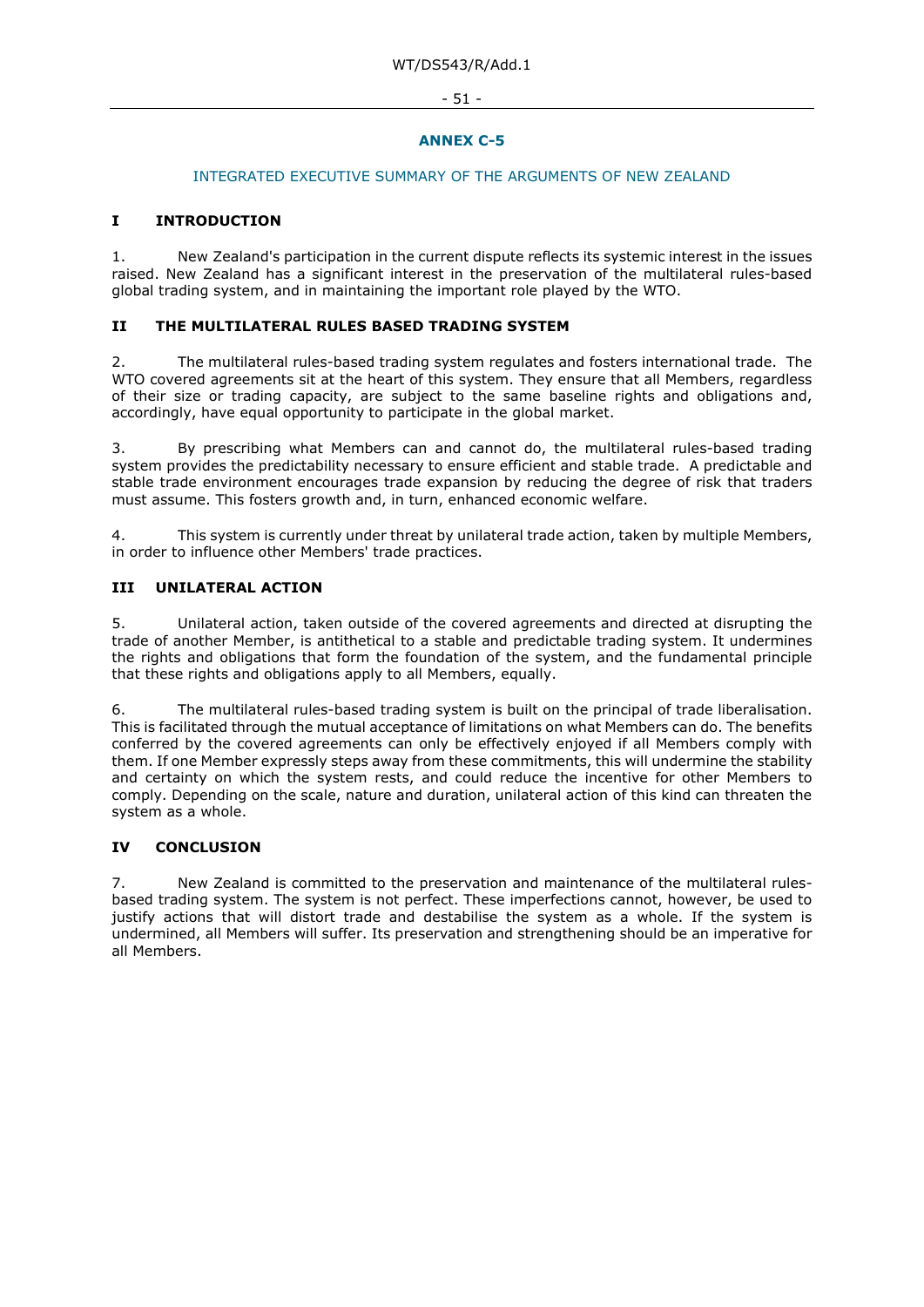#### - 52 -

# **ANNEX C-6**

# INTEGRATED EXECUTIVE SUMMARY OF THE ARGUMENTS OF SINGAPORE

# **I. EXECUTIVE SUMMARY OF SINGAPORE'S THIRD PARTY ORAL STATEMENT**

#### **A. Introduction**

1. Singapore is concerned with the importance of maintaining a rules-based multilateral trading system – one that sees a disciplined application of the covered agreements, underpinned by a robust dispute settlement system to lend predictability and security to the multilateral system.

2. Singapore is participating in these proceedings because it has a systemic interest in the interpretation of the language relating to the "public morals" exception found in the covered agreements, including the General Agreement on Tariffs and Trade 1994 ("GATT 1994").

3. In this regard, Singapore's comments are strictly limited to providing itsviews on the proper interpretation of Article XX(a) of the GATT 1994. Accordingly, Singapore does not seek to comment on the substantive merits of the case. In summary, our key points are as follows:

- a. To begin with, in determining whether the objective of a measure in question is a "public morals" objective, Members must be afforded a certain degree of domestic policy space to determine their public morals objectives, having regard to their specific cultural, religious and other social contexts.
- b. However, this discretion is not unlimited. First, there must be a relationship between the measure and the protection of public morals, in the sense that the measure must not be incapable of protecting public morals. Second, it must meet the necessity test, which involves weighing and balancing between a series of factors, including: the importance of the objective; the contribution of the measure to that objective; and the trade-restrictiveness of the measure.
- c. Finally, the measure must meet the chapeau requirements of Article XX, in that it must not be applied in a manner that constitutes "arbitrary or unjustifiable discrimination" or a "disguised restriction on international trade".

#### **B. GATT Article XX – Two-tier analysis**

4. In line with the consistent jurisprudence of the Appellate Body ("AB") and several panels, $<sup>1</sup>$ </sup> and as most recently re-affirmed by the AB in *Indonesia – Import Licensing Regimes*,[2](#page-51-1) an assessment of whether a measure is justified under Article XX of the GATT 1994 involves a two-tier sequential analysis of:

- a. first, whether the measure at issue is provisionally justified under one of the paragraphs of Article XX; and
- b. second, whether it also meets the requirements of the chapeau of Article XX.

5. With respect to the first tier, provisional justification requires that a challenged measure "address the particular interest specified in that paragraph", and that "there be a sufficient nexus between the measure and the interest protected.<sup>"[3](#page-51-2)</sup> In particular, where Article XX(a) is concerned, the AB in *Colombia – Textiles* has essentially boiled this down to mean that the measure must, firstly, be "designed" to protect public morals, and secondly, be "necessary" to protect such public morals.<sup>[4](#page-51-3)</sup>

<sup>&</sup>lt;sup>1</sup> Appellate Body Report, *Colombia - Textiles*, para. 5.67 (citing a list of other cases).

<sup>2</sup> Appellate Body Report, *Indonesia – Import Licensing Regimes,* para. 6.7.

<span id="page-51-3"></span><span id="page-51-2"></span><span id="page-51-1"></span><span id="page-51-0"></span><sup>3</sup> Appellate Body Report, *Colombia – Textiles*, para. 5.67; Appellate Body Report, *EC – Seal Products*, para. 5.169 (quoting Appellate Body Report, *US – Gambling*, para. 292)

<sup>4</sup> Supra, fn.1.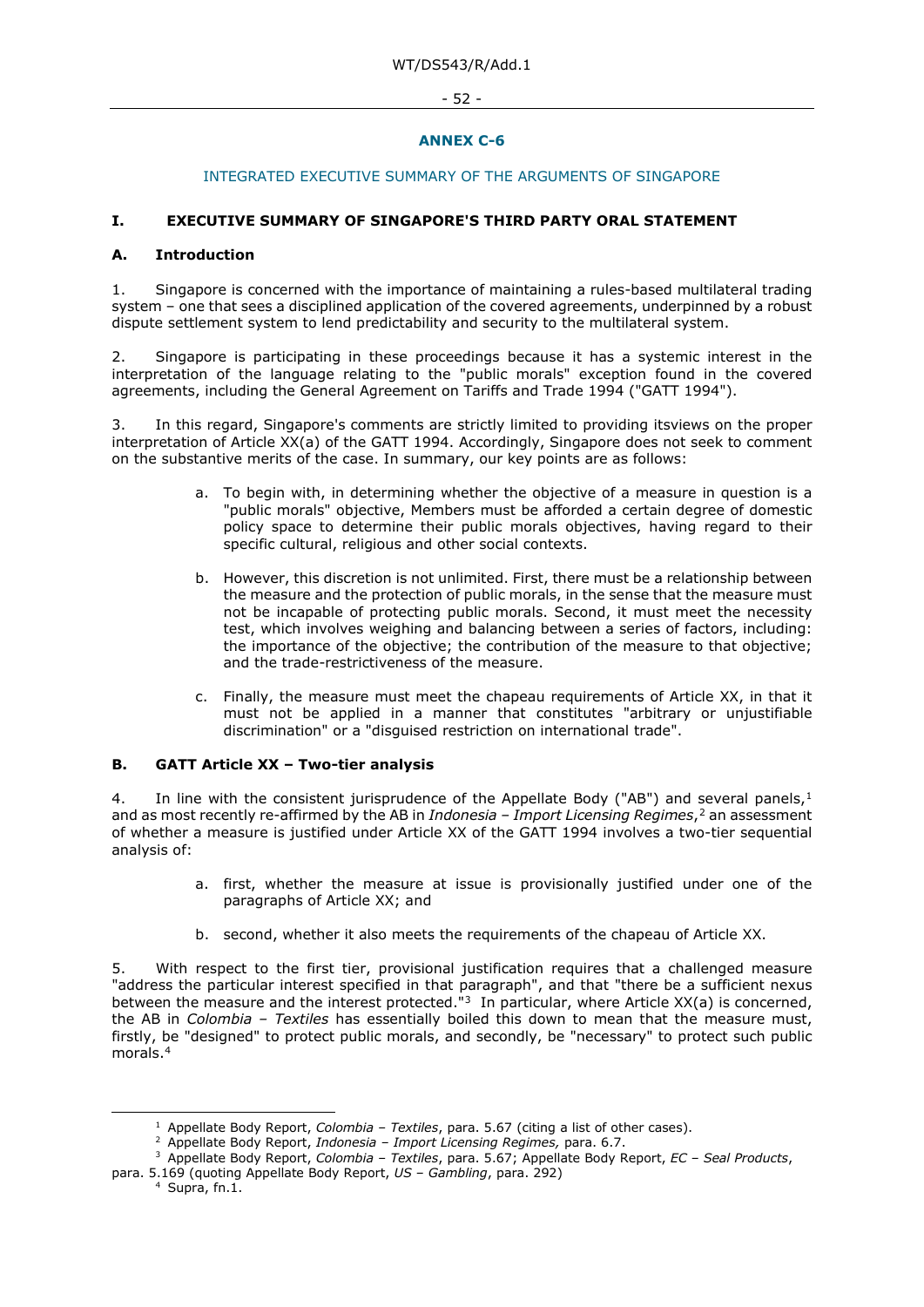# **C. Scope of "Public Morals"**

6. Before assessing whether a measure is "designed" or "necessary" to protect public morals, we need to first cross the threshold of what constitutes "public morals" to begin with. In this regard, previous WTO panels[5](#page-52-0) have taken a relatively broad approach in defining the concept of "public morals". This term "public morals" has been interpreted as denoting "standards of right and wrong conduct maintained by or on behalf of a community or nation". Panels have also noted that its content "can vary in time and space, depending upon a range of factors, including prevailing social, cultural, ethical and religious values." In particular, the panels in *Colombia – Textiles* and *EC – Seal Products* noted that Members should be given some scope to define and apply for themselves the concept of "public morals" in their respective territories, according to "various values prevailing in their societies at a given time".<sup>[6](#page-52-1)</sup>

7. Singapore generally agrees with this analysis. In Singapore's view, this element recognises the reality that Members must be afforded a certain degree of domestic policy space to define their own public morals objectives, having regard to their specific cultural, religious and other social contexts.

8. At the same time, this discretion is not without its limits, insofar as the measure must, as earlier mentioned, firstly, be "designed" to protect the stated public morals objective, and secondly, satisfy the "necessity" analysis.

# **D. Design of measure**

9. As emphasised by the AB in *Colombia – Textiles*, the analysis of the "design" of a measure requires an examination as to whether there is a relationship between the measure and the protection of public morals. This is in the sense that the measure must not be incapable of protecting public morals.[7](#page-52-2) Such a determination requires examination of the "evidence regarding the design of the measure at issue, including its content, structure, and expected operation.["8](#page-52-3)

10. In this regard, we note that the determination should not focus on mere labels. The AB has clarified that an express reference to "public morals" is not *per se* definitive that the measure was indeed designed for that purpose. On the other hand, neither is the absence of such an explicit reference fatal if the evidence pertaining to the content, structure and other aspects of a measure, nonetheless objectively demonstrates that it was in fact designed to protect public morals.

#### **E. Necessity of measure**

11. Turning next to the "necessity" analysis, this was summarised by the AB in *EC – Seal Products* as involving a process of "weighing and balancing" a series of factors, including: the importance of the objective; the contribution of the measure to that objective; and the trade-restrictiveness of the measure.<sup>[9](#page-52-4)</sup>

This is a highly fact-specific assessment that a panel will need to undertake on a holistic basis, which can comprise both qualitative and quantitative analyses. We note, amongst other things, the AB's indication that:

- a. the more vital the values that are reflected in the measure's objectives, the easier it would be to accept the measure as "necessary";
- b. the greater the contribution a measure makes to the objective pursued, the more likely it is to be characterised as "necessary"; and
- c. a measure with a relatively slight impact … might be more easily considered as "necessary" than a measure with intense or broader restrictive effects,

<span id="page-52-0"></span><sup>5</sup> Panel Report, *US – Gambling*, paras. 6.465 and 6.461; Panel Report, *China – Publications and Audiovisual Products*, para 7.759; Panel Report, *EC – Seal Products*, paras. 7.380 and 7.409.

<span id="page-52-4"></span><span id="page-52-3"></span><span id="page-52-2"></span><span id="page-52-1"></span><sup>6</sup> Panel Report, *Colombia – Textiles*, paras. 7.301 (citing Panel Report, *EC – Seal Products*, paras. 7.380-7.381 and 7.409).

<sup>7</sup> Appellate Body Report, *Colombia – Textiles*, para. 5.68.

<sup>8</sup> Appellate Body Report, *Colombia – Textiles*, para. 5.69.

<sup>9</sup> Appellate Body Report, *EC – Seal Products*, para. 5.169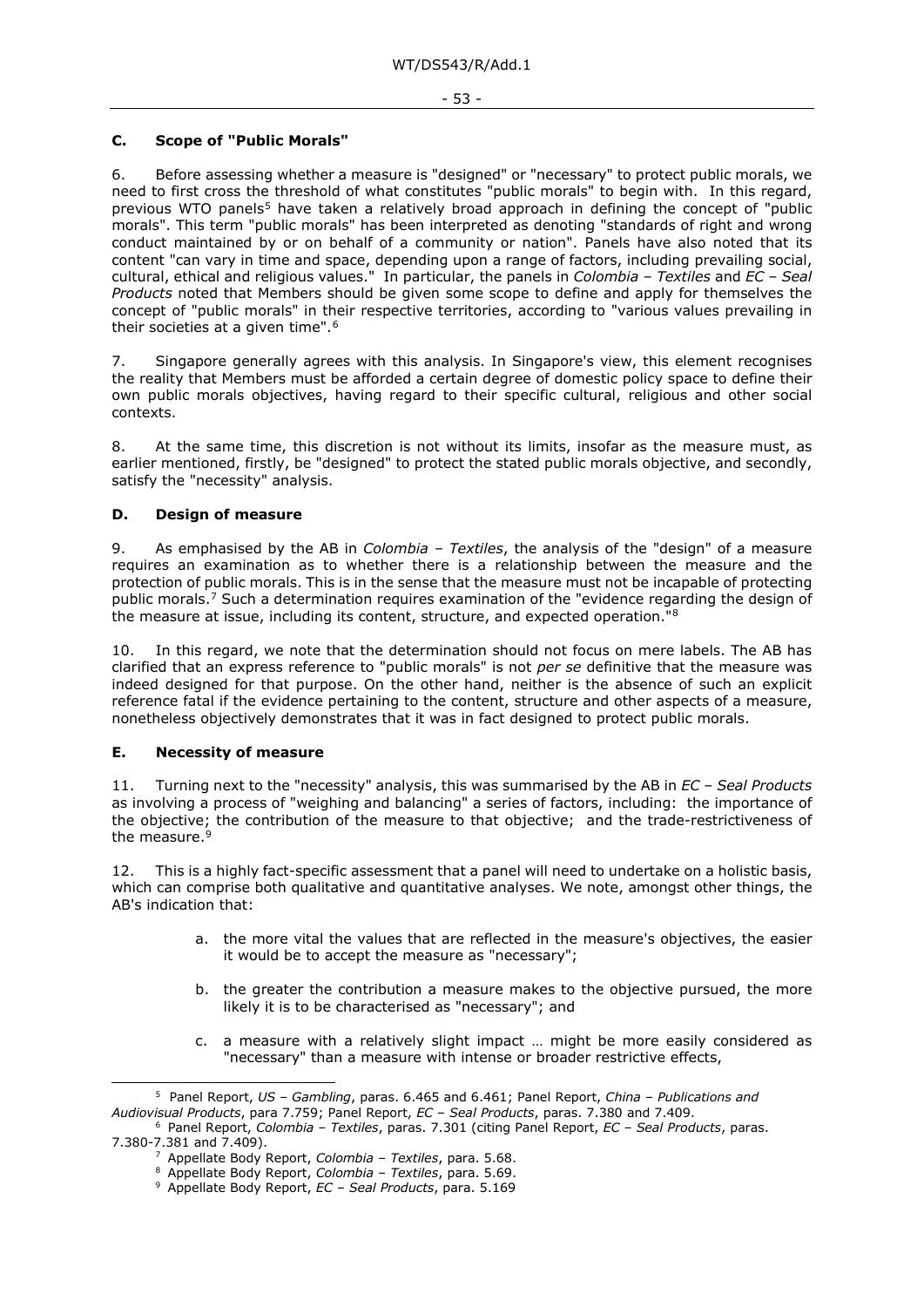and furthermore, that a panel must then compare the challenged measure against possible alternative measures which could achieve the same level of protection while being less trade restrictive<sup>[10](#page-53-0)</sup>.

### **F. Chapeau requirements**

13. Finally, in the event that a measure is found to be provisionally justified under paragraph (a) of Article XX, it thereafter still needs to comply with the conditions of the chapeau of Article XX. This, in turn, involves an examination of whether the measure is being applied in a manner that constitutes "arbitrary or unjustifiable discrimination" or a "disguised restriction on international trade".

14. However, Singapore does not consider it necessary to add any further views as regards the chapeau of Article XX, in light of the already considerable body of jurisprudence and guidance available on this element, and which was helpfully articulated by the distinguished delegation of Japan in its third party oral statement.

#### **II. EXECUTIVE SUMMARY OF SINGAPORE'S RESPONSES TO PANEL QUESTIONS TO THIRD PARTIES**

#### **A. Response to Question 1 (para. 12 of Japan's statement)**

- 15. Singapore's oral statement, paras. 9-10, noted that:
	- "9. As emphasised by the AB in *Colombia – Textiles*, the analysis of the "design" of a measure requires an examination as to whether there is a relationship between the measure and the protection of public morals. This is in the sense that the measure must not be incapable of protecting public morals. Such a determination requires examination of the "evidence regarding the design of the measure at issue, including its content, structure, and expected operation."
	- 10. In this regard, we note that the determination should not focus on mere labels. The AB has clarified that an express reference to "public morals" is not *per se* definitive that the measure was indeed designed for that purpose. On the other hand, neither is the absence of such an explicit reference fatal if the evidence pertaining to the content, structure and other aspects of a measure, nonetheless objectively demonstrates that it was in fact designed to protect public morals."

16. In Singapore's view, the determination of whether a measure is "designed" to protect a stated public morals objective should focus on "evidence regarding the design of the measure at issue, including its content, structure, and expected operation", rather than mere labels. As clarified by the AB in *Colombia – Textiles*, the existence or absence of an express reference to the public morals objective in question should not be treated as determinative.

17. In light of the AB's statement that the Panel "must *examine evidence*…", and arrive at a conclusion following "an *assessment* of the design", Singapore understands this to be an objective determination to be undertaken by the Panel based on the evidence and facts before it, while recognising the observation that the "design" step is not a particularly demanding step of the Article XX(a) analysis. This is also a separate question from, and does not erode, the broad discretion and latitude given to Members to define and apply for themselves the concept of "public morals" in their respective territories.

#### **B. Response to Question 2 (para. 10 of Singapore's statement)**

<span id="page-53-0"></span>18. Singapore's response to Question 1 above applies to this Question also.

<sup>10</sup> Appellate Body Report, Colombia – Textiles, paras 5.71-5.75.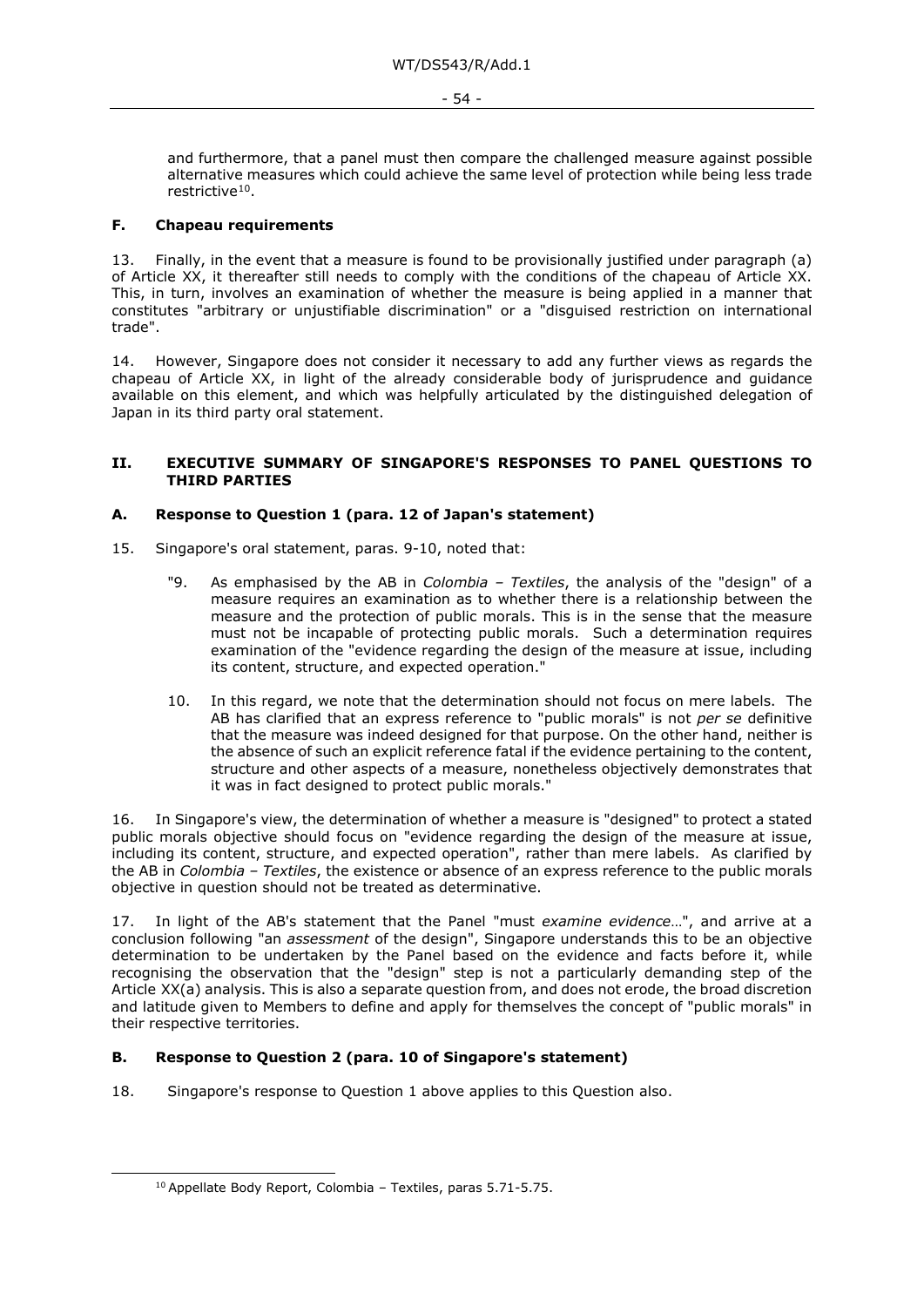# **C. Response to Question 3 (para. 13 of EU's statement)**

19. Singapore understands para. 13 of the EU's oral statement, when read with para. 44 of the EU's written submission, to be making the point that there needs to be a reasonably direct nexus between a measure at issue and the public morals objective being invoked, in order to demonstrate the existence of a relationship between the objective and the measure. Singapore notes the EU's comment that there has to be a "genuine" relationship, in order to cross the threshold for the "design" step, but also recognises the AB's observation that the examination of a measure's "design" is not a particularly demanding step of the Article XX(a) analysis.<sup>[11](#page-54-0)</sup>

20. In Singapore's view, the suggestion that "[i]f the US measures were to target specifically those imports … whose production has benefitted from the practices which the US is objecting to, such measures could be evaluated differently", could also lend itself to the "necessity" analysis, particularly as one of its key elements is to assess the level of trade-restrictiveness of a measure. This would thus likely impact on the evaluation of its provisional justification under Article XX(a) of the GATT.

21. In addition, we note that the chapeau of Article XX also requires an analysis of whether a measure constitutes a "disguised restriction on international trade". In this regard, the degree and genuineness of relationship that a measure has with the stated objective which it seeks to pursue, could be a relevant factor in determining if a measure is "disguised".

# **D. Response to Question 4 (para. 2 of Chinese Taipei's statement)**

22. As noted in paras. 6-8 of Singapore's statement, Singapore agrees that Members should be given some scope to define and apply for themselves the concept of "public morals" in their respective territories, according to "various values prevailing in their societies at a given time".<sup>12</sup> At the same time, this discretion is not without its limits, insofar as the measure must, firstly, be "designed" to protect the stated public morals objective, and secondly, satisfy the "necessity" analysis.

#### **E. Response to Question 5 (justifiability, or otherwise, of a measure's coercive effect on another Member's policies)**

23. Drawing from the guidance of the AB in *US – Shrimp*, Singapore recognises that a measure which requires an exporting country to adopt or comply with certain policies prescribed by the importing country, does not necessarily render it *a priori* incapable of justification under Article XX.[13](#page-54-2) Instead, certain factors should be taken into account to determine whether the effect of an applied measure constitutes an "unjustifiable discrimination" within the meaning of the chapeau of Article XX.

24. The first is to consider whether the measure, when applied, is in effect an "economic embargo" which requires the exporting Member(s) to adopt not merely a comparable, but rather essentially the same, policy as that applied within the importing Member.<sup>[14](#page-54-3)</sup> In this regard, the AB further considered that it would be unacceptable to establish a "rigid and unbending" standard regulating market access to the importing Member, in which any other specific policies or measures adopted by exporting Member(s) to achieve a similar objective are not taken into account.<sup>[15](#page-54-4)</sup>

25. A second factor is to consider that, in international trade relations, it would be unacceptable for one Member to use an economic embargo to require other Members to adopt essentially the same regulatory programme to achieve a certain policy goal within the importing Member, without taking into consideration "different conditions which may occur in the territories of those other Members".<sup>[16](#page-54-5)</sup> In this regard, the AB elaborated that discrimination results not only when countries in which the same conditions prevail are differently treated, but also when the application of a measure

<span id="page-54-5"></span><span id="page-54-4"></span><span id="page-54-3"></span><span id="page-54-2"></span><span id="page-54-1"></span><span id="page-54-0"></span><sup>11</sup> Appellate Body Report, *Colombia – Textiles*, para. 5.70. 12 Panel Report, *Colombia – Textiles*, paras. 7.301 (citing Panel Report, *EC – Seal Products*, paras. 7.380-7.381 and 7.409).

<sup>13</sup> Appellate Body Report, *US – Shrimp*, para. 121.

<sup>14</sup> Appellate Body Report, *US – Shrimp*, para. 161 read with para. 163.

<sup>15</sup> Appellate Body Report, *US – Shrimp*, para. 163.

<sup>16</sup> Appellate Body Report, *US – Shrimp*, para. 164.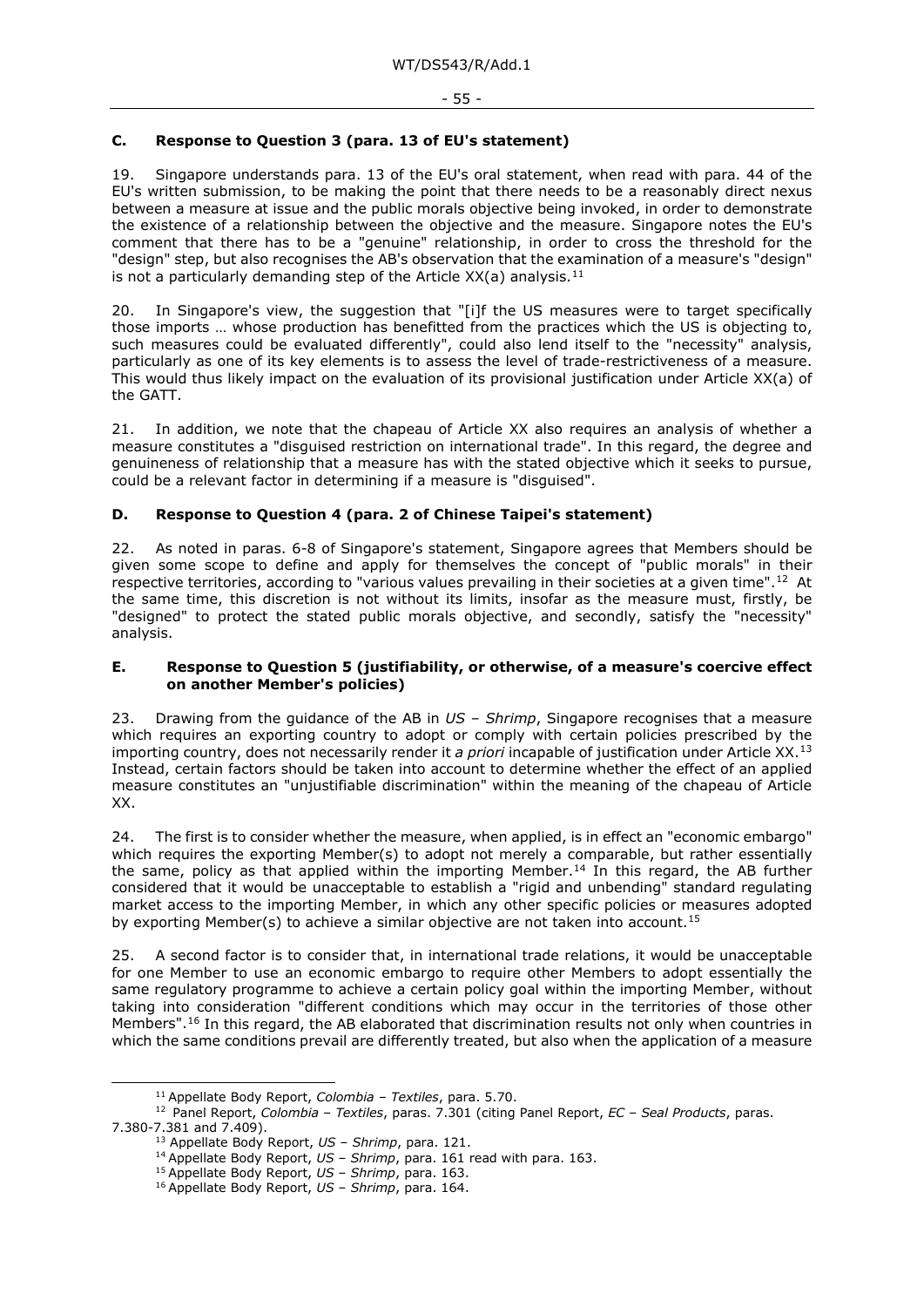at issue does not allow for any inquiry into the appropriateness of the regulatory programme for the conditions prevailing in those exporting countries.<sup>[17](#page-55-0)</sup>

26. A third factor is whether the importing Member had adequately engaged and negotiated with the exporting Member(s) in an effort to pursue its underlying policy objective, before applying the measure in question.<sup>[18](#page-55-1)</sup>

<sup>17</sup> Appellate Body Report, *US – Shrimp*, para. 165.

<span id="page-55-1"></span><span id="page-55-0"></span><sup>18</sup> Appellate Body Report, *US – Shrimp*, para. 166.